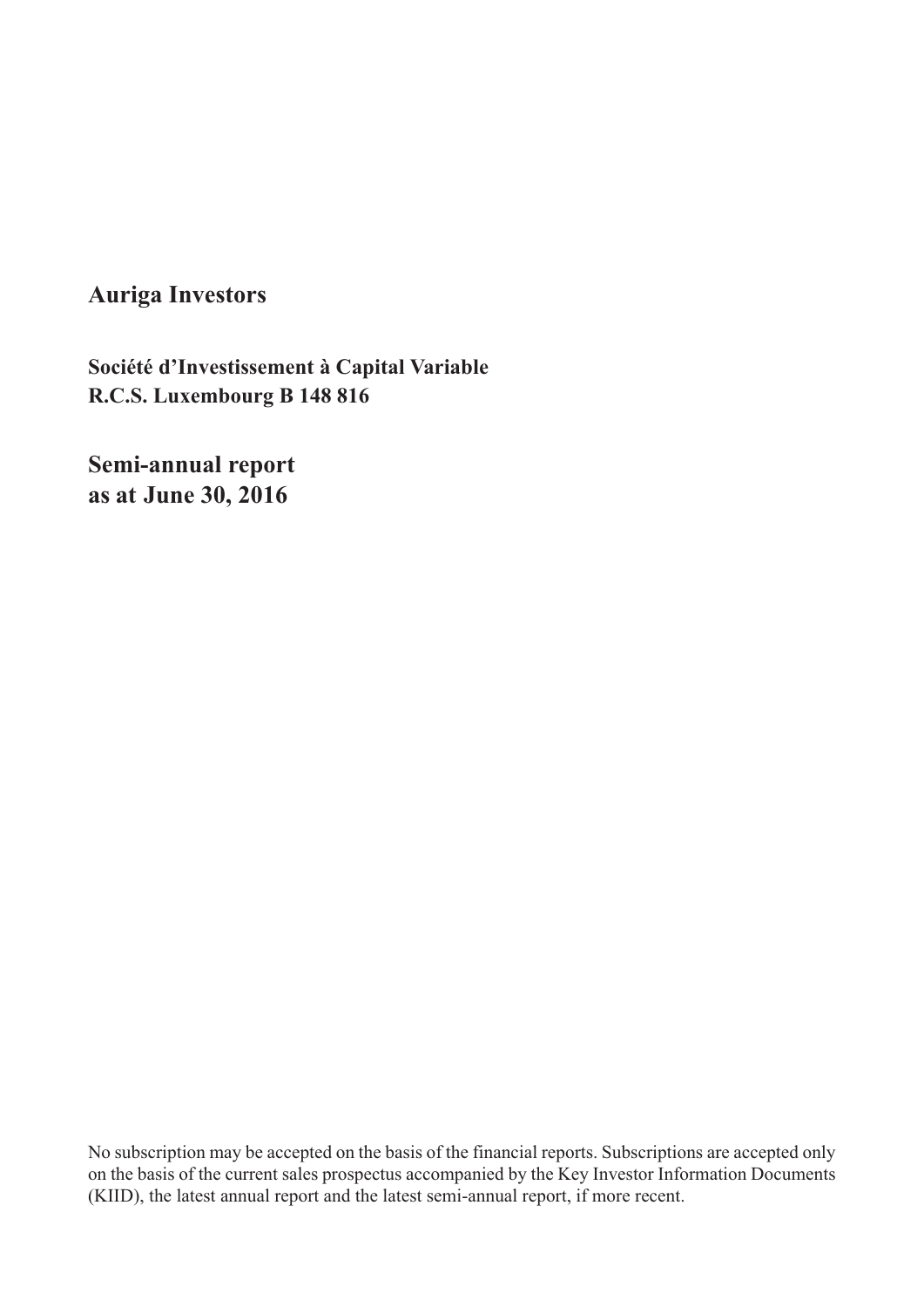| <b>Table of contents</b>                                                              | Page(s)        |
|---------------------------------------------------------------------------------------|----------------|
| Management and Administration                                                         | $\mathbf{1}$   |
| General information on the Company                                                    | 3              |
| Information to the Shareholders                                                       | $\overline{4}$ |
| Statement of Net Assets as at June 30, 2016                                           | 5              |
| Statement of Operations and Changes in Net Assets<br>for the year ended June 30, 2016 | 11             |
| Statistical information                                                               | 17             |
| <b>Auriga Investors - Montserrat Global Fund</b>                                      |                |
| Schedule of Investments as at June 30, 2016                                           | 19             |
| Economic classification of investments                                                | 21             |
| Geographical classification of investments                                            | 21             |
| Auriga Investors - Belgravia Lynx                                                     |                |
| Schedule of Investments as at June 30, 2016                                           | 22             |
| Economic classification of investments                                                | 25             |
| Geographical classification of investments                                            | 26             |
| Auriga Investors - AZ Total Return Fund                                               |                |
| Schedule of Investments as at June 30, 2016                                           | 27             |
| Economic classification of investments                                                | 29             |
| Geographical classification of investments                                            | 29             |
| Auriga Investors - Vitrio Real Return                                                 |                |
| Schedule of Investments as at June 30, 2016                                           | 30             |
| Economic classification of investments                                                | 32             |
| Geographical classification of investments                                            | 33             |
| <b>Auriga Investors - GFE Aequitas Fund</b>                                           |                |
| Schedule of Investments as at June 30, 2016                                           | 34             |
| Economic classification of investments                                                | 37             |
| Geographical classification of investments                                            | 38             |
| <b>Auriga Investors - Global Allocation Fund</b>                                      |                |
| Schedule of Investments as at June 30, 2016                                           | 39             |
| Economic classification of investments                                                | 43             |
| Geographical classification of investments                                            | 44             |
| Notes to the financial statements as at June 30, 2016                                 | 45             |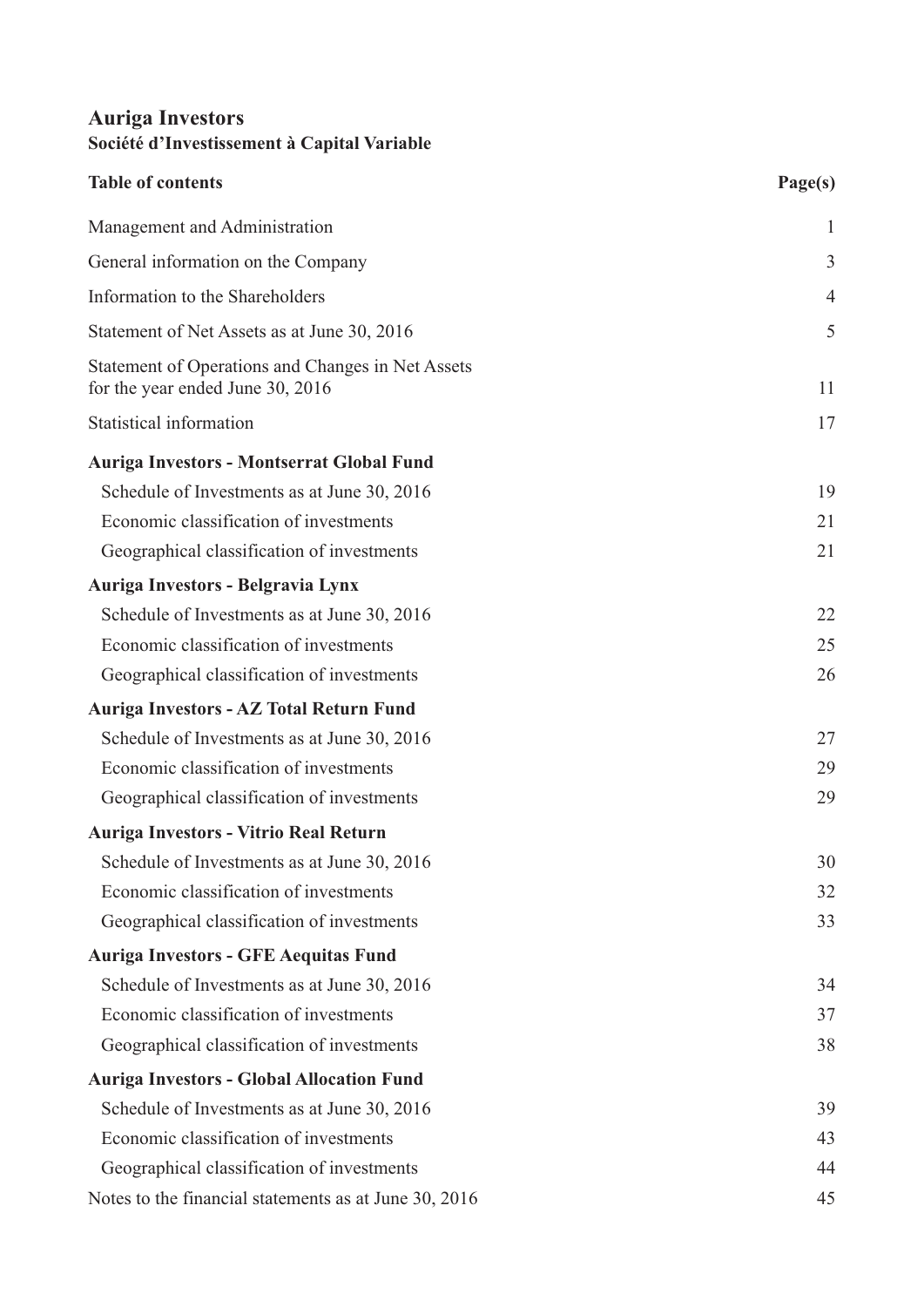#### <span id="page-2-0"></span>**Management and Administration**

#### **Registered Office**

28-32, Place de la gare, L-1616 Luxembourg

#### **Board of Directors** Chairman of the Board of Directors: **Iñigo Resusta Covarrubias** Chairman, Auriga Global Investors, SV, S.A., 6-8, Cuesta del Sagrado Corazón, ES-28016 Madrid Spain  $\sum_{n=1}^{\infty}$

| DIFECTOLS:                         |                                                                                                               |
|------------------------------------|---------------------------------------------------------------------------------------------------------------|
| <b>Michael Bartlett</b>            | Managing director of Hedge Advisors,<br>12 Waxwell close, pinner,<br>Middlesex, London HA5 3ET United Kingdom |
| <b>Benoît Andrianne</b>            | Partner - I.D. Associates,<br>9bis rue Basse, L-4963 Clemency<br>Grand Duchy of Luxembourg                    |
| <b>Enrique Martinavarro Ferrer</b> | Board member, Auriga Global Investors, SV, S.A.,<br>6-8, Cuesta del Sagrado Corazón,<br>ES-28016 Madrid Spain |

#### **Management Company**

Duff & Phelps(Luxembourg) Management Company S.àr.l. (denominated Kinetic Partners(Luxembourg) Management Company S.à r.l. until 5 January 2016), 65, rue d'Eich, L-1461 Grand Duchy of Luxembourg

#### **Conducting officers of the Management Company**

| <b>Slim Hamrouni</b>  | Director, Duff & Phelps (Luxembourg)<br>Management Company S.à r.l.          |
|-----------------------|------------------------------------------------------------------------------|
| <b>Nicolas Muller</b> | Director, Duff & Phelps (Luxembourg)<br>Management Company S.à r.l.          |
| <b>Alan Picone</b>    | Managing Director, Duff & Phelps (Luxembourg)<br>Management Company S.à r.l. |

#### **Investment Manager**

Auriga Global Investors, SV, S.A., 6-8, Cuesta del Sagrado Corazón, ES-28016 Madrid Spain

#### **Custodian and Paying Agent**

Société Générale Bank & Trust, 11, avenue Emile Reuter, L-2420 Grand Duchy of Luxembourg

#### **Administrative, Corporate and Domiciliary Agent**

Société Générale Bank & Trust (operational center), 28-32, Place de la gare, L-1616 Grand Duchy of Luxembourg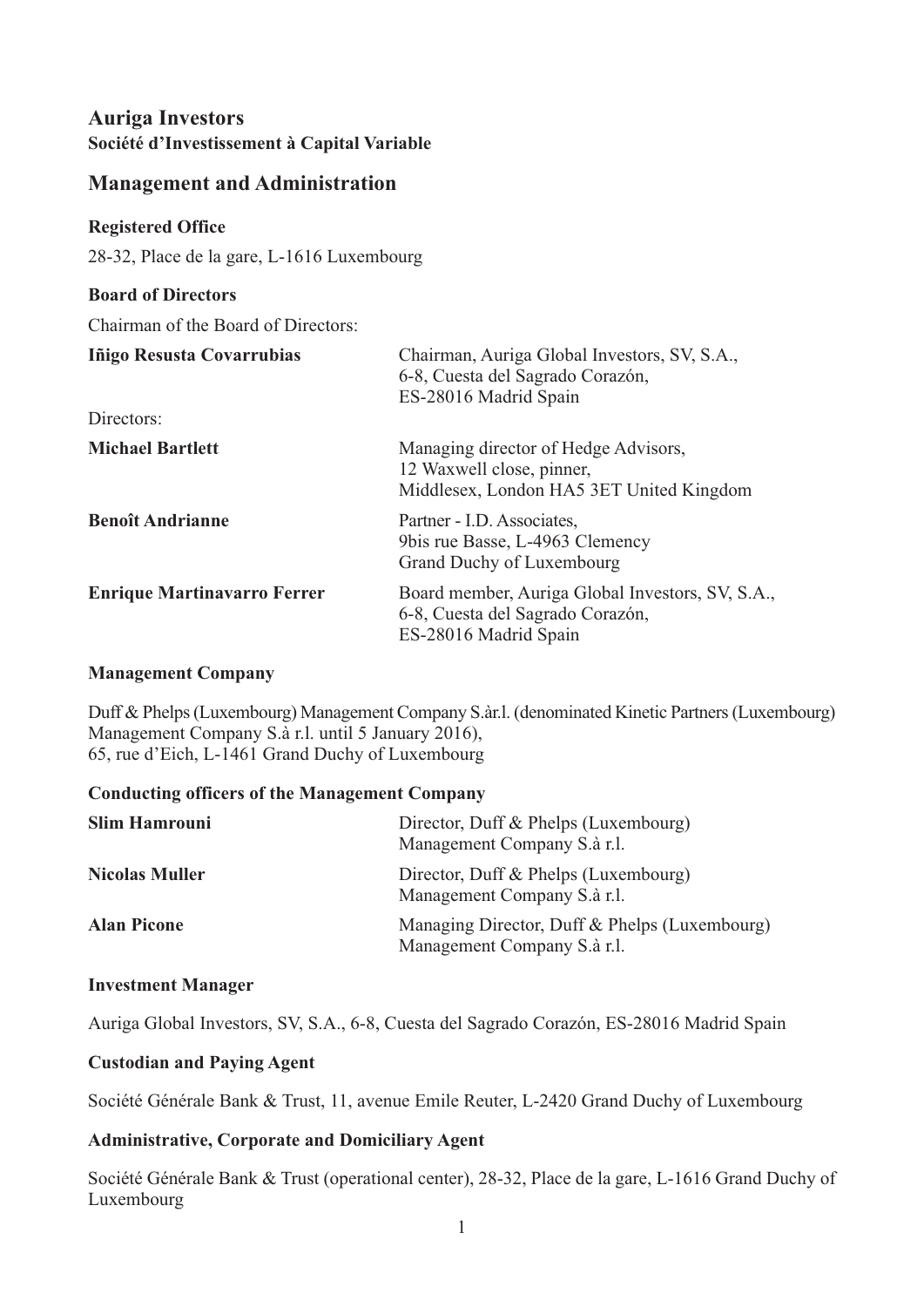#### **Management and Administration (cont.)**

#### **Registrar and Transfer Agent**

Société Générale Bank & Trust (operational center), 28-32, Place de la gare, L-1616 Grand Duchy of Luxembourg

#### **Cabinet de révision agréé**

KPMG Luxembourg, Société coopérative, 39, Avenue John F. Kennedy, L-1855 Grand Duchy of Luxembourg

#### **Luxembourg Legal Advisor**

Arendt & Medernach, 41 A, avenue J-F Kennedy, L-2082 Grand Duchy of Luxembourg

#### **Spanish Legal Advisor**

Cuatrecasas C/Lagasca, 88. Planta 3ª, ES-28001 Madrid Spain

#### **Distributor**

Auriga Global Investors, SV, S.A., 6-8, Cuesta del Sagrado Corazón, ES-28016 Madrid Spain

#### **Prime Broker**

#### *(Only for Monserrat Global Fund)*

Morgan Stanley & Co. International plc, 25 Cabot Square Canary Wharf, London E14 4QA United Kingdom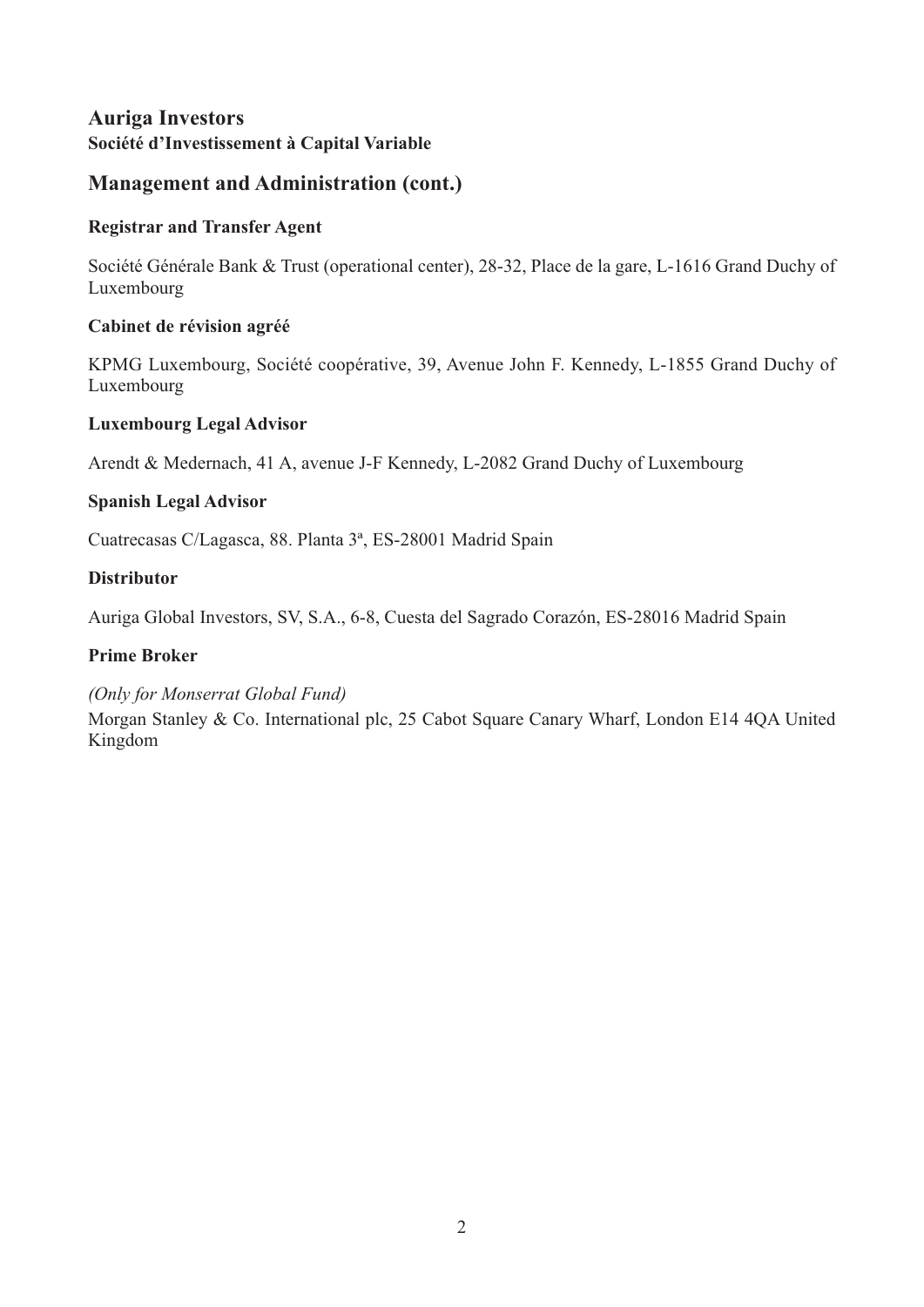## <span id="page-4-0"></span>**General information on the Company**

The Company is an Investment Company with Variable Capital (SICAV) incorporated on October 20, 2009 under Luxembourg law and listed on the official list of Undertakings for Collective Investment, authorised under Part I of the amended law of December 17, 2010 (the "2010 Law") on Undertakings for Collective Investment which implemented into Luxembourg law (i) the Directive 2009/65/EC of the European Parliament and of the Council of July 13, 2009 on the coordination of laws, regulations and administrative provisions relating to Undertakings for Collective Investment in Transferable Securities («UCITS») and (ii) the implementation measures of the Directive 2009/65/EC.

The articles of incorporation of the Company were published in the "Mémorial, Recueil Spécial des Sociétés et Associations du Grand-Duché de Luxembourg" (hereinafter "the Mémorial"), the first time on November 11, 2009, after being deposited with the District Court of Luxembourg, where they can be consulted and where copies can be obtained against payment of the Court fees.

The Company is registered with the Luxembourg Trade Register under number B 148 816.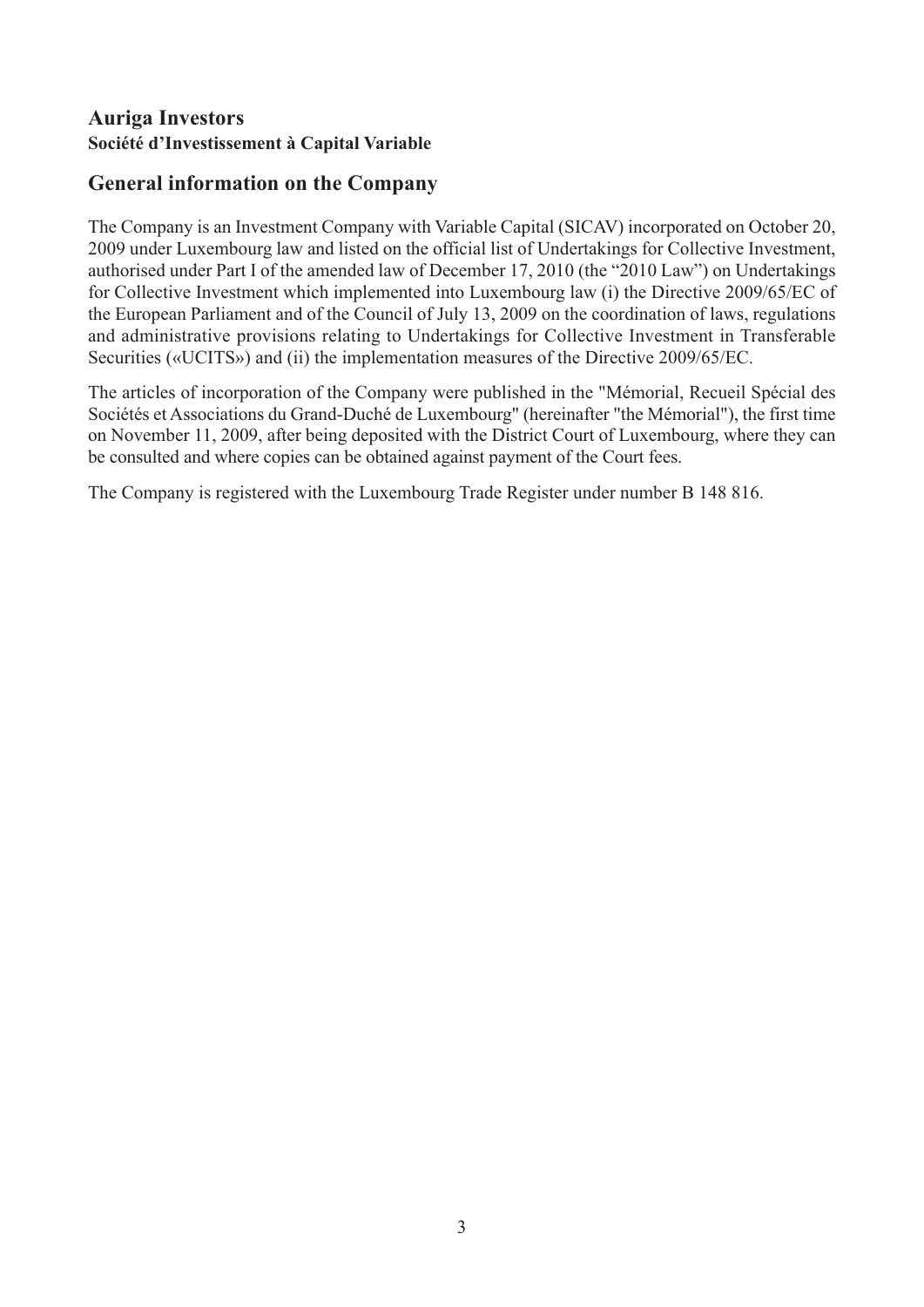#### <span id="page-5-0"></span>**Information to the Shareholders**

The annual general meeting of shareholders will be held in Luxembourg, at the Company's registered office or at any other location in Luxembourg specified in the convening notice, on third Monday of the month of April at 10:30 a.m..

Notice to shareholders will be given in accordance with Luxembourg law. The notice will specify the place and time of the meeting the conditions of admission, the agenda, the quorum and the voting requirements.

The convening notices for general meetings of shareholders will be published in the countries where the shares are offered to the public when this is required by their legislation.

Annual reports, including accounting data, will be certified by the Auditor and semi-annual reports will be made available to shareholders at the Company's registered office as well as with the distributors of the shares of the Company.

These periodic reports contain all the financial information relating to each of the Company Sub-Funds and to the consolidated situation of all the Sub-Funds, expressed in Euro.

Changes in the composition of the securities portfolio during the reporting period are available to shareholders free of charge at the registered office of the Company.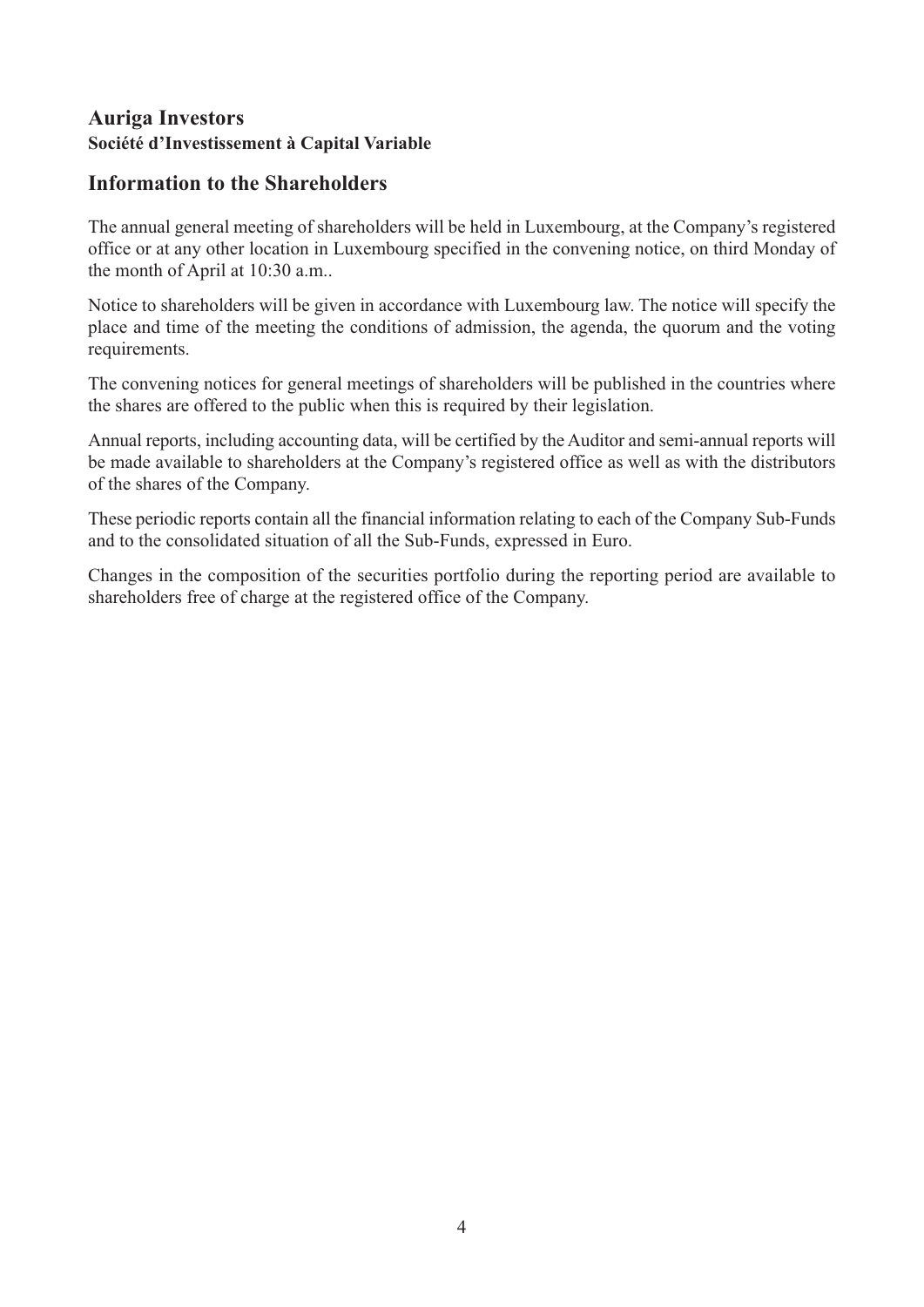## <span id="page-6-0"></span>**Statement of Net Assets as at June 30, 2016**

**(expressed in the Sub-Fund's currency)**

| <b>Sub-Funds</b>                                       |              | Montserrat<br><b>Global Fund</b> | Auriga Investors - Auriga Investors - Auriga Investors -<br>Belgravia<br>Lynx | <b>AZ Total Return</b><br>Fund |
|--------------------------------------------------------|--------------|----------------------------------|-------------------------------------------------------------------------------|--------------------------------|
|                                                        | <b>Notes</b> | <b>USD</b>                       | <b>EUR</b>                                                                    | <b>EUR</b>                     |
| <b>Assets</b>                                          |              |                                  |                                                                               |                                |
| Securities portfolio at cost                           |              | 8 630 878                        | 85 850 125                                                                    | 11 727 445                     |
| Net unrealised profit/(loss)                           |              | 964 229                          | 878 824                                                                       | (582 787)                      |
| Securities portfolio at market value                   | 2.2          | 9 5 9 5 1 0 7                    | 86 728 949                                                                    | 11 144 658                     |
| Cash at bank                                           |              | 287 640                          | 26 177 077                                                                    | 6 548 177                      |
| Time deposits                                          |              |                                  |                                                                               |                                |
| Receivable for Fund shares issued                      |              |                                  | 192 596                                                                       |                                |
| Receivable for securities sold                         |              | 21 618                           | 1 201 207                                                                     | 139 993                        |
| Receivable on spot exchange                            |              |                                  | 1 137 388                                                                     |                                |
| Dividends receivable, net                              |              |                                  | 87 150                                                                        |                                |
| Bank interest receivable                               |              |                                  |                                                                               |                                |
| Interest receivable on bonds                           |              |                                  |                                                                               | 15 010                         |
| Options bought at market value                         | 8            | 18 300                           |                                                                               |                                |
| Unrealised appreciation on financial futures contracts | 7            |                                  | 175 366                                                                       |                                |
| Unrealised appreciation on contracts for difference    | 9            |                                  |                                                                               | 68 635                         |
| Formation expenses, net                                | 2.10         | 291                              | 704                                                                           | 1 775                          |
| Other assets                                           |              | 15 3 5 6                         | 3 260                                                                         | 39                             |
|                                                        |              | 9 9 38 312                       | 115 703 697                                                                   | 17 918 287                     |
| <b>Liabilities</b>                                     |              |                                  |                                                                               |                                |
| <b>Bank Overdraft</b>                                  |              | 329                              | 1 137 590                                                                     | 136 567                        |
| Payable for Fund shares redeemed                       |              |                                  | 12 437                                                                        |                                |
| Payable for securities purchased                       |              |                                  | 1 644 099                                                                     | 206 335                        |
| Payable on spot exchange                               |              |                                  | 1 139 083                                                                     |                                |
| Management fees payable                                | 3            | 46 812                           | 242 889                                                                       |                                |
| Investment advisory fees payable                       |              | 5 7 3 6                          | 6 1 2 0                                                                       | 50 557                         |
| Performance fees payable                               | 3            |                                  | 204                                                                           | 76                             |
| Custodian fees payable                                 | 4            | 3 0 9 5                          | 8 8 3 0                                                                       | 3 4 0 5                        |
| "Taxe d'abonnement" payable                            | 5            | 757                              | 2 7 5 3                                                                       | 437                            |
| Administration fees payable                            | 4            | 7339                             | 13 757                                                                        | $8\;008$                       |
| Registrar Agent fees payable                           | 4            | 13 578                           | 4 5 9 3                                                                       | 3795                           |
| Professional fees payable                              |              |                                  | 1924                                                                          | 10 656                         |
| Interest and bank charges payable                      |              | 7456                             | 3 807                                                                         | 788                            |
| Options written at market value                        | 8            |                                  |                                                                               |                                |
| Unrealised depreciation on financial futures contracts | 7            |                                  | 1 358 120                                                                     | 21 612                         |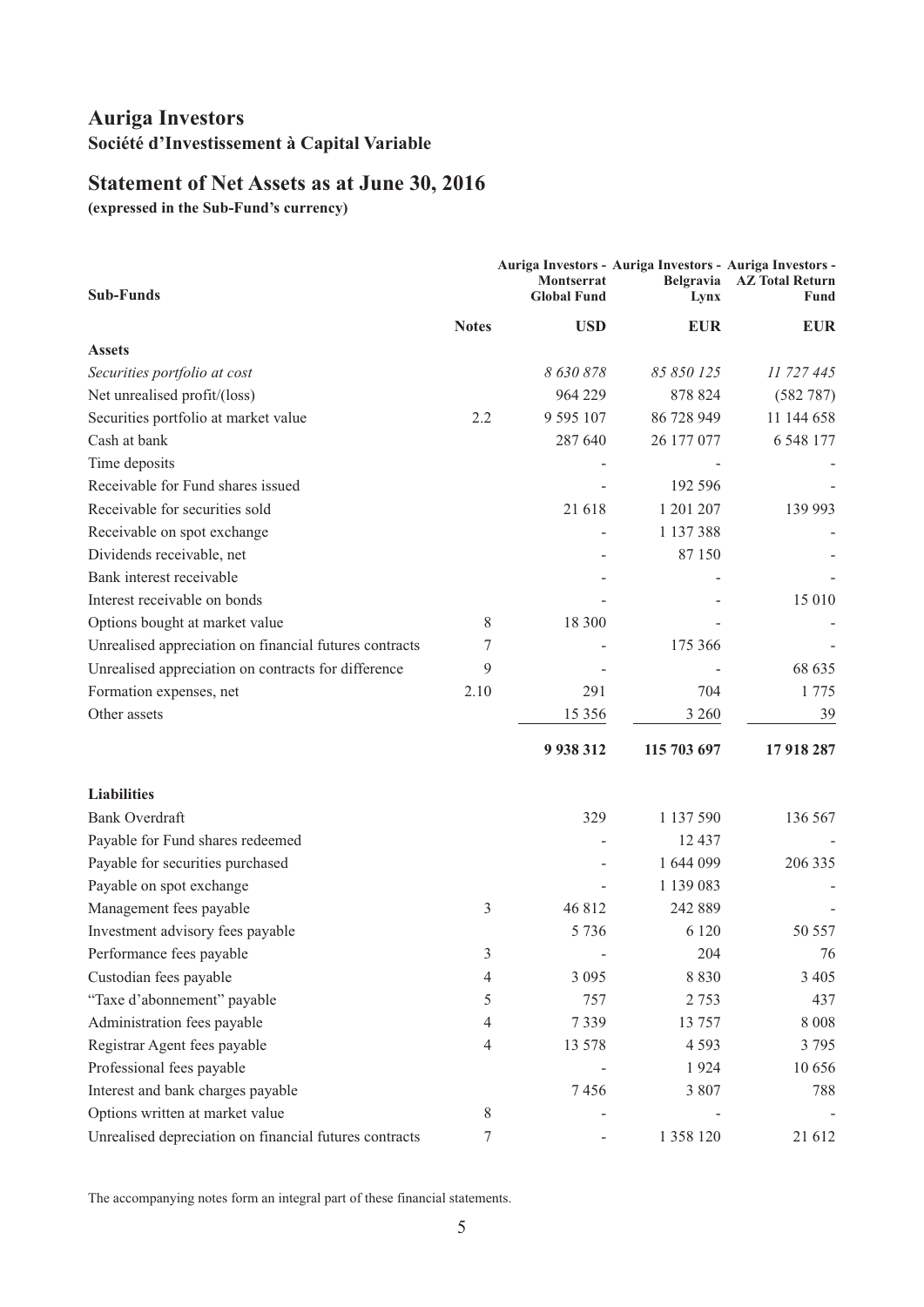# **Statement of Net Assets as at June 30, 2016 (cont.)**

**(expressed in the Sub-Fund's currency)**

| <b>Sub-Funds</b>                                    |              | Auriga Investors - Auriga Investors - Auriga Investors -<br><b>Montserrat</b><br><b>Global Fund</b> | Lynx        | Belgravia AZ Total Return<br>Fund |
|-----------------------------------------------------|--------------|-----------------------------------------------------------------------------------------------------|-------------|-----------------------------------|
|                                                     | <b>Notes</b> | <b>USD</b>                                                                                          | <b>EUR</b>  | <b>EUR</b>                        |
| <b>Liabilities</b>                                  |              |                                                                                                     |             |                                   |
| Unrealised depreciation on contracts for difference | 9            | 19 593                                                                                              |             |                                   |
| Other liabilities                                   |              | 1949                                                                                                | 474         | 6 5 9 8                           |
|                                                     |              | 106 644                                                                                             | 5 576 680   | 448 834                           |
| <b>Total Net Assets</b>                             |              | 9831668                                                                                             | 110 127 017 | 17 469 453                        |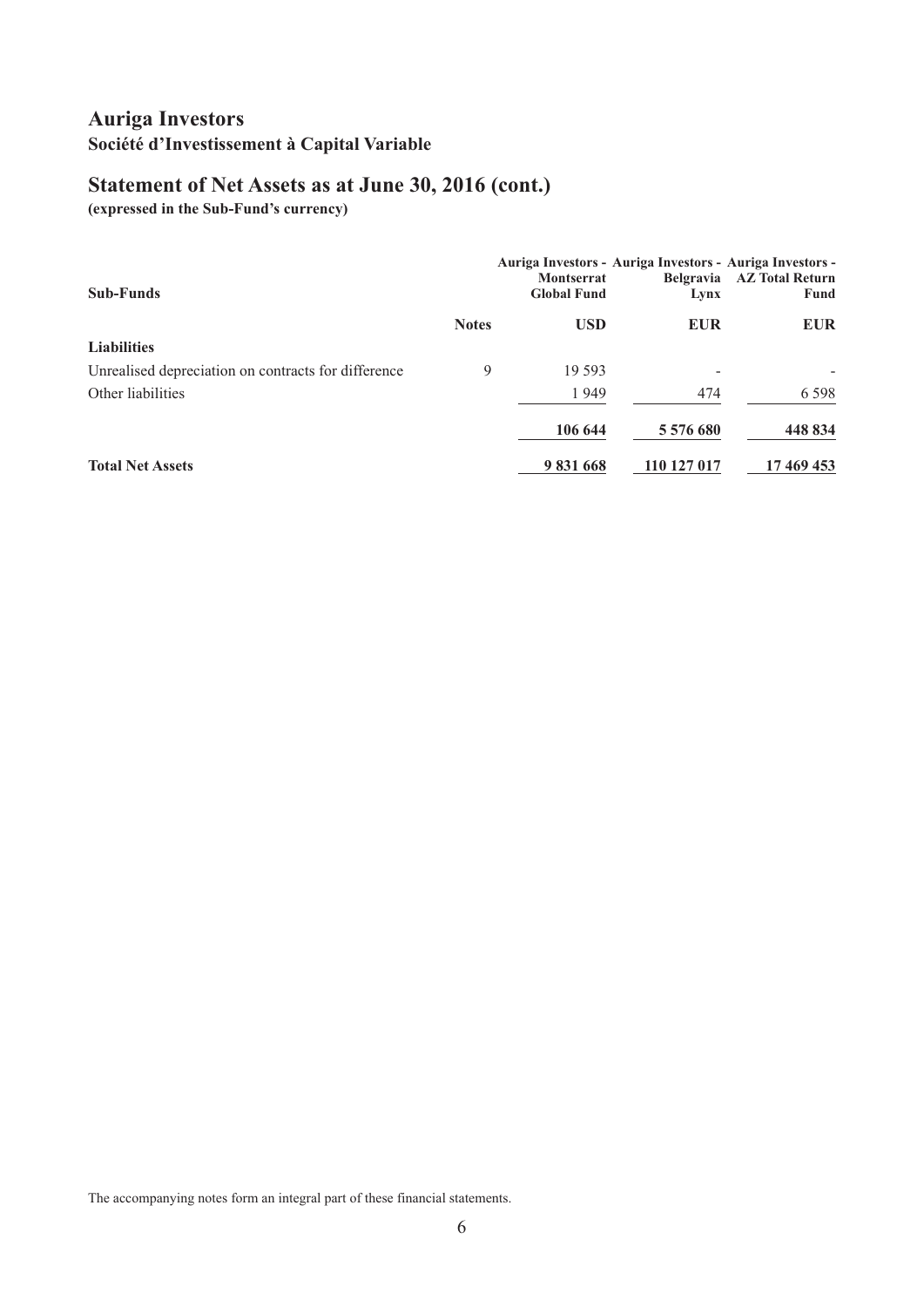## **Statement of Net Assets as at June 30, 2016 (cont.)**

**(expressed in the Sub-Fund's currency)**

| <b>Sub-Funds</b>                                       |              | <b>Vitrio Real</b><br><b>Return</b> | Auriga Investors - Auriga Investors - Auriga Investors -<br><b>Fund</b> | <b>GFE Aequitas</b> Global Allocation<br>Fund* |
|--------------------------------------------------------|--------------|-------------------------------------|-------------------------------------------------------------------------|------------------------------------------------|
|                                                        | <b>Notes</b> | <b>EUR</b>                          | <b>EUR</b>                                                              | <b>EUR</b>                                     |
| <b>Assets</b>                                          |              |                                     |                                                                         |                                                |
| Securities portfolio at cost                           |              | 21 110 252                          | 33 453 691                                                              | 6 381 056                                      |
| Net unrealised profit/(loss)                           |              | (58155)                             | 272 672                                                                 | (547392)                                       |
| Securities portfolio at market value                   | 2.2          | 21 052 097                          | 33 726 363                                                              | 5 833 664                                      |
| Cash at bank                                           |              | 6 0 6 7 6 4 7                       | 2 854 432                                                               | 1 478 950                                      |
| Time deposits                                          |              |                                     | 1 620 235                                                               |                                                |
| Receivable for Fund shares issued                      |              |                                     |                                                                         |                                                |
| Receivable for securities sold                         |              |                                     | 353                                                                     | 244                                            |
| Receivable on spot exchange                            |              | 226 220                             | 1 390 000                                                               |                                                |
| Dividends receivable, net                              |              | 5953                                | 9 2 1 6                                                                 | 3 7 1 9                                        |
| Bank interest receivable                               |              |                                     | 8629                                                                    |                                                |
| Interest receivable on bonds                           |              | 191 708                             | 182 857                                                                 | 18 088                                         |
| Options bought at market value                         | 8            |                                     | 132 624                                                                 |                                                |
| Unrealised appreciation on financial futures contracts | 7            |                                     | 78 893                                                                  |                                                |
| Unrealised appreciation on contracts for difference    | 9            |                                     |                                                                         |                                                |
| Formation expenses, net                                | 2.10         | 1934                                | 2656                                                                    | 10 3 11                                        |
| Other assets                                           |              | 1711                                | 217864                                                                  |                                                |
|                                                        |              | 27 547 270                          | 40 224 122                                                              | 7 344 976                                      |
| <b>Liabilities</b>                                     |              |                                     |                                                                         |                                                |
| <b>Bank Overdraft</b>                                  |              | 992 890                             | 606 186                                                                 |                                                |
| Payable for Fund shares redeemed                       |              |                                     | 14 9 31                                                                 |                                                |
| Payable for securities purchased                       |              | 754 335                             |                                                                         |                                                |
| Payable on spot exchange                               |              | 227 540                             | 1 389 687                                                               |                                                |
| Management fees payable                                | 3            | 20 737                              | 93 512                                                                  | 9 1 7 0                                        |
| Investment advisory fees payable                       |              | 5 9 8 4                             | 6 0 1 8                                                                 | 3 2 9 2                                        |
| Performance fees payable                               | 3            |                                     |                                                                         |                                                |
| Custodian fees payable                                 | 4            | 4 0 0 8                             | 5 0 7 3                                                                 | 1676                                           |
| "Taxe d'abonnement" payable                            | 5            | 621                                 | 4 4 2 2                                                                 | 851                                            |
| Administration fees payable                            | 4            | 8518                                | 9715                                                                    | 4 2 2 4                                        |
| Registrar Agent fees payable                           | 4            | 6739                                | 10 60 6                                                                 | 1 0 9 9                                        |
| Professional fees payable                              |              | 7472                                | 13 752                                                                  | 5 5 6 7                                        |
| Interest and bank charges payable                      |              |                                     |                                                                         |                                                |
| Options written at market value                        | 8            |                                     | 122 409                                                                 |                                                |
| Unrealised depreciation on financial futures contracts | 7            |                                     | 527 615                                                                 | 508 640                                        |

\* The Sub-Fund has been launched on May 2, 2016.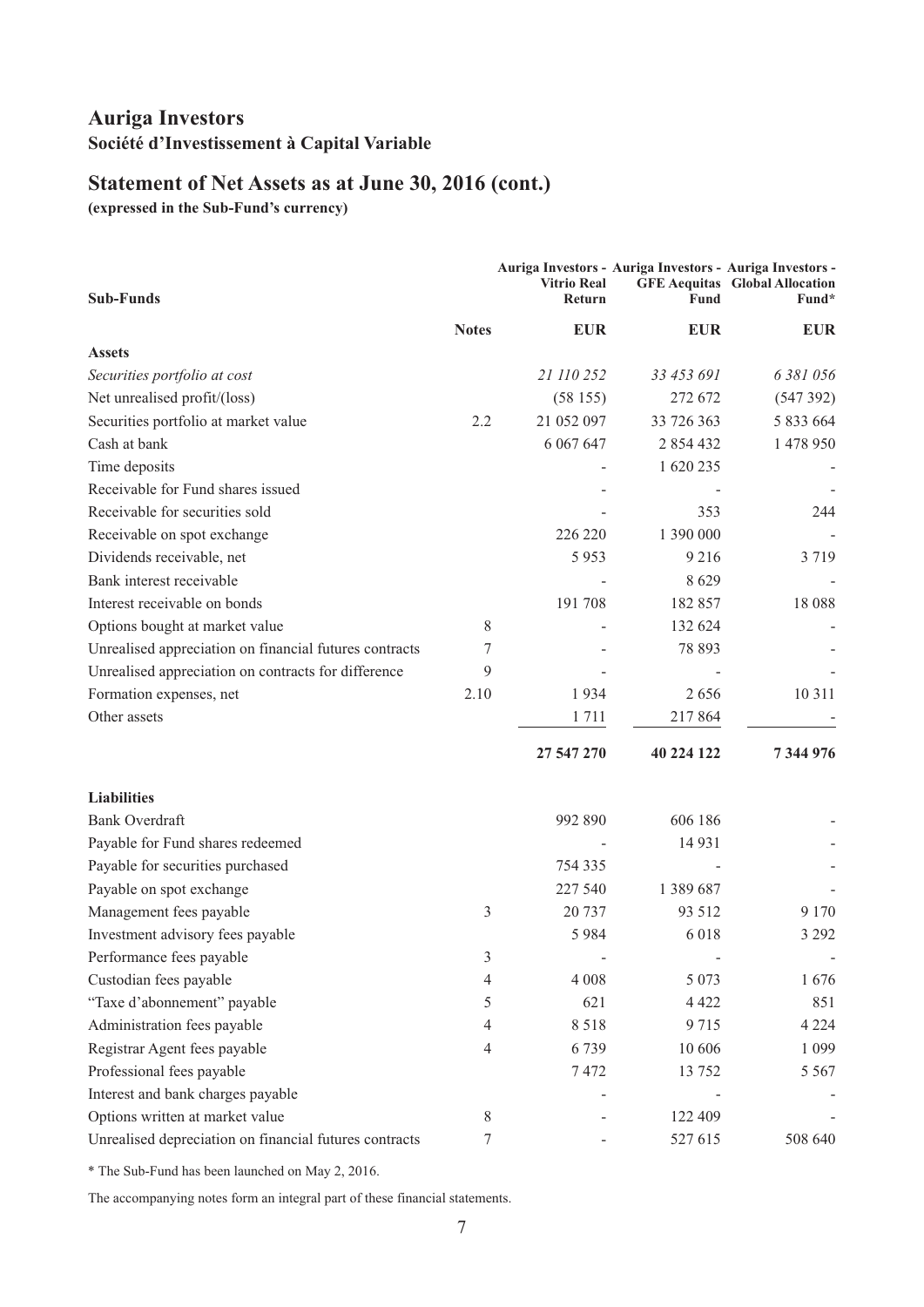## **Statement of Net Assets as at June 30, 2016 (cont.)**

**(expressed in the Sub-Fund's currency)**

| <b>Sub-Funds</b>                                    |              | Auriga Investors - Auriga Investors - Auriga Investors -<br><b>Vitrio Real</b><br>Return | <b>Fund</b> | <b>GFE Aequitas</b> Global Allocation<br>Fund* |
|-----------------------------------------------------|--------------|------------------------------------------------------------------------------------------|-------------|------------------------------------------------|
|                                                     | <b>Notes</b> | <b>EUR</b>                                                                               | <b>EUR</b>  | <b>EUR</b>                                     |
| <b>Liabilities</b>                                  |              |                                                                                          |             |                                                |
| Unrealised depreciation on contracts for difference | 9            | 696 331                                                                                  |             |                                                |
| Other liabilities                                   |              | 484                                                                                      | 474         | 615                                            |
|                                                     |              | 2 725 659                                                                                | 2 804 400   | 535 134                                        |
| <b>Total Net Assets</b>                             |              | 24 821 611                                                                               | 37 419 722  | 6 809 842                                      |

\* The Sub-Fund has been launched on May 2, 2016.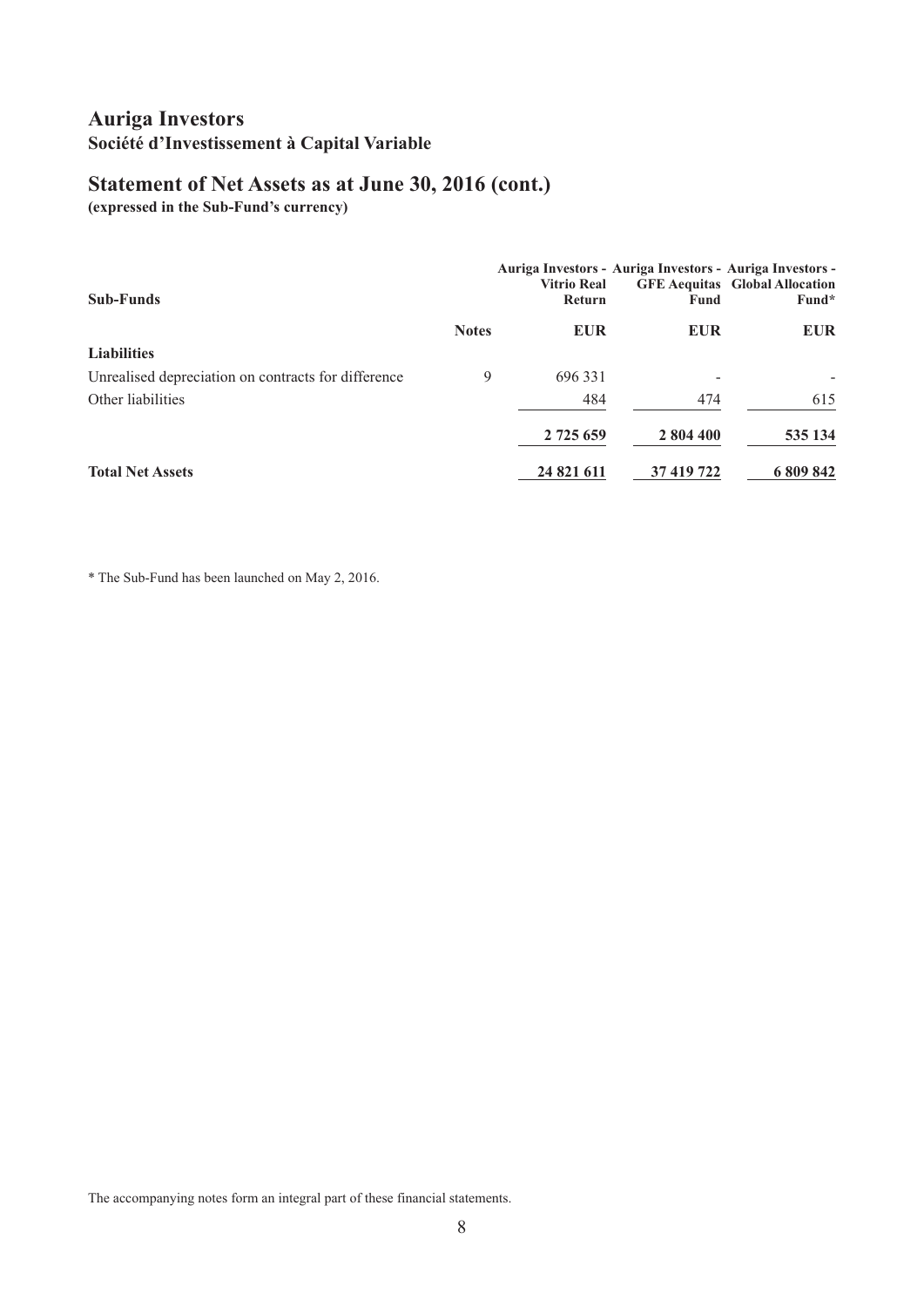# **Statement of Net Assets as at June 30, 2016 (cont.)**

**(expressed in the Sub-Fund's currency)**

| <b>Sub-Funds</b>                                       |              | <b>Combined</b> |
|--------------------------------------------------------|--------------|-----------------|
|                                                        | <b>Notes</b> | <b>EUR</b>      |
| <b>Assets</b>                                          |              |                 |
| Securities portfolio at cost                           |              | 166 296 056     |
| Net unrealised profit/(loss)                           |              | 831 604         |
| Securities portfolio at market value                   | 2.2          | 167 127 660     |
| Cash at bank                                           |              | 43 385 349      |
| Time deposits                                          |              | 1 620 235       |
| Receivable for Fund shares issued                      |              | 192 596         |
| Receivable for securities sold                         |              | 1 361 267       |
| Receivable on spot exchange                            |              | 2 753 608       |
| Dividends receivable, net                              |              | 106 038         |
| Bank interest receivable                               |              | 8629            |
| Interest receivable on bonds                           |              | 407 663         |
| Options bought at market value                         | 8            | 149 106         |
| Unrealised appreciation on financial futures contracts | 7            | 254 259         |
| Unrealised appreciation on contracts for difference    | 9            | 68 635          |
| Formation expenses, net                                | 2.10         | 17 642          |
| Other assets                                           |              | 236 705         |
|                                                        |              | 217 689 392     |
| <b>Liabilities</b>                                     |              |                 |
| <b>Bank Overdraft</b>                                  |              | 2 873 529       |
| Payable for Fund shares redeemed                       |              | 27 368          |
| Payable for securities purchased                       |              | 2 604 769       |
| Payable on spot exchange                               |              | 2 756 310       |
| Management fees payable                                | 3            | 408 470         |
| Investment advisory fees payable                       |              | 77 137          |
| Performance fees payable                               | 3            | 280             |
| Custodian fees payable                                 | 4            | 25 780          |
| "Taxe d'abonnement" payable                            | 5            | 9766            |
| Administration fees payable                            | 4            | 50 832          |
| Registrar Agent fees payable                           | 4            | 39 061          |
| Professional fees payable                              |              | 39 371          |
| Interest and bank charges payable                      |              | 11 310          |
| Options written at market value                        | 8            | 122 409         |
| Unrealised depreciation on financial futures contracts | 7            | 2 415 987       |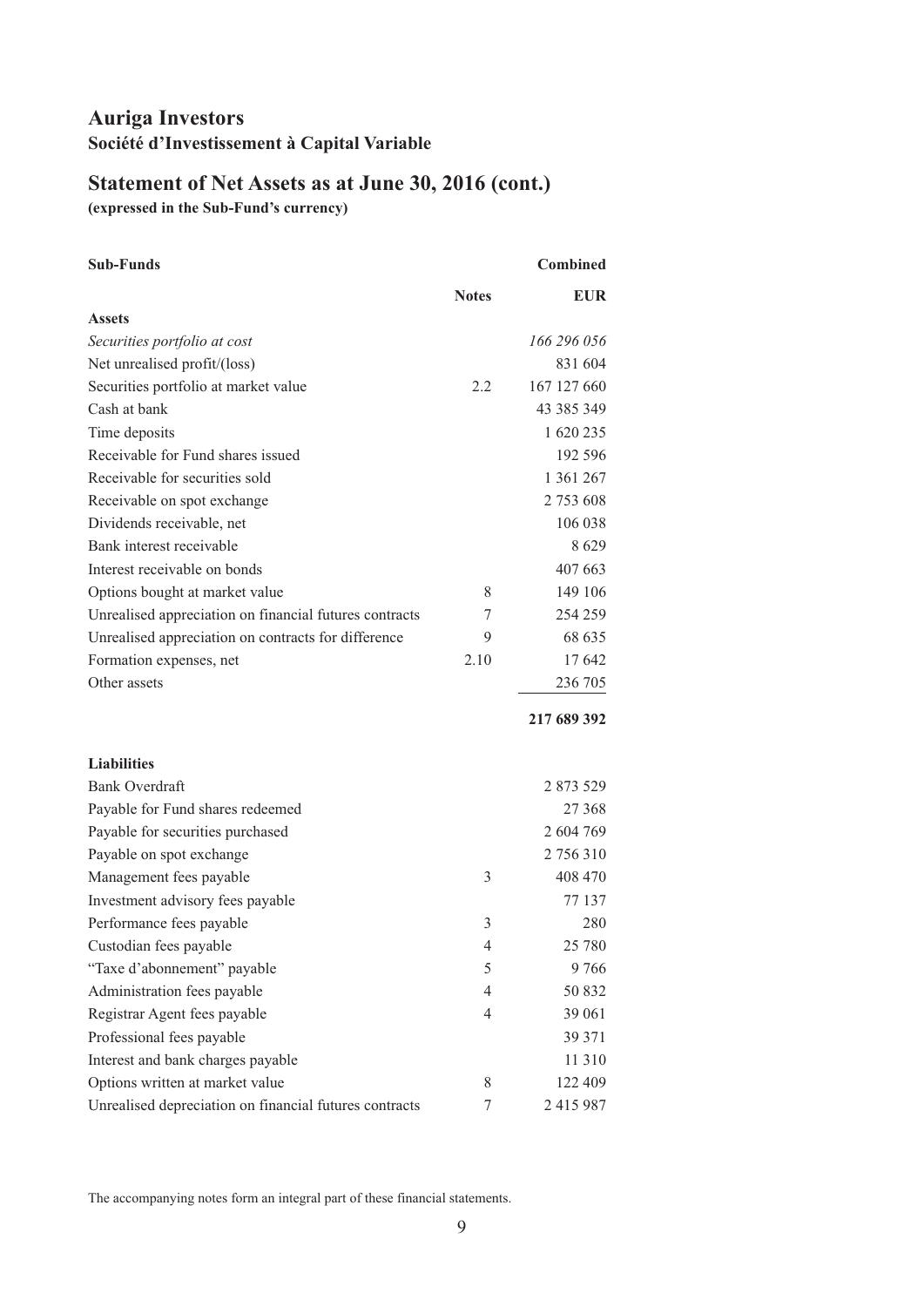# **Statement of Net Assets as at June 30, 2016 (cont.)**

**(expressed in the Sub-Fund's currency)**

| <b>Sub-Funds</b>                                    |              | <b>Combined</b> |
|-----------------------------------------------------|--------------|-----------------|
|                                                     | <b>Notes</b> | <b>EUR</b>      |
| <b>Liabilities</b>                                  |              |                 |
| Unrealised depreciation on contracts for difference | 9            | 713 978         |
| Other liabilities                                   |              | 10 400          |
|                                                     |              | 12 186 757      |
| <b>Total Net Assets</b>                             |              | 205 502 635     |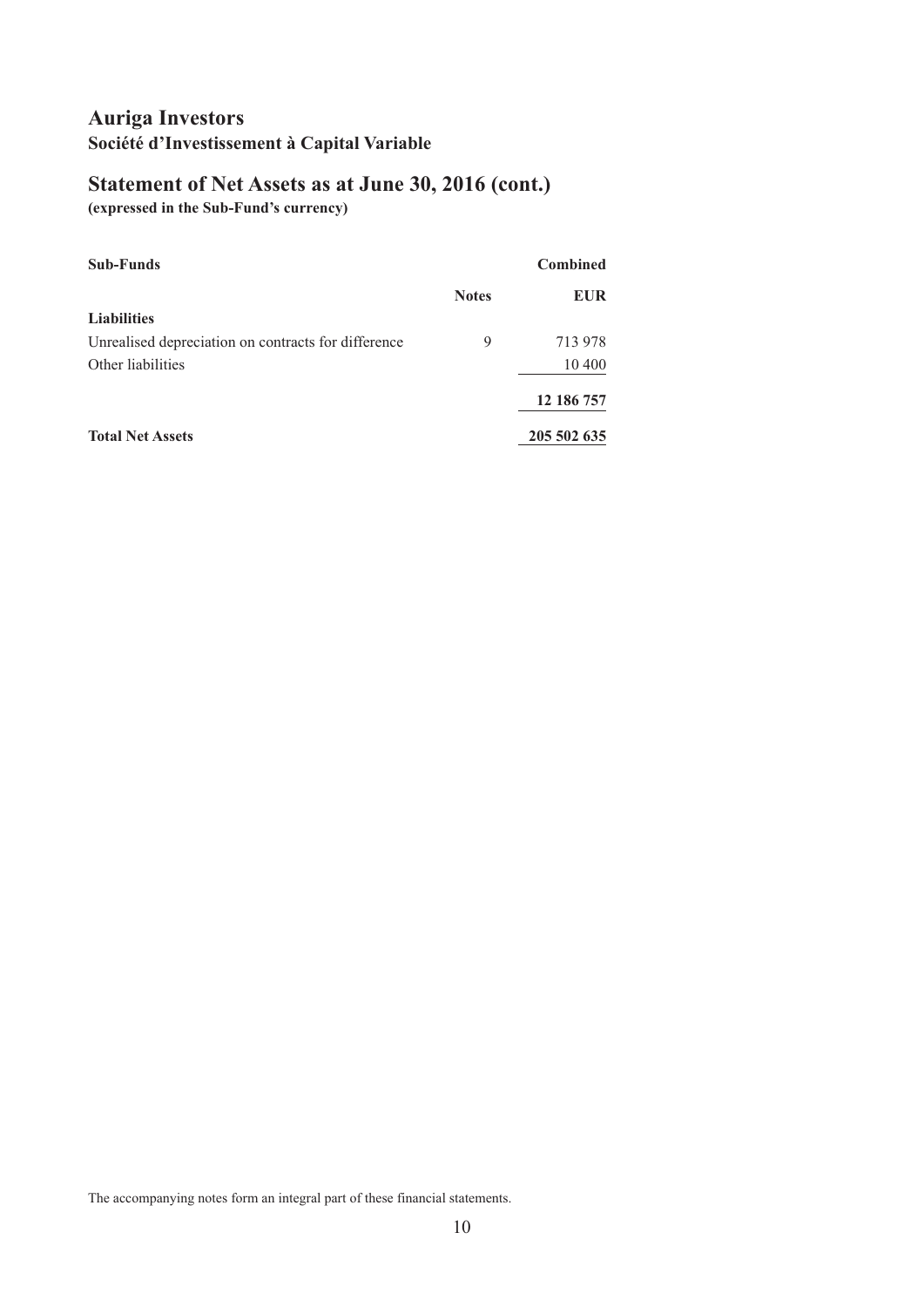## <span id="page-12-0"></span>**Statement of Operations and Changes in Net Assets for the year ended June 30, 2016**

**(expressed in the Sub-Fund's currency)**

| <b>Sub-Funds</b>                        | Montserrat<br><b>Global Fund</b> | Auriga Investors - Auriga Investors - Auriga Investors -<br>Belgravia<br>Lynx | <b>AZ Total Return</b><br>Fund |
|-----------------------------------------|----------------------------------|-------------------------------------------------------------------------------|--------------------------------|
| <b>Notes</b>                            |                                  | <b>USD</b><br><b>EUR</b>                                                      | <b>EUR</b>                     |
| Net assets at the beginning of the year | 23 601 602                       | 63 669 738                                                                    | 18 887 736                     |
| <b>Income</b>                           |                                  |                                                                               |                                |
| Dividends, net                          |                                  | 1 217 059                                                                     | 61 226                         |
| Interest on bonds, net                  | 2 0 4 7                          |                                                                               | 21816                          |
| <b>Bank</b> interest                    | 2614                             |                                                                               |                                |
| Other income                            |                                  | 3 9 2 8                                                                       |                                |
|                                         | 4 6 6 1                          | 1 220 987                                                                     | 83 042                         |
| <b>Expenses</b>                         |                                  |                                                                               |                                |
| Management fees                         | 3<br>132 836                     | 443 376                                                                       | 18 071                         |
| Investment advisory fees                | 3                                |                                                                               | 89 324                         |
| Performance fees                        | 3                                | 117                                                                           |                                |
| Custodian fees                          | 6 6 0 4<br>4                     | 15 019                                                                        | 6816                           |
| "Taxe d'abonnement"                     | 5                                | 561<br>4923                                                                   | 878                            |
| Administration fees                     | 11 536<br>4                      | 25 264                                                                        | 15 279                         |
| Registrar Agent fees                    | 3 2 8 9<br>4                     | 9 5 5 7                                                                       | 3 9 7 3                        |
| Professional fees                       | 27 734                           | 18843                                                                         | 19737                          |
| Interest and bank charges               | 43 570                           | 82                                                                            | 37985                          |
| Amortisation of formation expenses      | 1501                             | 1218                                                                          | 1 4 9 3                        |
| <b>Transaction costs</b>                | 168 548                          | 378 048                                                                       | 14 631                         |
| Other expenses                          | 3 6 9 5                          | 958                                                                           | 2 4 4 2                        |
|                                         | 399 874                          | 897 405                                                                       | 210 629                        |
| <b>Net Investment Income/(Loss)</b>     | (395 213)                        | 323 582                                                                       | (127587)                       |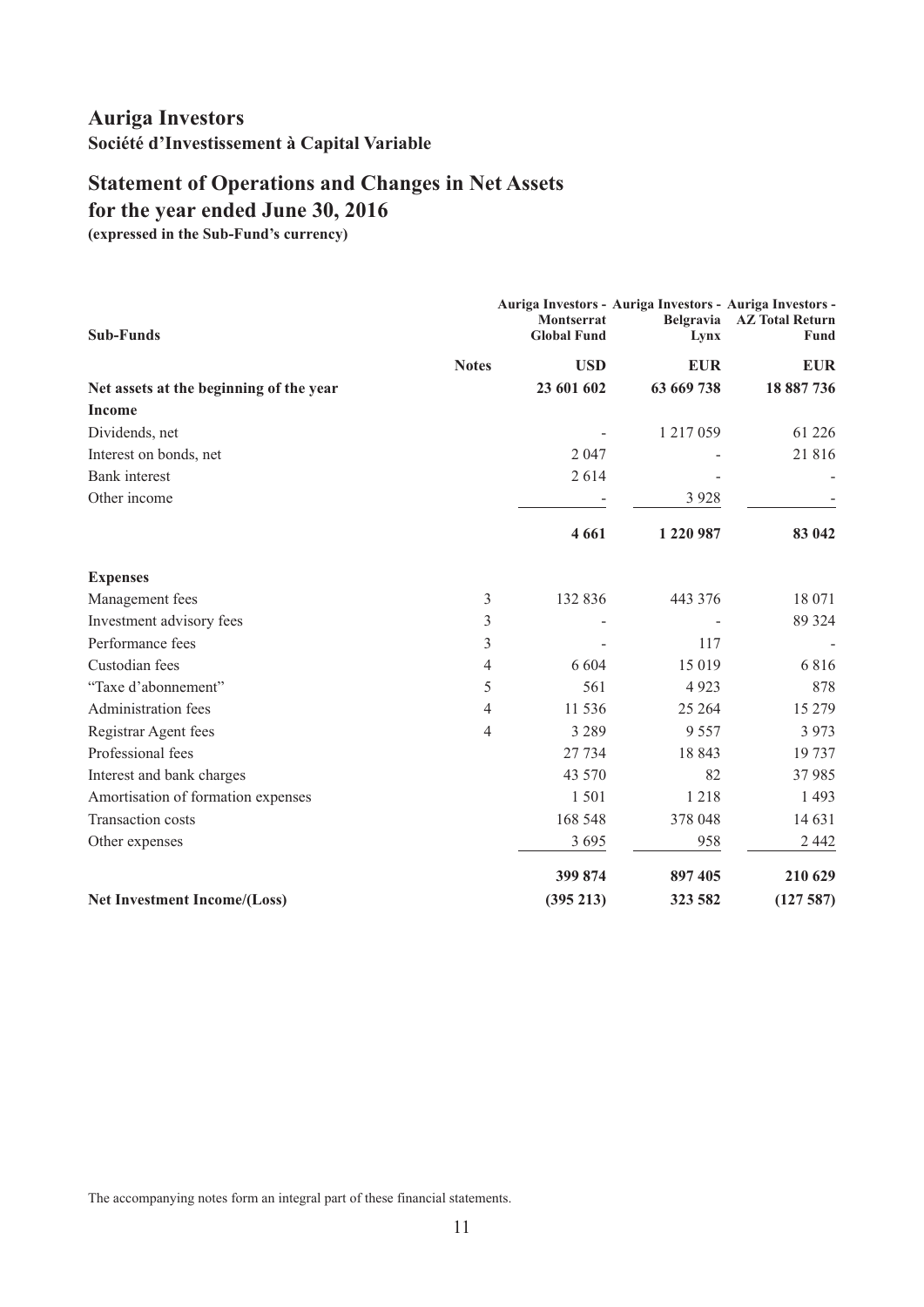## **Statement of Operations and Changes in Net Assets for the year ended June 30, 2016 (cont.)**

**(expressed in the Sub-Fund's currency)**

| <b>Sub-Funds</b>                        | <b>Vitrio Real</b><br>Return | Auriga Investors - Auriga Investors - Auriga Investors -<br>Fund | <b>GFE Aequitas</b> Global Allocation<br>Fund* |
|-----------------------------------------|------------------------------|------------------------------------------------------------------|------------------------------------------------|
| <b>Notes</b>                            | <b>EUR</b>                   | <b>EUR</b>                                                       | <b>EUR</b>                                     |
| Net assets at the beginning of the year | 10 505 329                   | 39 843 223                                                       |                                                |
| <b>Income</b>                           |                              |                                                                  |                                                |
| Dividends, net                          | 46 109                       | 118 668                                                          | 48 041                                         |
| Interest on bonds, net                  | 280 455                      | 418 209                                                          | 4953                                           |
| <b>Bank</b> interest                    | 72                           | 10 061                                                           |                                                |
| Other income                            |                              | 5415                                                             |                                                |
|                                         | 326 636                      | 552 353                                                          | 52 994                                         |
| <b>Expenses</b>                         |                              |                                                                  |                                                |
| Management fees                         | 3<br>55 557                  | 206 850                                                          | 12 4 63                                        |
| Investment advisory fees                | 3                            |                                                                  |                                                |
| Performance fees                        | 3                            |                                                                  |                                                |
| Custodian fees                          | 4<br>7 7 4 0                 | 10 223                                                           | 1676                                           |
| "Taxe d'abonnement"                     | 5<br>1 2 1 3                 | 8 8 2 4                                                          | 851                                            |
| Administration fees                     | 15 201<br>4                  | 18 701                                                           | 4 2 2 4                                        |
| Registrar Agent fees                    | 8 3 2 1<br>4                 | 4 6 20                                                           | 1 0 9 9                                        |
| Professional fees                       | 22 29 6                      | 19 737                                                           | 5 8 9 6                                        |
| Interest and bank charges               | 60 559                       | 295                                                              | 16                                             |
| Amortisation of formation expenses      | 991                          | 683                                                              | 128                                            |
| <b>Transaction costs</b>                | 23 360                       | 70 919                                                           | 10 976                                         |
| Other expenses                          | 19 5 8 5                     | 1 1 1 4                                                          | 615                                            |
|                                         | 214 823                      | 341 966                                                          | 37944                                          |
| Net Investment Income/(Loss)            | 111 813                      | 210 387                                                          | 15 050                                         |

\* The Sub-Fund has been launched on May 2, 2016.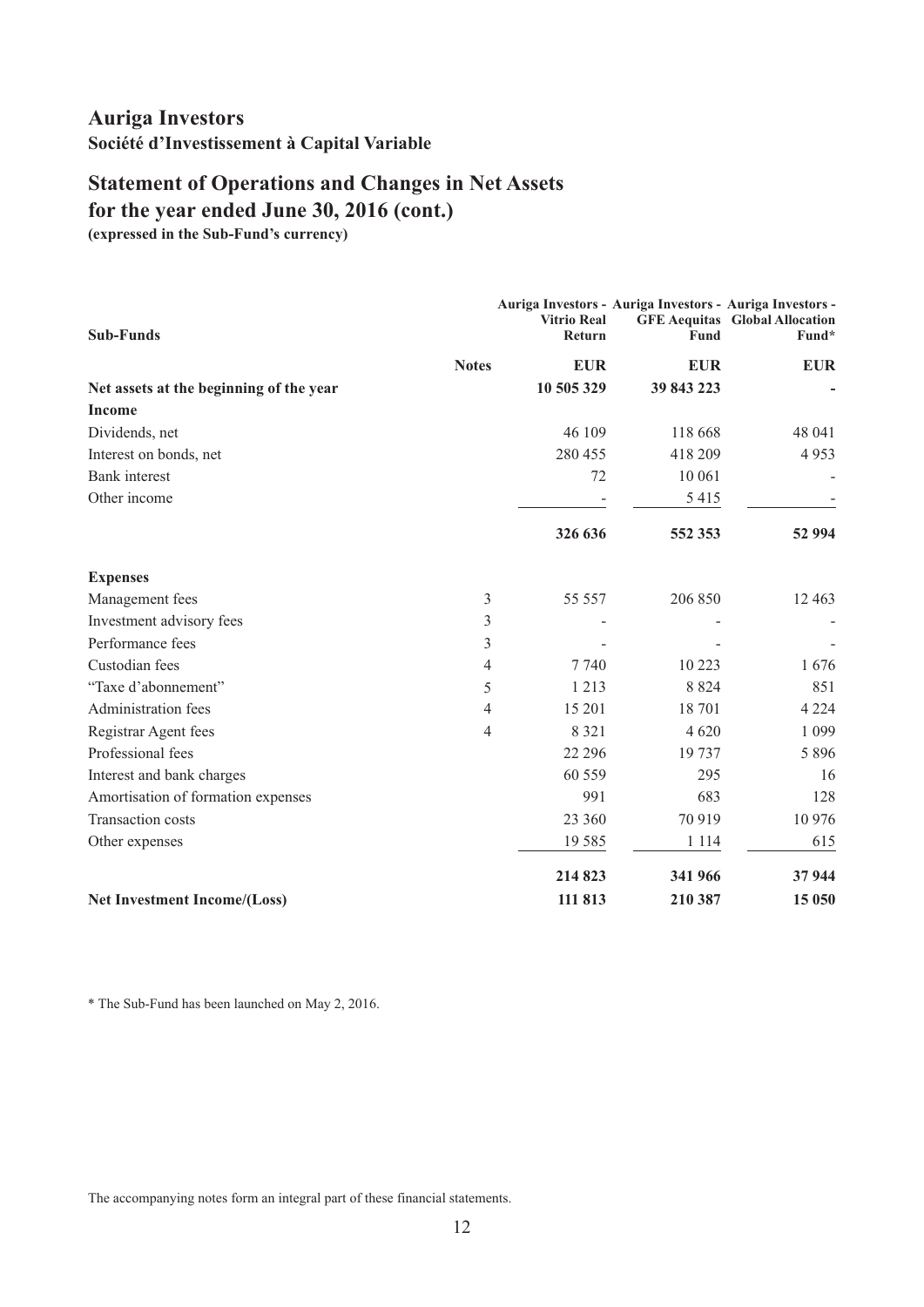# **Statement of Operations and Changes in Net Assets for the year ended June 30, 2016 (cont.)**

**(expressed in the Sub-Fund's currency)**

| <b>Sub-Funds</b>                        |                | <b>Combined</b> |
|-----------------------------------------|----------------|-----------------|
|                                         | <b>Notes</b>   | <b>EUR</b>      |
| Net assets at the beginning of the year |                | 154 632 624     |
| <b>Income</b>                           |                |                 |
| Dividends, net                          |                | 1 491 103       |
| Interest on bonds, net                  |                | 727 277         |
| <b>Bank</b> interest                    |                | 12 4 8 7        |
| Other income                            |                | 9 3 4 3         |
|                                         |                | 2 240 210       |
| <b>Expenses</b>                         |                |                 |
| Management fees                         | 3              | 855 957         |
| Investment advisory fees                | 3              | 89 324          |
| Performance fees                        | 3              | 117             |
| Custodian fees                          | 4              | 47422           |
| "Taxe d'abonnement"                     | 5              | 17 194          |
| Administration fees                     | $\overline{4}$ | 89 059          |
| Registrar Agent fees                    | 4              | 30 532          |
| Professional fees                       |                | 111 488         |
| Interest and bank charges               |                | 138 179         |
| Amortisation of formation expenses      |                | 5 8 6 5         |
| <b>Transaction costs</b>                |                | 649738          |
| Other expenses                          |                | 28 042          |
|                                         |                | 2 062 917       |
| <b>Net Investment Income/(Loss)</b>     |                | 177 293         |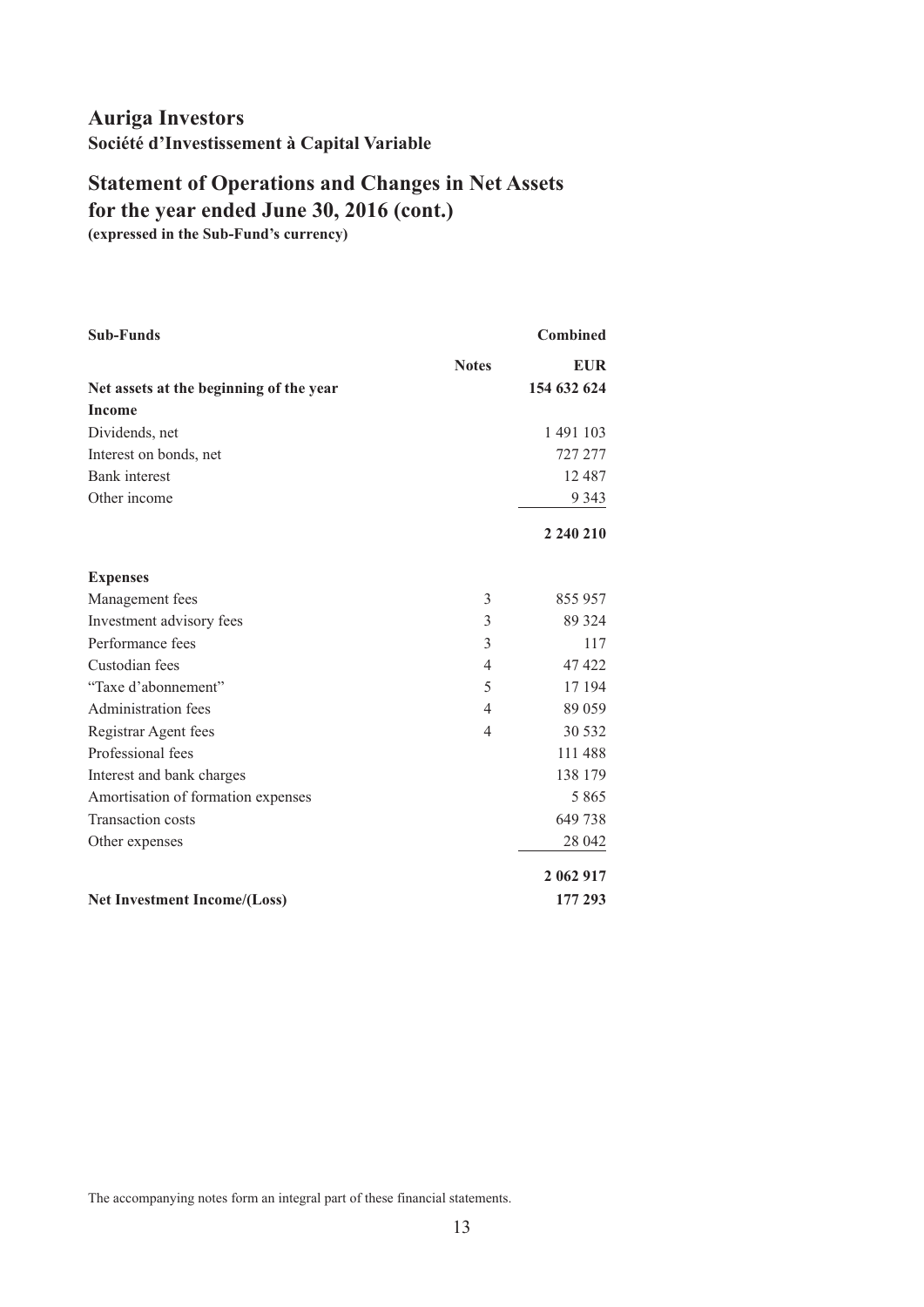## **Statement of Operations and Changes in Net Assets for the year ended June 30, 2016 (cont.)**

**(expressed in the Sub-Fund's currency)**

| <b>Sub-Funds</b>                                                | Auriga Investors - Auriga Investors - Auriga Investors -<br><b>Montserrat</b><br><b>Global Fund</b> | Lynx          | Belgravia AZ Total Return<br>Fund |
|-----------------------------------------------------------------|-----------------------------------------------------------------------------------------------------|---------------|-----------------------------------|
| <b>Notes</b>                                                    | <b>USD</b>                                                                                          | <b>EUR</b>    | <b>EUR</b>                        |
| Net Investment Income/(Loss)                                    | (395 213)                                                                                           | 323 582       | (127587)                          |
| Net realised gains / (losses) on                                |                                                                                                     |               |                                   |
| - securities sold                                               | (1391651)                                                                                           | (416092)      | (262 696)                         |
| - currencies                                                    | (1707)                                                                                              | (22392)       | (1913)                            |
| - options                                                       | (1253603)                                                                                           |               |                                   |
| - futures contracts                                             | (28)                                                                                                | 2 9 2 6 0 9 5 | 36 166                            |
| - contracts for difference                                      | 1 291 392                                                                                           |               | 302 848                           |
|                                                                 | (1355597)                                                                                           | 2 487 611     | 74 405                            |
| Net realised result for the year                                | (1750810)                                                                                           | 2 811 193     | (53182)                           |
| Change in net unrealised profit/(loss) on                       |                                                                                                     |               |                                   |
| - securities                                                    | (1463987)                                                                                           | (2 001 503)   | (831063)                          |
| - options                                                       | 540 088                                                                                             |               |                                   |
| - futures contracts                                             |                                                                                                     | (923 445)     | (17774)                           |
| - contracts for difference                                      | (43537)                                                                                             |               | 90 515                            |
|                                                                 | (967436)                                                                                            | (2924948)     | (758 322)                         |
| <b>RESULT OF OPERATIONS</b>                                     | (2718246)                                                                                           | (113 755)     | (811 504)                         |
| <b>Movements in capital</b>                                     |                                                                                                     |               |                                   |
| Subscriptions                                                   |                                                                                                     | 61 776 343    | 1 355 396                         |
| Redemptions                                                     | (11 051 688)                                                                                        | (15205309)    | (1962175)                         |
|                                                                 | (11 051 688)                                                                                        | 46 571 034    | (606779)                          |
| Exchange differences on the net assets at June 30, $2015^{(1)}$ |                                                                                                     |               |                                   |
| Net assets at the end of the year                               | 9831668                                                                                             | 110 127 017   | 17 469 453                        |

(1) This amount is explained by the difference between the exchange rate applied as at 31/12/2015 and the one applied as at 30/06/2016 for the calculation of the Net Assets at the beginning of the year of the Sub-Funds, expressed in currencies other than EUR.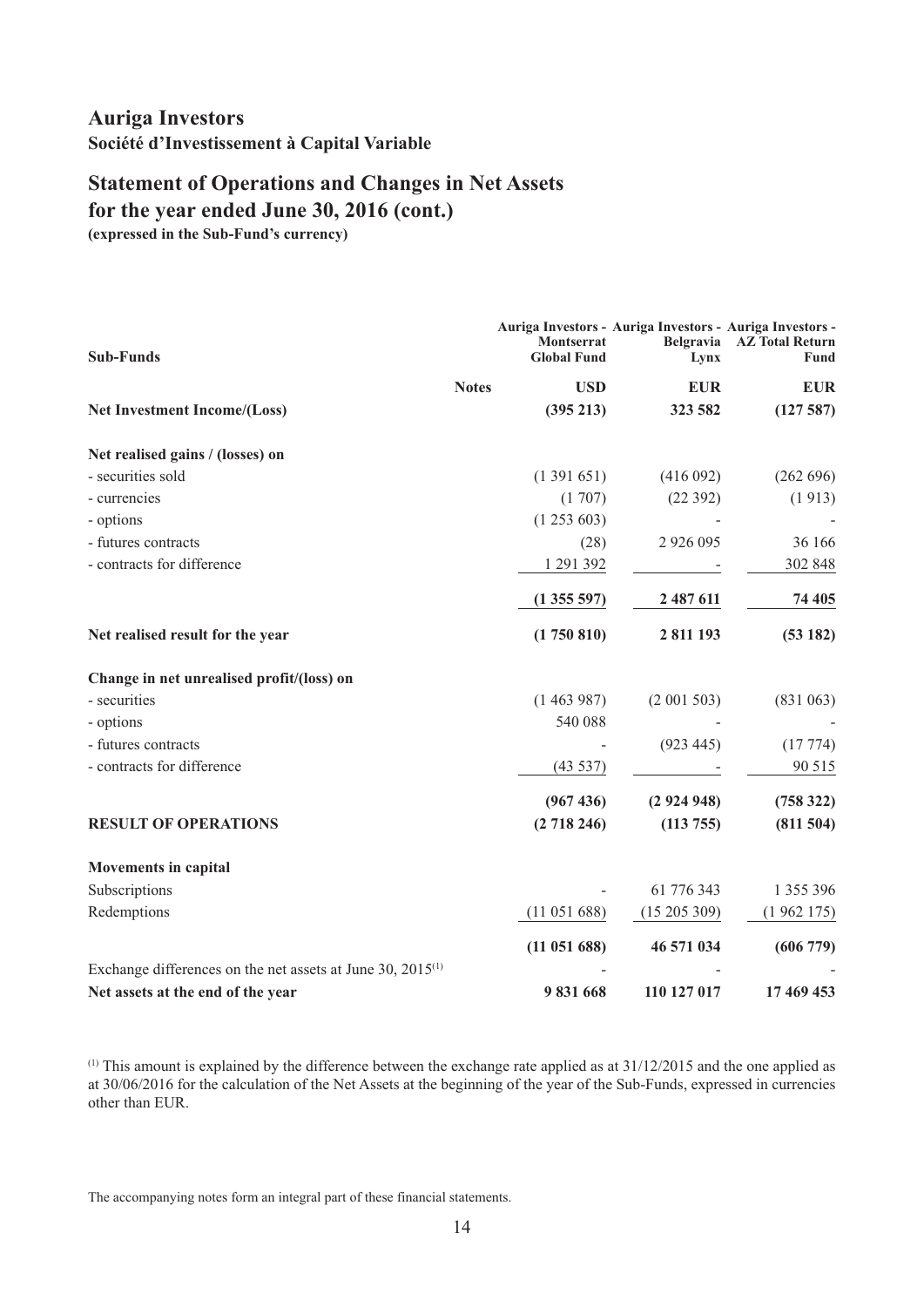## **Statement of Operations and Changes in Net Assets for the year ended June 30, 2016 (cont.)**

**(expressed in the Sub-Fund's currency)**

| <b>Sub-Funds</b>                                                | <b>Vitrio Real</b><br>Return | Auriga Investors - Auriga Investors - Auriga Investors -<br><b>Fund</b> | <b>GFE Aequitas</b> Global Allocation<br>Fund* |
|-----------------------------------------------------------------|------------------------------|-------------------------------------------------------------------------|------------------------------------------------|
|                                                                 | <b>Notes</b><br><b>EUR</b>   | <b>EUR</b>                                                              | <b>EUR</b>                                     |
| Net Investment Income/(Loss)                                    | 111 813                      | 210 387                                                                 | 15 050                                         |
| Net realised gains / (losses) on                                |                              |                                                                         |                                                |
| - securities sold                                               | (272924)                     | 127 304                                                                 | (21870)                                        |
| - currencies                                                    | 34 3 19                      | (22 243)                                                                | 828                                            |
| - options                                                       | (30000)                      | (220 011)                                                               |                                                |
| - futures contracts                                             | 124 390                      | (1442417)                                                               | (183 860)                                      |
| - contracts for difference                                      | 144 808                      |                                                                         |                                                |
|                                                                 | 593                          | (1557367)                                                               | (204902)                                       |
| Net realised result for the year                                | 112 406                      | (1346980)                                                               | (189 852)                                      |
| Change in net unrealised profit/(loss) on                       |                              |                                                                         |                                                |
| - securities                                                    | (112058)                     | (776057)                                                                | (547392)                                       |
| - options                                                       |                              | (99564)                                                                 |                                                |
| - futures contracts                                             | (54543)                      | (319676)                                                                | (508640)                                       |
| - contracts for difference                                      | (814449)                     |                                                                         |                                                |
|                                                                 | (981 050)                    | (1195297)                                                               | (1056032)                                      |
| <b>RESULT OF OPERATIONS</b>                                     | (868644)                     | (2542277)                                                               | (1245884)                                      |
| <b>Movements in capital</b>                                     |                              |                                                                         |                                                |
| Subscriptions                                                   | 18 573 230                   | 1682496                                                                 | 8 0 5 5 7 2 6                                  |
| Redemptions                                                     | (3388304)                    | (1563720)                                                               |                                                |
|                                                                 | 15 184 926                   | 118 776                                                                 | 8 0 5 5 7 2 6                                  |
| Exchange differences on the net assets at June 30, $2015^{(1)}$ |                              |                                                                         |                                                |
| Net assets at the end of the year                               | 24 821 611                   | 37 419 722                                                              | 6 809 842                                      |

\* The Sub-Fund has been launched on May 2, 2016.

 $(1)$  This amount is explained by the difference between the exchange rate applied as at  $31/12/2015$  and the one applied as at 30/06/2016 for the calculation of the Net Assets at the beginning of the year of the Sub-Funds, expressed in currencies other than EUR.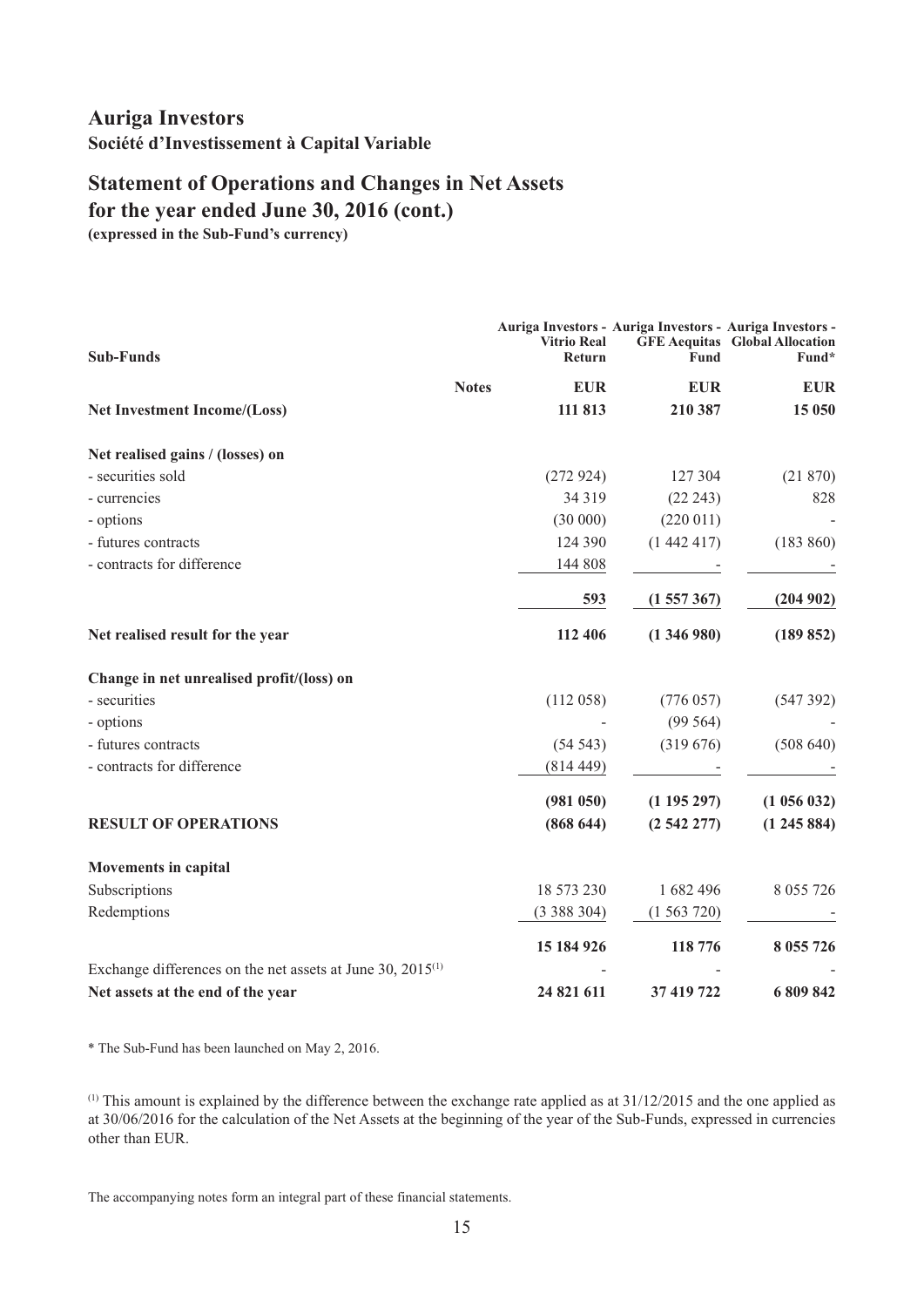# **Statement of Operations and Changes in Net Assets for the year ended June 30, 2016 (cont.)**

**(expressed in the Sub-Fund's currency)**

| <b>Sub-Funds</b>                                                |              | <b>Combined</b> |
|-----------------------------------------------------------------|--------------|-----------------|
|                                                                 | <b>Notes</b> | <b>EUR</b>      |
| <b>Net Investment Income/(Loss)</b>                             |              | 177 293         |
| Net realised gains / (losses) on                                |              |                 |
| - securities sold                                               |              | (2 099 682)     |
| - currencies                                                    |              | (12938)         |
| - options                                                       |              | (1379081)       |
| - futures contracts                                             |              | 1 460 349       |
| - contracts for difference                                      |              | 1610761         |
|                                                                 |              | (420591)        |
| Net realised result for the year                                |              | (243 298)       |
| Change in net unrealised profit/(loss) on                       |              |                 |
| - securities                                                    |              | (5586628)       |
| - options                                                       |              | 386 872         |
| - futures contracts                                             |              | (1824078)       |
| - contracts for difference                                      |              | (763146)        |
|                                                                 |              | (7786980)       |
| <b>RESULT OF OPERATIONS</b>                                     |              | (8030278)       |
| <b>Movements in capital</b>                                     |              |                 |
| Subscriptions                                                   |              | 91 443 191      |
| Redemptions                                                     |              | (32073321)      |
|                                                                 |              | 59 369 870      |
| Exchange differences on the net assets at June 30, $2015^{(1)}$ |              | (469581)        |
| Net assets at the end of the year                               |              | 205 502 635     |

(1) This amount is explained by the difference between the exchange rate applied as at 31/12/2015 and the one applied as at 30/06/2016 for the calculation of the Net Assets at the beginning of the year of the Sub-Funds, expressed in currencies other than EUR.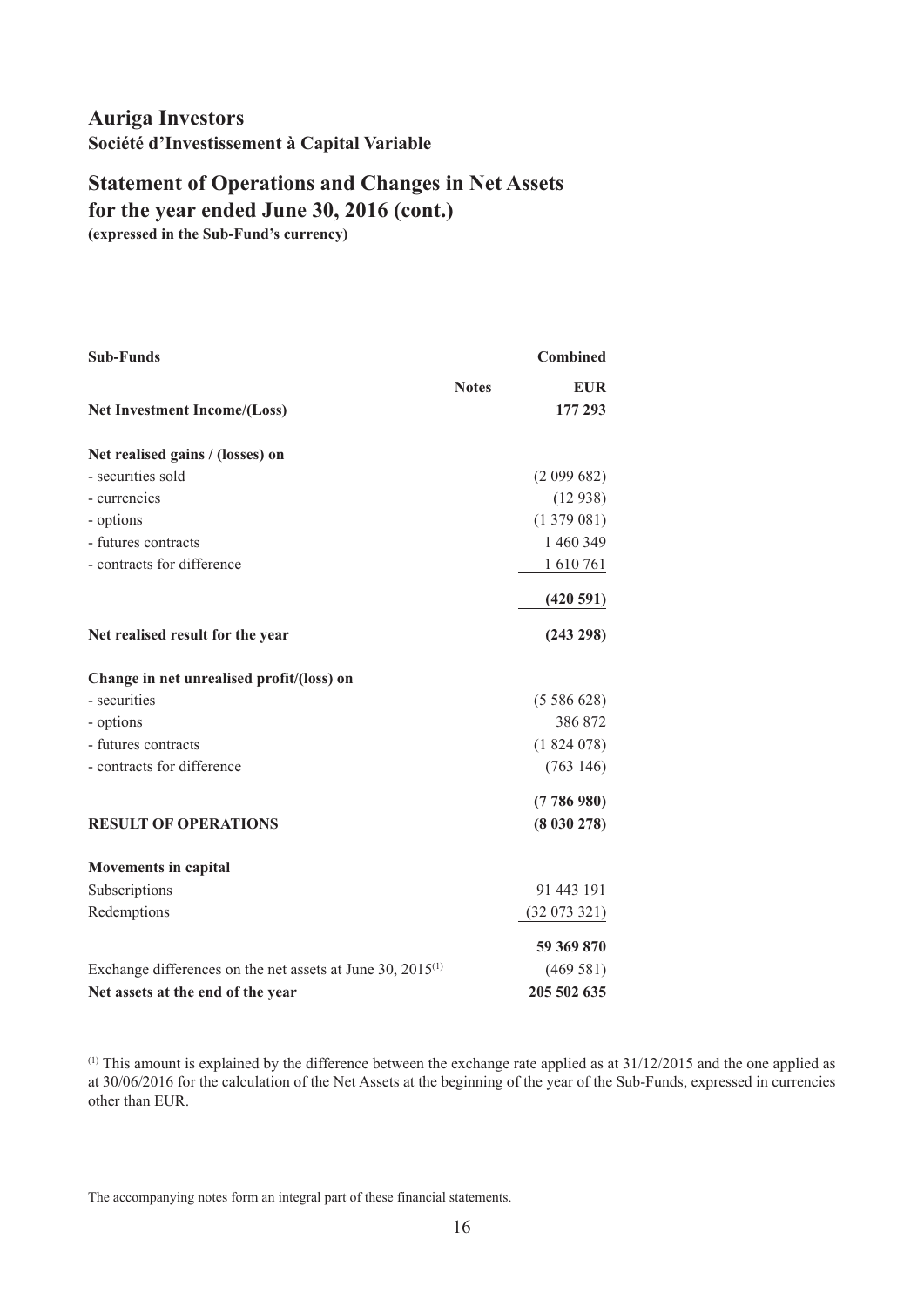## <span id="page-18-0"></span>**Statistical information**

#### **Auriga Investors - Montserrat Global Fund**

|                                         | Currency   | 30/06/16     | 31/12/15     | 31/12/14    |
|-----------------------------------------|------------|--------------|--------------|-------------|
| <b>Total Net Assets</b>                 | <b>USD</b> | 9 831 668    | 23 601 602   | 32 276 647  |
| <b>Class A Capitalisation</b>           |            |              |              |             |
| Number of shares                        |            | 9 888,9900   | 26 108.2830  | 17 340.224  |
| Net asset value per share               | <b>USD</b> | 116.3700     | 130.7600     | 211.41      |
| <b>Class B Capitalisation</b>           |            |              |              |             |
| Number of shares                        |            | 59 858.3240  | 124 201.8400 | 110 207.806 |
| Net asset value per share               | <b>USD</b> | 145.0200     | 162.5400     | 259.61      |
| Auriga Investors - Belgravia Lynx       |            |              |              |             |
|                                         | Currency   | 30/06/16     | 31/12/15     | 31/12/14    |
| <b>Total Net Assets</b>                 | <b>EUR</b> | 110 127 017  | 63 669 738   | 13 447 368  |
| <b>Class A Capitalisation</b>           |            |              |              |             |
| Number of shares                        |            | 661 144.4810 | 377 468,6760 | 97 130.713  |
| Net asset value per share               | <b>EUR</b> | 166.5700     | 168.6800     | 138.45      |
| Auriga Investors - AZ Total Return Fund |            |              |              |             |
|                                         | Currency   | 30/06/16     | 31/12/15     | 31/12/14    |
|                                         |            | .            |              |             |

| <b>Total Net Assets</b>       | EUR   | 17 469 453   | 18 887 736   | 15 292 835  |
|-------------------------------|-------|--------------|--------------|-------------|
| <b>Class A Capitalisation</b> |       |              |              |             |
| Number of shares              |       | 137 707 1580 | 142 440.2670 | 122 745,770 |
| Net asset value per share     | EI IR | 126.8600     | 132.6000     | 124.59      |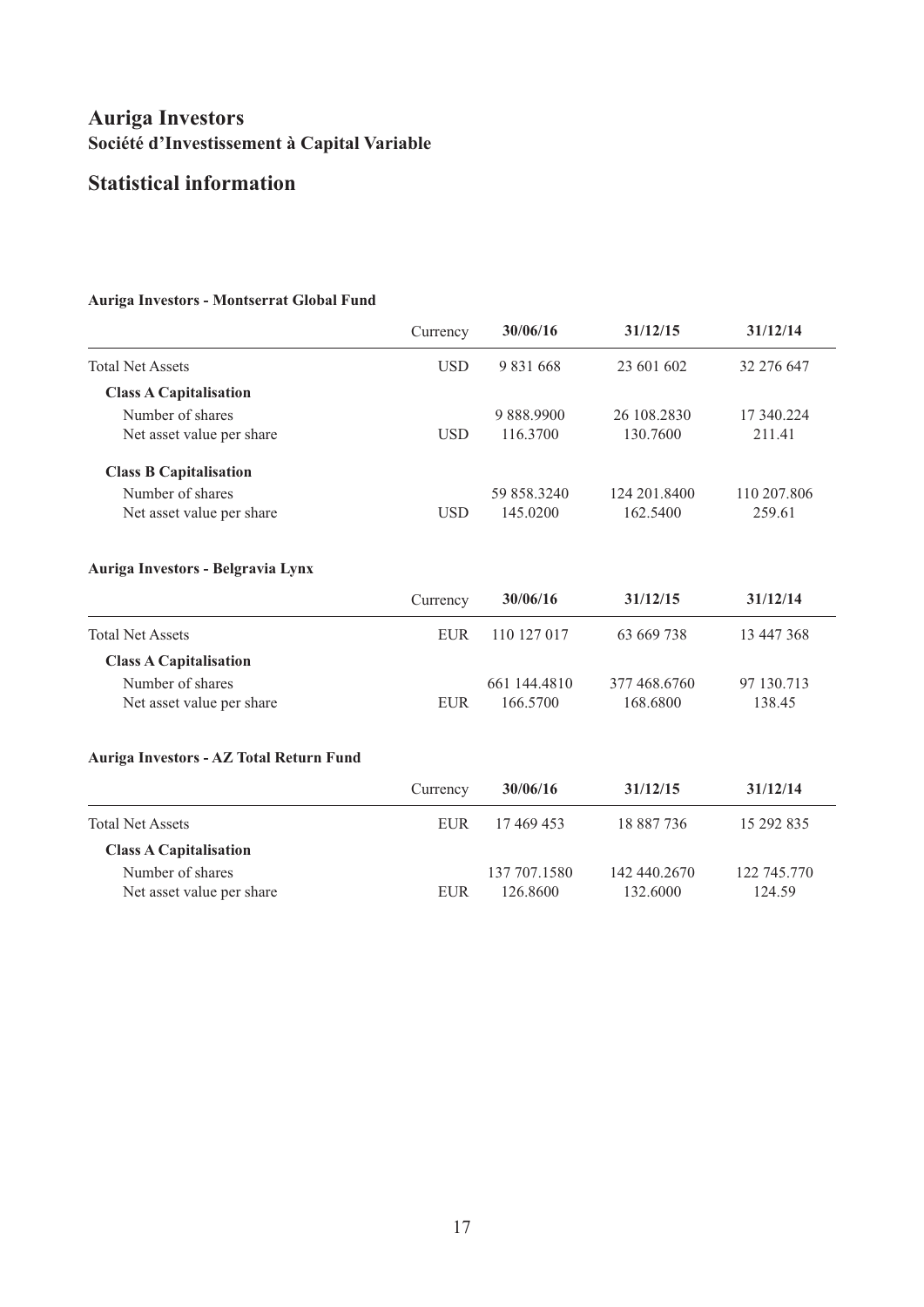# **Statistical information (cont.)**

#### **Auriga Investors - Vitrio Real Return**

|                                     | Currency   | 30/06/16     | 31/12/15    | 31/12/14   |
|-------------------------------------|------------|--------------|-------------|------------|
| <b>Total Net Assets</b>             | <b>EUR</b> | 24 821 611   | 10 505 329  | 10 193 770 |
| <b>Class A Capitalisation</b>       |            |              |             |            |
| Number of shares                    |            | 56 360,8540  | 3 090.2730  | 34 767.739 |
| Net asset value per share           | <b>EUR</b> | 141.6700     | 146.8600    | 135.75     |
| <b>Class B Capitalisation</b>       |            |              |             |            |
| Number of shares                    |            | 122 723,2470 | 47 423.8870 | 17 849.801 |
| Net asset value per share           | <b>EUR</b> | 135,1700     | 140.4700    | 131.66     |
| <b>Class C Capitalisation - GBP</b> |            |              |             |            |
| Number of shares                    |            | 1 737,7040   | 22 881.2520 | 22 812.335 |
| Net asset value per share           | <b>GBP</b> | 118,7400     | 109.2000    | 106.28     |

#### **Auriga Investors - GFE Aequitas Fund**

|                                               | Currency | 30/06/16                 | 31/12/15                 | 31/12/14              |
|-----------------------------------------------|----------|--------------------------|--------------------------|-----------------------|
| <b>Total Net Assets</b>                       | EUR.     | 37 419 722               | 39 843 223               | 23 604 698            |
| <b>Class A Capitalisation</b>                 |          |                          |                          |                       |
| Number of shares<br>Net asset value per share | EUR      | 333 077.5090<br>112.3500 | 332 274.2090<br>119.9100 | 202 456.807<br>116.59 |

#### **Auriga Investors - Global Allocation Fund\***

|                               | Currency   | 30/06/16    | 31/12/15                 | 31/12/14                 |
|-------------------------------|------------|-------------|--------------------------|--------------------------|
| <b>Total Net Assets</b>       | <b>EUR</b> | 6 809 842   | $\overline{\phantom{0}}$ | -                        |
| <b>Class A Capitalisation</b> |            |             |                          |                          |
| Number of shares              |            | 5 929.4240  |                          | -                        |
| Net asset value per share     | <b>EUR</b> | 85.6300     | -                        | $\overline{\phantom{0}}$ |
| <b>Class B Capitalisation</b> |            |             |                          |                          |
| Number of shares              |            | 73 625.5800 | $\overline{\phantom{0}}$ | -                        |
| Net asset value per share     | <b>EUR</b> | 85.6000     |                          | -                        |

\* The Sub-Fund has been launched on May 2, 2016.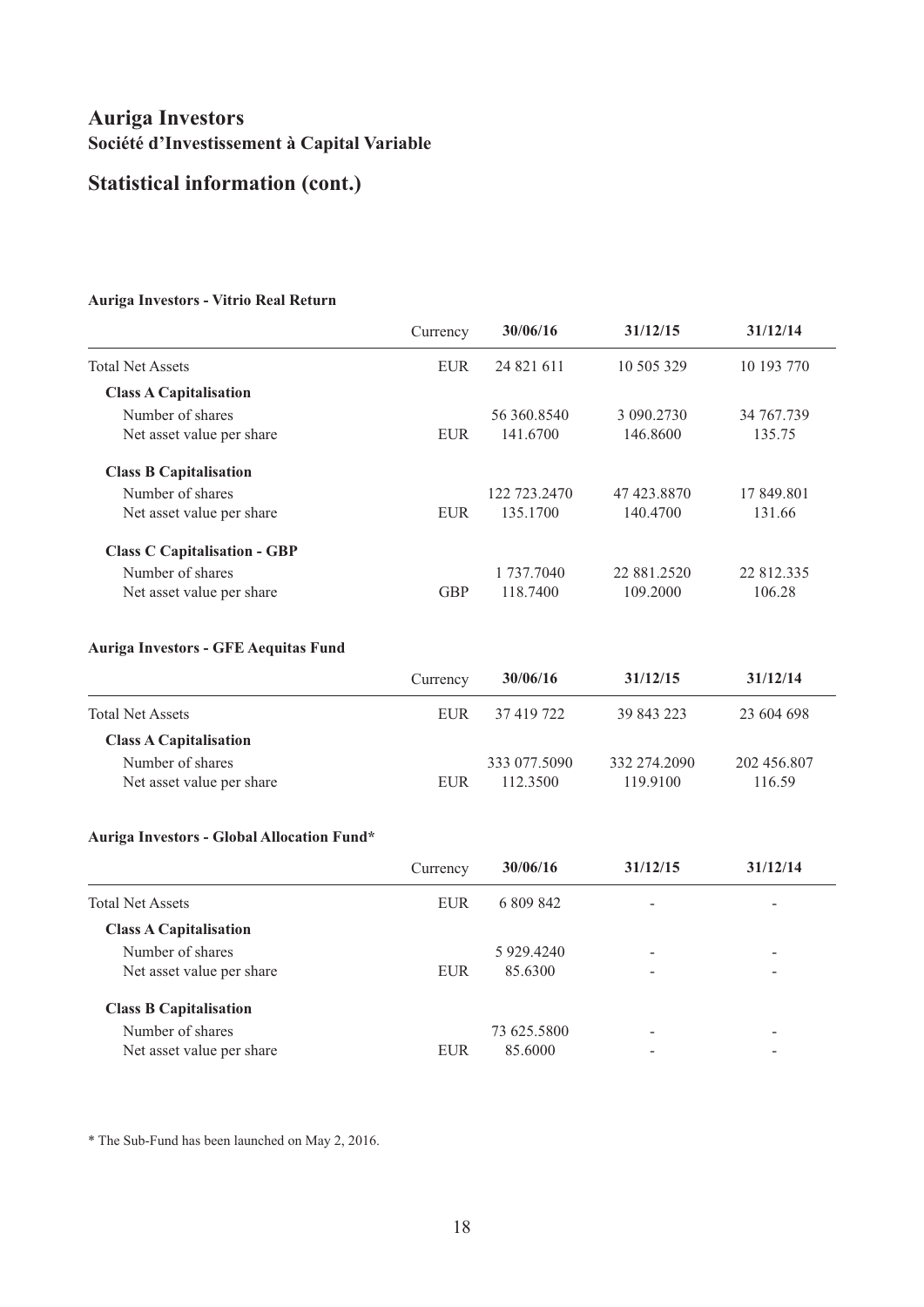# <span id="page-20-0"></span>**(expressed in USD) Schedule of Investments as at June 30, 2016 Auriga Investors - Montserrat Global Fund**

| Nominal |                      |                 |                                   |              |                    |
|---------|----------------------|-----------------|-----------------------------------|--------------|--------------------|
| value/  |                      | Ouotation       |                                   |              |                    |
|         | Quantity Description | <u>Currency</u> | $\frac{\text{Cost}}{\text{Cost}}$ | Market value | $\%$ of net assets |
|         |                      |                 | <b>USD</b>                        | <b>USD</b>   | $\frac{0}{0}$      |
|         |                      |                 |                                   |              |                    |

Transferable securities and money market instruments admitted to an official exchange listing or dealt in on another regulated market

**Shares**

|          | 84 672 ACELRX PHARMACEUTICALS INC                                                        | <b>USD</b> | 332 344   | 228 614   | 2.33  |
|----------|------------------------------------------------------------------------------------------|------------|-----------|-----------|-------|
|          | 1046 846 AMERICAN CARESOURCE HOLDINGS INC                                                | <b>USD</b> | 722 441   | 209 369   | 2.13  |
|          | 144 ANAVEX LIFE SCIENCES CORP                                                            | <b>USD</b> | 106       | 756       | 0.01  |
|          | 440 463 ARNO THERAPEUTICS INC                                                            | <b>USD</b> | 180 470   | 137 424   | 1.40  |
|          | 114 405 AURIS MEDICAL HOLDING AG                                                         | <b>USD</b> | 477475    | 494 230   | 5.03  |
|          | 58 150 AYTU BIOSCIENCE INC                                                               | <b>USD</b> | 22 679    | 22 097    | 0.22  |
|          | 695 088 BENITEC BIOPHARMA LTD                                                            | <b>AUD</b> | 770 786   | 46 518    | 0.47  |
|          | 13 015 BENITEC BIOPHARMA LTD - SP ADR                                                    | <b>USD</b> | 62        | 15878     | 0.16  |
|          | 227 777 CERULEAN PHARMA INC                                                              | <b>USD</b> | 469 757   | 471 498   | 4.80  |
|          | 119 941 COLUCID PHARMACEUTICALS INC                                                      | <b>USD</b> | 400 250   | 850 382   | 8.64  |
|          | 100 CYTORI THERAPEUTICS INC                                                              | <b>USD</b> | 332       | 209       | 0.00  |
|          | 44 819 EVOKE PHARMA INC                                                                  | <b>USD</b> | 230 921   | 312837    | 3.18  |
|          | 187 FLEXION THERAPEUTICS INC                                                             | <b>USD</b> | 3 2 9 4   | 2 7 8 3   | 0.03  |
|          | 65 088 GENEURO SA                                                                        | <b>EUR</b> | 952 676   | 635 951   | 6.47  |
|          | 79 007 INNOCOLL HOLDINGS PLC                                                             | <b>USD</b> | 553 049   | 400 565   | 4.07  |
|          | 130 435 KADMON LLC                                                                       | <b>USD</b> | 1 500 000 | 1 500 003 | 15.25 |
|          | 132 601 MEDICAL TRANSCRIPTION BILLING CORP                                               | <b>USD</b> | 654 769   | 116 689   | 1.19  |
|          | 493 173 NEURALSTEM INC                                                                   | <b>USD</b> | 197 269   | 146 522   | 1.49  |
|          | 347 OHR PHARMACEUTICAL INC                                                               | <b>USD</b> | 2 1 5 5   | 947       | 0.01  |
|          | 47 050 ONCOBIOLOGICS INC                                                                 | USD.       | 282 300   | 171 262   | 1.74  |
|          | 100 ONCONOVA THERAPEUTICS INC                                                            | <b>USD</b> | 591       | 582       | 0.01  |
|          | 73 275 RECRO PHARMA INC                                                                  | <b>USD</b> | 850 000   | 849 990   | 8.65  |
|          | 5 300 TENAX THERAPEUTICS INC                                                             | <b>USD</b> | 12 12 9   | 13 8 8 6  | 0.14  |
|          | <b>Total Shares</b>                                                                      |            | 8 615 855 | 6 628 992 | 67.42 |
| Warrants |                                                                                          |            |           |           |       |
|          | 20 499 ADVAXIS INC. / ADVAXIS INC - 15/07/2018                                           | <b>USD</b> | 21        | 102 495   | 1.04  |
|          | 1818 183 ADVENTRX PHARMACEUTICALS INC / WRT<br>MASTER THERAPEUTRIC - 16/02/2021          | <b>USD</b> |           | 818 182   | 8.33  |
|          | 1 428 571 AMERICAN CARESOURCE HOLDING / AMERICAN<br>CARESOURCE HOLDINGS INC - 12/08/2020 | <b>USD</b> | 143       | 200 000   | 2.03  |
|          | 520 833 ARNO THERAPEUTICS INC / ARNO THERAPEUTICS<br>$-1$ D $-26/11/2017$                | <b>USD</b> |           | 41 667    | 0.42  |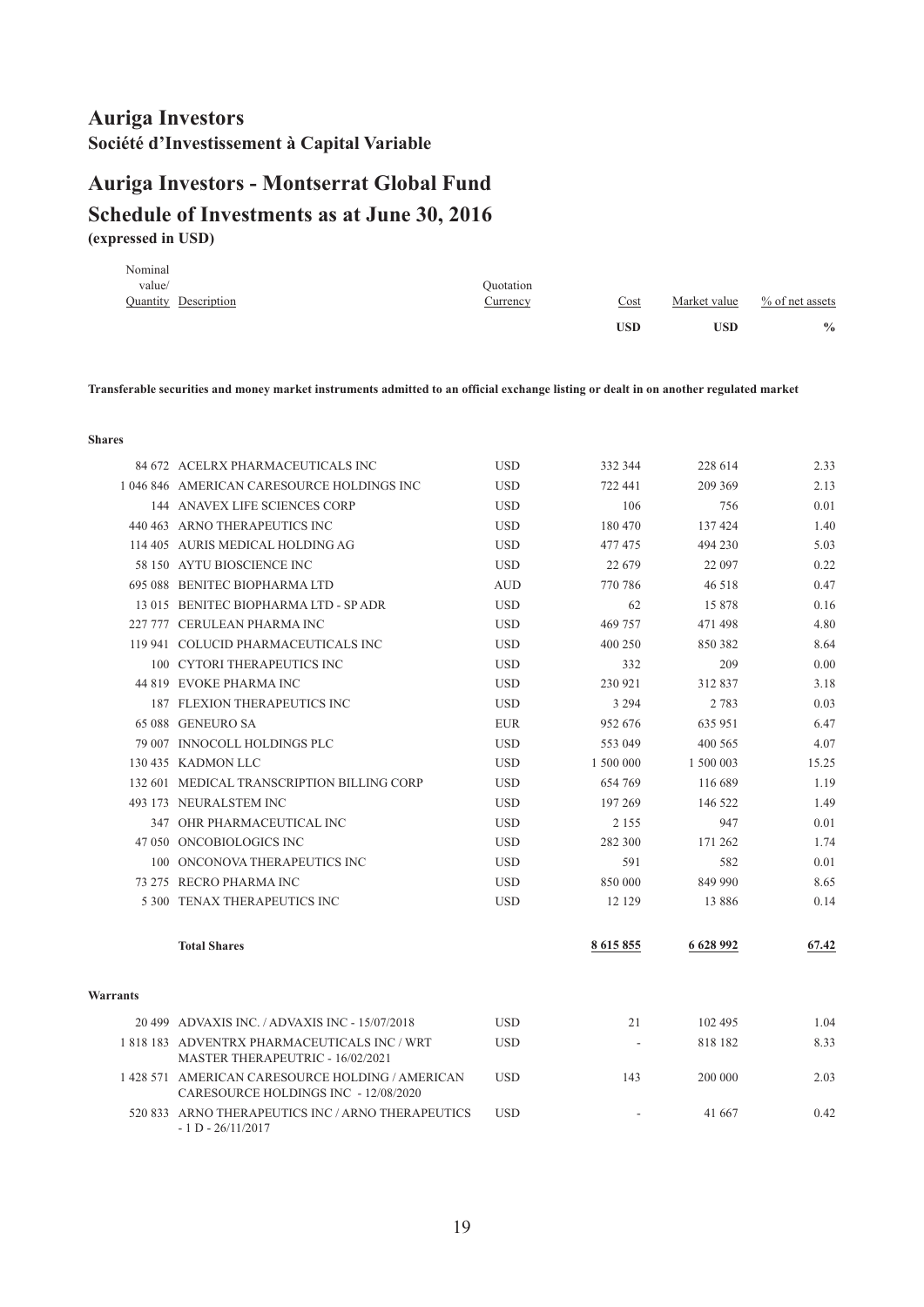## **Auriga Investors - Montserrat Global Fund Schedule of Investments as at June 30, 2016 (cont.) (expressed in USD)**

|         |                      |           | USD  | <b>USD</b>   | $\frac{0}{0}$      |
|---------|----------------------|-----------|------|--------------|--------------------|
|         | Quantity Description | Currency  | Cost | Market value | $\%$ of net assets |
| value/  |                      | Ouotation |      |              |                    |
| Nominal |                      |           |      |              |                    |

Transferable securities and money market instruments admitted to an official exchange listing or dealt in on another regulated market (cont.)

| <b>Total investments</b>                                                             |            | 8630878        | 9 595 107 | 97.59 |
|--------------------------------------------------------------------------------------|------------|----------------|-----------|-------|
| <b>Total Warrants</b>                                                                |            | 15 023         | 2 966 115 | 30.17 |
| 273 364 WESTPAC BANKING CORP / WESTPAC BENITEC<br><b>BIOPHARMALTD</b>                | <b>AUD</b> |                | 2 0 3 3   | 0.02  |
| 675 000 VIKING THERAPEUTICS INC / VIKING<br>THERAPEUTICS INC - 04/04/2021            | <b>USD</b> | 6750           | 236 250   | 2.40  |
| 87 500 STEMCELLS INC / WRT STEMCELLS INC -<br>24/04/2020                             | <b>USD</b> |                | 35 000    | 0.36  |
| 100 000 PLURISTEM THERAPEUTICS INC / PLURISTEM<br>THERAPEUTICS INC - 19/09/2017      | <b>USD</b> |                | 4 0 0 0   | 0.04  |
| 100 000 OPGEN INC / WRT OPGEN INC - 05/05/2020                                       | <b>USD</b> | 1 0 0 0        | 14 210    | 0.14  |
| 550 000 OPEXA THERAPEUTICS INC / WRT OPEXA<br>THERAPEUTICS INC - 13/03/2018          | <b>USD</b> |                | 22 7 15   | 0.23  |
| 23 525 ONCOBIOLOGICS / ONCOBIOLOGICS INC-<br>18/02/2017                              | <b>USD</b> |                | 10 58 6   | 0.11  |
| 23 525 ONCOBIOLOGICS / ONCOBIOLOGICS INC-<br>18/02/2017                              | <b>USD</b> |                | 8 0 4 6   | 0.08  |
| 325 000 NRX US WARRANT / NEPHROGENEX INC WRT -<br>22/07/2020                         | <b>USD</b> | $\overline{a}$ |           | 0.00  |
| 326 487 NOVELOS THERAPEUTICS INC / CELLECTAR<br>BIOSCIENCES INC - 08/04/2021         | <b>USD</b> | 3 2 6 4        | 310 163   | 3.15  |
| 2 500 000 NEURALSTEM INC / WRT NEURALSTEM -<br>05/03/2021                            | <b>USD</b> |                | 500 000   | 5.10  |
| 675 000 HTBX US WARRANTS / WRT HEAT BIOLOGICS -<br>18/03/2021                        | <b>USD</b> |                | 432 000   | 4.39  |
| 60 000 EYEGATE PHARMACEUTICALS INC / EYEGATE<br>PHARMACEUTICALS INC WRT - 31/07/2020 | <b>USD</b> | 600            | 37 800    | 0.38  |
| 150 000 BIOPHARMX CORP / WRT BIOPHARMA<br>CORPORATION - 29/03/2021                   | <b>USD</b> |                | 57 000    | 0.58  |
| 116 279 BIOLIFE SOLUTIONS / BIOLIFE                                                  | <b>USD</b> |                | 63 953    | 0.65  |
| 74 500 BENITEC BIOPHA / BENITEC BIOPHARMA LTD -<br><b>ADR</b>                        | <b>USD</b> | 745            | 35 015    | 0.36  |
| 250 000 AYTU BIOSCIENCE / AYTU BIOSCIENCE INC-<br>06/05/2021                         | <b>USD</b> | 2 500          | 35 000    | 0.36  |
|                                                                                      |            |                |           |       |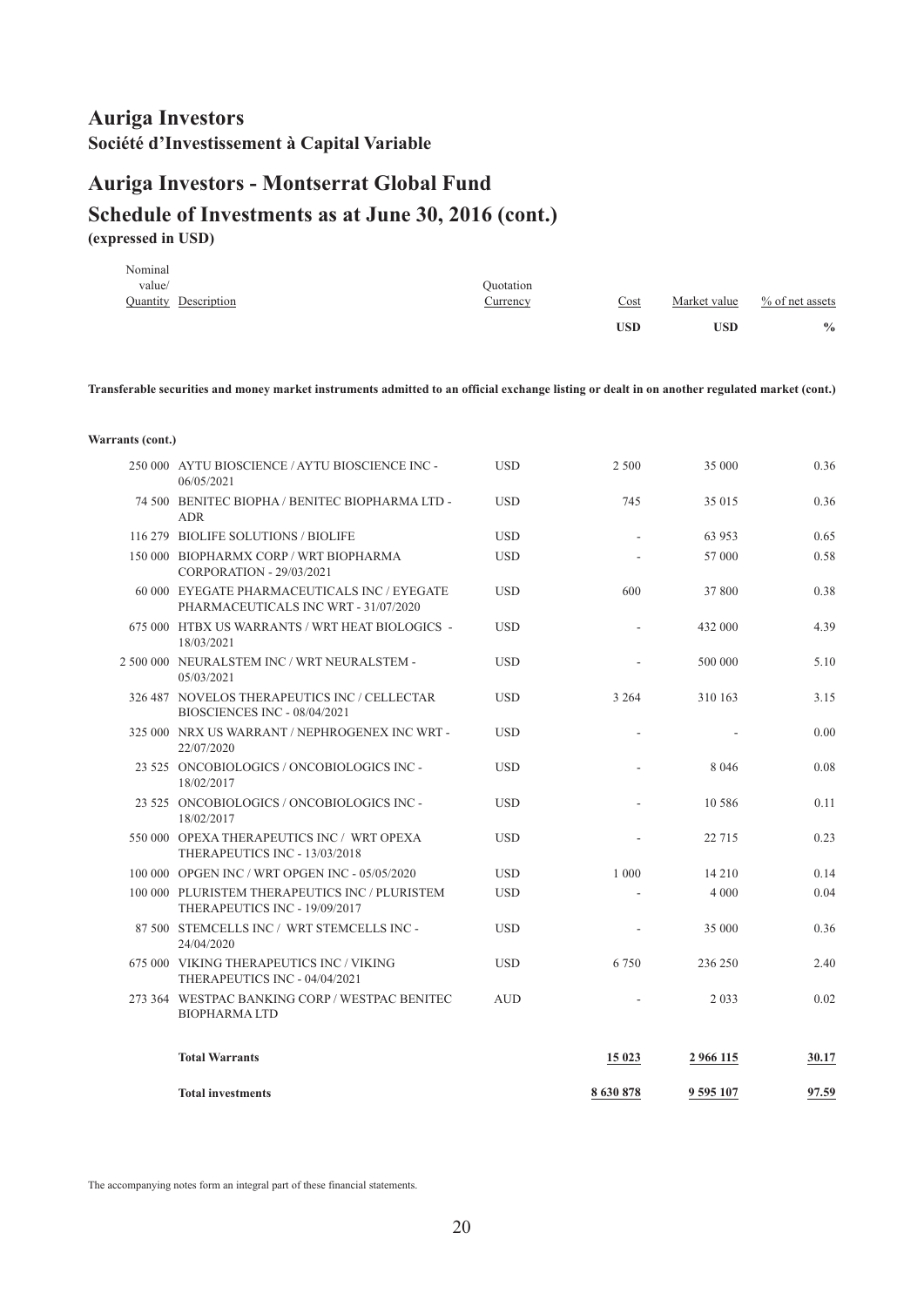## <span id="page-22-0"></span>**Auriga Investors - Montserrat Global Fund**

#### **Economic classification of investments**

**(as a percentage of net assets as at June 30, 2016)**

| Pharmaceuticals and Biotechnology  | 87.03 |
|------------------------------------|-------|
| Health Care Equipment and Services | 4.81  |
| General Industrials                | 4.39  |
| <b>Support Services</b>            | 1.19  |
| <b>Financial Services</b>          | 0.15  |
| <b>Banks</b>                       | 0.02  |
|                                    |       |
|                                    | 97.59 |

# **Geographical classification of investments Auriga Investors - Montserrat Global Fund**

**(as a percentage of net assets as at June 30, 2016)**

 $\frac{0}{0}$ 

 $\frac{0}{0}$ 

| United States of America | 79.19 |
|--------------------------|-------|
| Switzerland              | 11.50 |
| Ireland                  | 4.07  |
| Luxembourg               | 1.82  |
| Australia                | 1.01  |
|                          |       |
|                          | 97.59 |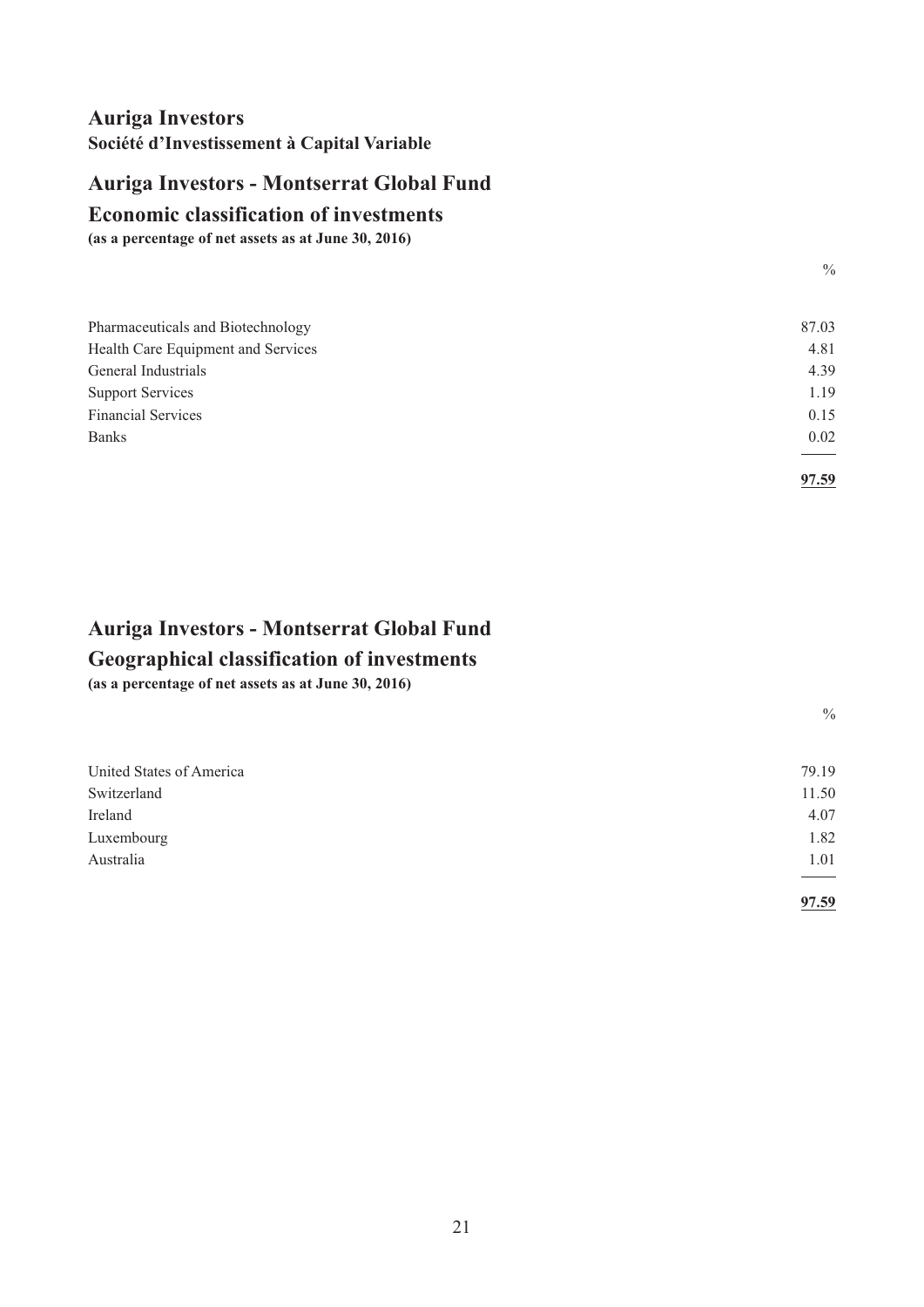## <span id="page-23-0"></span>**(expressed in EUR) Schedule of Investments as at June 30, 2016 Auriga Investors - Belgravia Lynx**

|         |                      |                 | <b>EUR</b> | <b>EUR</b>   | $\frac{0}{0}$      |
|---------|----------------------|-----------------|------------|--------------|--------------------|
|         | Quantity Description | <u>Currency</u> | Cost       | Market value | $\%$ of net assets |
| value/  |                      | Ouotation       |            |              |                    |
| Nominal |                      |                 |            |              |                    |

Transferable securities and money market instruments admitted to an official exchange listing or dealt in on another regulated market

| 97 200 ALBIOMA SA                                              | <b>EUR</b> | 1 295 829     | 1 346 220     | 1.22 |
|----------------------------------------------------------------|------------|---------------|---------------|------|
| 72 000 ALMIRALL SA                                             | <b>EUR</b> | 959 155       | 965 520       | 0.88 |
| 34 600 AMUNDI SA                                               | <b>EUR</b> | 1 411 014     | 1 295 770     | 1.18 |
| 117 900 ANGLO AMERICAN PLC                                     | <b>GBP</b> | 797 207       | 1 0 3 1 2 4 4 | 0.94 |
| 30 300 APERAM SA                                               | <b>EUR</b> | 885 662       | 956 117       | 0.87 |
| 97 100 ASSICURAZIONI GENERALI SPA                              | <b>EUR</b> | 1 003 748     | 1 024 405     | 0.93 |
| 87 100 AXA SA                                                  | <b>EUR</b> | 1827153       | 1 550 816     | 1.41 |
| 2 609 300 BANCA POPOLARE DI MILANO SCARL                       | <b>EUR</b> | 1 3 3 5 9 1 5 | 961 005       | 0.87 |
| 7400 BAYER AG                                                  | <b>EUR</b> | 703 969       | 666 000       | 0.60 |
| 18 800 BELVEDERE                                               | <b>EUR</b> | 306 706       | 327 120       | 0.30 |
| 41 800 BNP PARIBAS SA                                          | <b>EUR</b> | 1 874 173     | 1 661 759     | 1.51 |
| 37 900 BONDUELLE SCA                                           | <b>EUR</b> | 906 333       | 821 672       | 0.75 |
| 250 400 CENTRICA PLC                                           | <b>GBP</b> | 659 644       | 679 444       | 0.62 |
| 153 400 CERVED INFORMATION SOLUTIONS SPA                       | <b>EUR</b> | 1 118 415     | 1 085 305     | 0.99 |
| 50 100 COVESTRO AG                                             | <b>EUR</b> | 1 495 640     | 2 001 244     | 1.82 |
| 47 000 DEUTSCHE POST AG - REG                                  | <b>EUR</b> | 1 106 719     | 1 183 225     | 1.07 |
| 81 400 DONG ENERGY A/S                                         | <b>DKK</b> | 2 746 468     | 2 629 158     | 2.38 |
| 35 500 DRILLISCH AG                                            | <b>EUR</b> | 1 263 255     | 1 222 620     | 1.11 |
| 318 100 ENCE ENERGIA Y CELULOSA SA                             | <b>EUR</b> | 825 331       | 683 915       | 0.62 |
| 143 000 ENGIE SA                                               | <b>EUR</b> | 1947448       | 2 074 930     | 1.88 |
| 237 100 E.ON SE                                                | <b>EUR</b> | 1967325       | 2 140 064     | 1.94 |
| 97 200 ERG SPA                                                 | <b>EUR</b> | 978 452       | 995 328       | 0.90 |
| 1 451 000 FALCK RENEWABLES SPA                                 | <b>EUR</b> | 1 193 946     | 1 010 622     | 0.92 |
| 32 400 FERRARI NV                                              | <b>EUR</b> | 1 218 025     | 1 187 460     | 1.08 |
| 26 200 FRESENIUS SE & CO KGAA                                  | <b>EUR</b> | 1 567 220     | 1 724 484     | 1.57 |
| 41 100 GAMESA CORP TECNOLOGICA SA                              | <b>EUR</b> | 684 142       | 727 265       | 0.66 |
| 115 400 GREENCORE GROUP PLC                                    | <b>GBP</b> | 366 422       | 426 996       | 0.39 |
| 84 600 GRIFOLS SA                                              | <b>USD</b> | 1 216 964     | 1 269 438     | 1.15 |
| 170 800 HELLENIC TELECOMMUNICATIONS<br>ORGANIZATION SA         | <b>EUR</b> | 1 3 6 1 6 7 9 | 1 378 356     | 1.25 |
| 558 300 HOCHSCHILD MINING PLC                                  | GBP        | 1 138 775     | 1 209 241     | 1.10 |
| 108 500 INFINEON TECHNOLOGIES AG - REG                         | <b>EUR</b> | 1 286 204     | 1 407 788     | 1.28 |
| 150 400 ING GROEP NV - CVA                                     | <b>EUR</b> | 1 427 305     | 1 380 522     | 1.25 |
| 140 000 INTERNATIONAL CONSOLIDATED AIRLINES<br><b>GROUP SA</b> | <b>GBP</b> | 996 821       | 623 308       | 0.57 |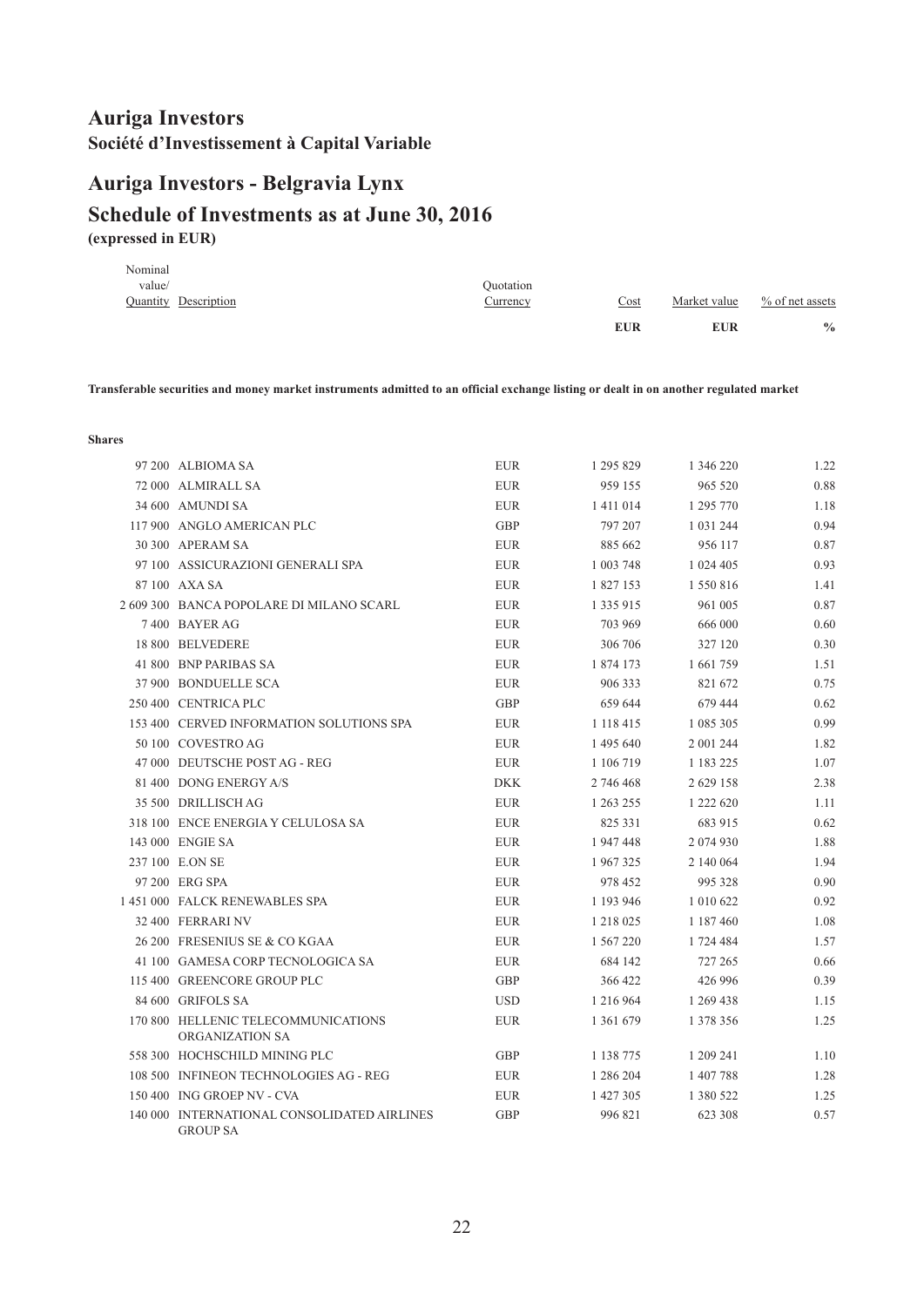#### **Auriga Investors - Belgravia Lynx**

#### **Schedule of Investments as at June 30, 2016 (cont.) (expressed in EUR)**

|         |                             |                 | <b>EUR</b> | <b>EUR</b>   | $\frac{0}{0}$      |
|---------|-----------------------------|-----------------|------------|--------------|--------------------|
|         | <b>Quantity Description</b> | <u>Currency</u> | Cost       | Market value | $\%$ of net assets |
| value/  |                             | Ouotation       |            |              |                    |
| Nominal |                             |                 |            |              |                    |

Transferable securities and money market instruments admitted to an official exchange listing or dealt in on another regulated market (cont.)

**Shares (cont.)**

|                  | <b>Total Shares</b>                          |                          | 77 847 453         | 78 724 389         | 71.49        |
|------------------|----------------------------------------------|--------------------------|--------------------|--------------------|--------------|
|                  |                                              |                          |                    |                    |              |
|                  | 20 900 YARA INTERNATIONAL ASA                | <b>NOK</b>               | 729 500            | 593 070            | 0.54         |
|                  | 33 400 WESSANEN                              | <b>EUR</b>               | 239 701            | 317 300            | 0.29         |
|                  | 8 500 WACKER CHEMIE AG                       | <b>EUR</b>               | 661 967            | 666 910            | 0.61         |
|                  | 67 300 VEOLIA ENVIRONNEMENT SA               | <b>EUR</b>               | 1 343 233          | 1 3 1 0 3 3 1      | 1.19         |
|                  | 27 600 UNITED INTERNET AG - REG              | <b>EUR</b>               | 1 048 571          | 1 026 720          | 0.93         |
|                  | 319 200 UNICREDIT SPA                        | <b>EUR</b>               | 690 430            | 628 824            | 0.57         |
|                  | 152 400 TOMTOM NV                            | <b>EUR</b>               | 1 268 907          | 1 0 5 2 9 3 2      | 0.96         |
|                  | 50 100 THYSSENKRUPP AG                       | <b>EUR</b>               | 796 242            | 902 301            | 0.82         |
|                  | 485 900 TDC A/S                              | <b>DKK</b>               | 2 136 897          | 2 132 400          | 1.94         |
|                  | 1 288 500 SOUTH32 LTD                        | <b>GBP</b>               | 1 229 761          | 1 379 899          | 1.25         |
| 3 335 238 SOITEC |                                              | <b>EUR</b>               | 1 831 501          | 1 801 028          | 1.64         |
|                  | 13 700 SMA SOLAR TECHNOLOGY AG               | <b>EUR</b>               | 543 071            | 605 540            | 0.55         |
|                  | 14 800 SLM SOLUTIONS GROUP AG                | <b>EUR</b>               | 254 195            | 346 320            | 0.31         |
|                  | 58 100 SAFT GROUPE SA                        | <b>EUR</b>               | 1 641 655          | 2 122 974          | 1.93         |
|                  | 33 400 SAETA YIELD SA                        | <b>EUR</b>               | 308 288            | 300 166            | 0.27         |
|                  | 20 900 ROYAL CARIBBEAN CRUISES LTD           | <b>USD</b>               | 1 399 799          | 1 263 275          | 1.15         |
|                  | 116 900 ORANGE SA                            | <b>EUR</b>               | 1688 156           | 1 7 1 3 1 7 0      | 1.56         |
|                  | 225 400 OPAP SA                              | <b>EUR</b>               | 1 489 549          | 1 401 988          | 1.27         |
|                  | 48 500 ONTEX GROUP NV                        | <b>EUR</b>               | 1 351 720          | 1 370 610          | 1.24         |
|                  | 84 100 NYRSTAR NV                            | <b>NOK</b><br><b>EUR</b> | 519 514<br>581 512 | 544 667<br>713 168 | 0.49<br>0.65 |
|                  | 11 700 MERCK KGAA<br>167 000 NORSK HYDRO ASA | <b>EUR</b>               | 867 671            | 1 065 285          | 0.97         |
|                  | 88 700 MARINE HARVEST ASA                    | <b>NOK</b>               | 1 053 327          | 1 3 3 1 0 1 5      | 1.21         |
|                  | 11 600 LVMH MOET HENNESSY LOUIS VUITTON SE   | <b>EUR</b>               | 1 674 706          | 1 577 600          | 1.43         |
|                  | 14 800 LUXOTTICA GROUP SPA                   | <b>EUR</b>               | 698 688            | 645 872            | 0.59         |
|                  | 11 800 LINDE AG                              | <b>EUR</b>               | 1 480 252          | 1 479 130          | 1.34         |
|                  | 5 230 LENZING AG                             | <b>EUR</b>               | 325 645            | 434 090            | 0.39         |
|                  | 106 000 KONINKLIJKE PHILIPS NV               | <b>EUR</b>               | 2 3 8 9 8 0 6      | 2 373 870          | 2.16         |
|                  | 26 400 KONINKLIJKE DSM NV                    | <b>EUR</b>               | 1 202 802          | 1 372 536          | 1.25         |
|                  | 74 800 KONINKLIJKE AHOLD NV                  | <b>EUR</b>               | 1 413 446          | 1 488 520          | 1.35         |
|                  | 9 500 KERING                                 | <b>EUR</b>               | 1 3 5 4 2 6 1      | 1 3 8 1 7 7 5      | 1.25         |
|                  | 62 000 JUMBO SA                              | <b>EUR</b>               | 680 349            | 730 360            | 0.66         |
|                  | 37 900 JULIUS BAER GROUP LTD                 | <b>CHF</b>               | 1 3 1 0 8 8 8      | 1 359 049          | 1.23         |
|                  | 587 900 J SAINSBURY PLC                      | GBP                      | 1768379            | 1 643 333          | 1.49         |
|                  |                                              |                          |                    |                    |              |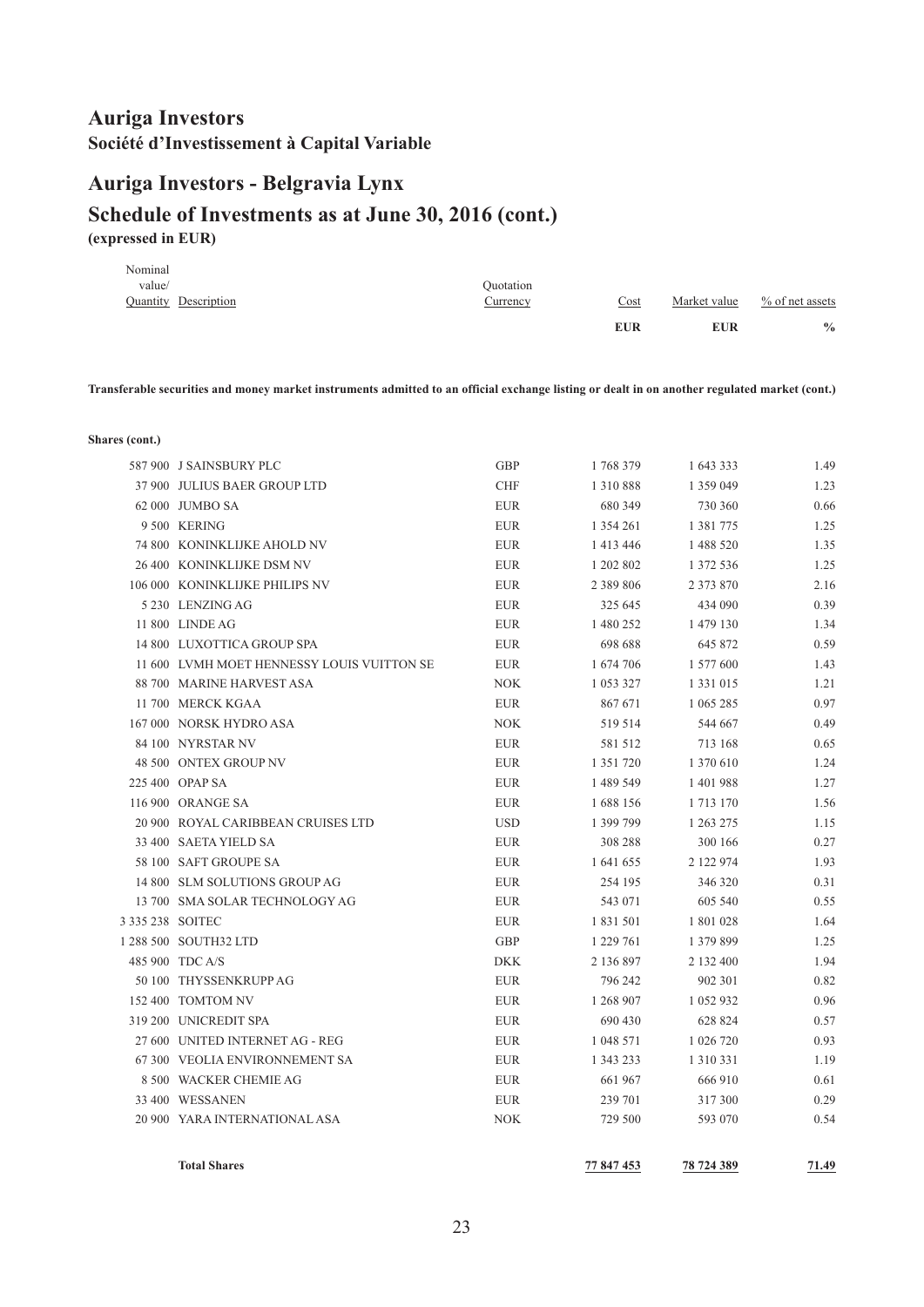# **Auriga Investors - Belgravia Lynx Schedule of Investments as at June 30, 2016 (cont.)**

**(expressed in EUR)**

|         |                             |                 | <b>EUR</b>  | <b>EUR</b>   | $\frac{0}{0}$      |
|---------|-----------------------------|-----------------|-------------|--------------|--------------------|
|         | <b>Quantity Description</b> | <u>Currency</u> | <u>Cost</u> | Market value | $\%$ of net assets |
| value/  |                             | Ouotation       |             |              |                    |
| Nominal |                             |                 |             |              |                    |

Transferable securities and money market instruments admitted to an official exchange listing or dealt in on another regulated market (cont.)

#### **Supranationals, Governments and Local Public Authorities, Debt Instruments**

| 4 000 000 SPAIN LETRAS DEL TESORO 0% 15/07/2016<br>4 000 000 SPAIN LETRAS DEL TESORO 0% 18/11/2016 | <b>EUR</b><br><b>EUR</b> | 4 002 000<br>4 000 672 | 4 000 360<br>4 004 200 | 3.63<br>3.63 |
|----------------------------------------------------------------------------------------------------|--------------------------|------------------------|------------------------|--------------|
| <b>Total Supranationals, Governments and Local Public</b><br><b>Authorities, Debt Instruments</b>  |                          | 8 002 672              | 8 004 560              | 7.26         |
| <b>Total investments</b>                                                                           |                          | 85 850 125             | 86 728 949             | 78.75        |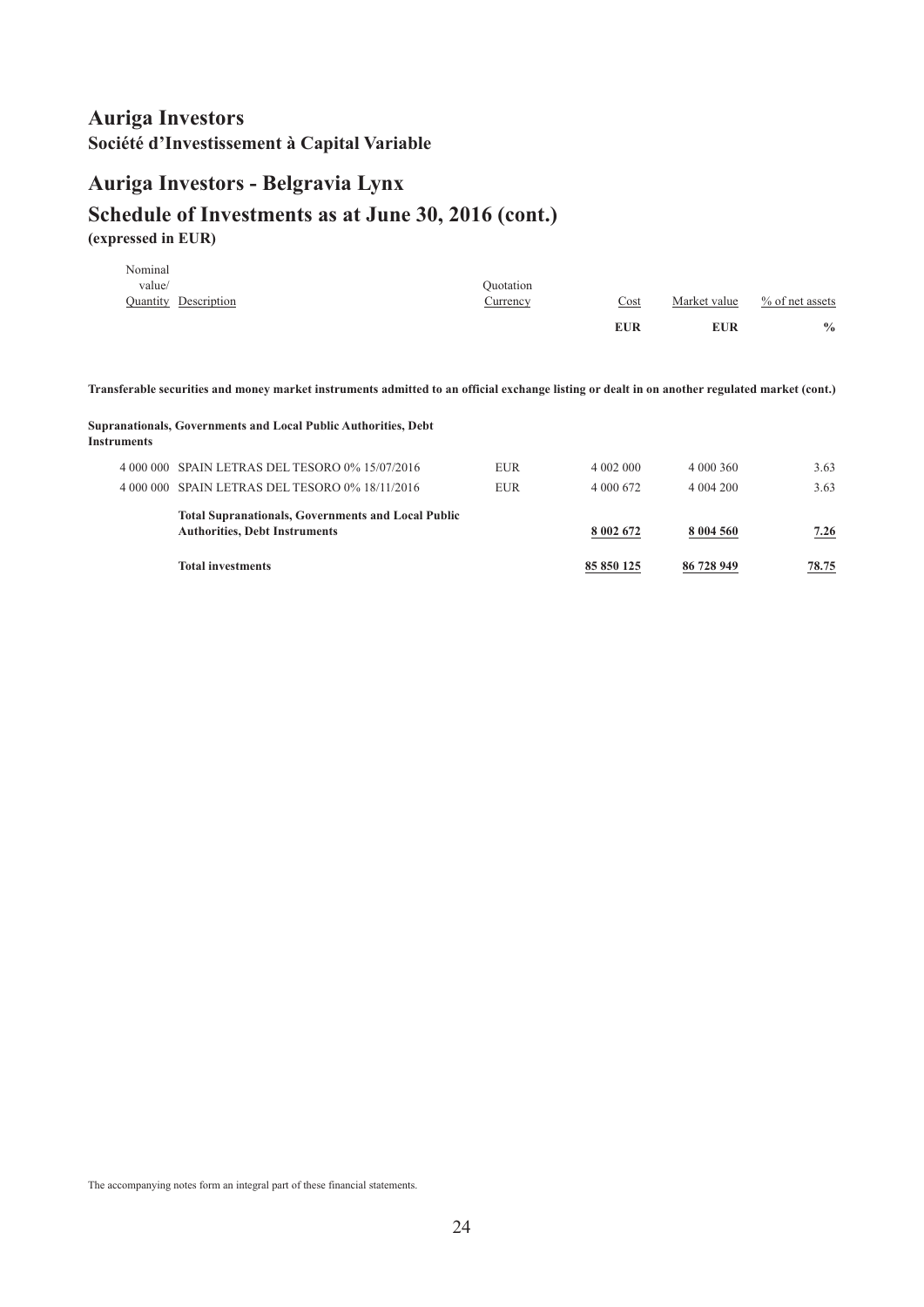# <span id="page-26-0"></span>**Economic classification of investments Auriga Investors - Belgravia Lynx**

**(as a percentage of net assets as at June 30, 2016)**

| Governments                          | 7.26  |
|--------------------------------------|-------|
| Electricity                          | 6.25  |
| Chemicals                            | 5.96  |
| <b>Fixed Line Telecommunications</b> | 4.74  |
| Gas, Water and Multiutilities        | 4.19  |
| Industrial Metals and Mining         | 4.08  |
| <b>Banks</b>                         | 3.93  |
| Technology Hardware and Equipment    | 3.87  |
| Pharmaceuticals and Biotechnology    | 3.60  |
| Food and Drug Retailers              | 3.59  |
| Personal Goods                       | 3.26  |
| Travel, Leisure and Catering         | 2.99  |
| <b>Financial Services</b>            | 2.69  |
| Nonlife Insurance                    | 2.34  |
| Electronic and Electrical Equipment  | 2.24  |
| General Industrials                  | 2.16  |
| Mining                               | 2.03  |
| Food Producers                       | 1.88  |
| Alternative Energy                   | 1.83  |
| Health Care Equipment and Services   | 1.57  |
| <b>General Retailers</b>             | 1.25  |
| Mobile Telecommunications            | 1.11  |
| Automobiles and Parts                | 1.08  |
| <b>Industrial Transportation</b>     | 1.07  |
| <b>Support Services</b>              | 0.99  |
| Software and Computer Services       | 0.93  |
| Oil and Gas Producers                | 0.90  |
| Leisure Goods                        | 0.66  |
| Beverages                            | 0.30  |
|                                      | 78.75 |

 $\frac{0}{0}$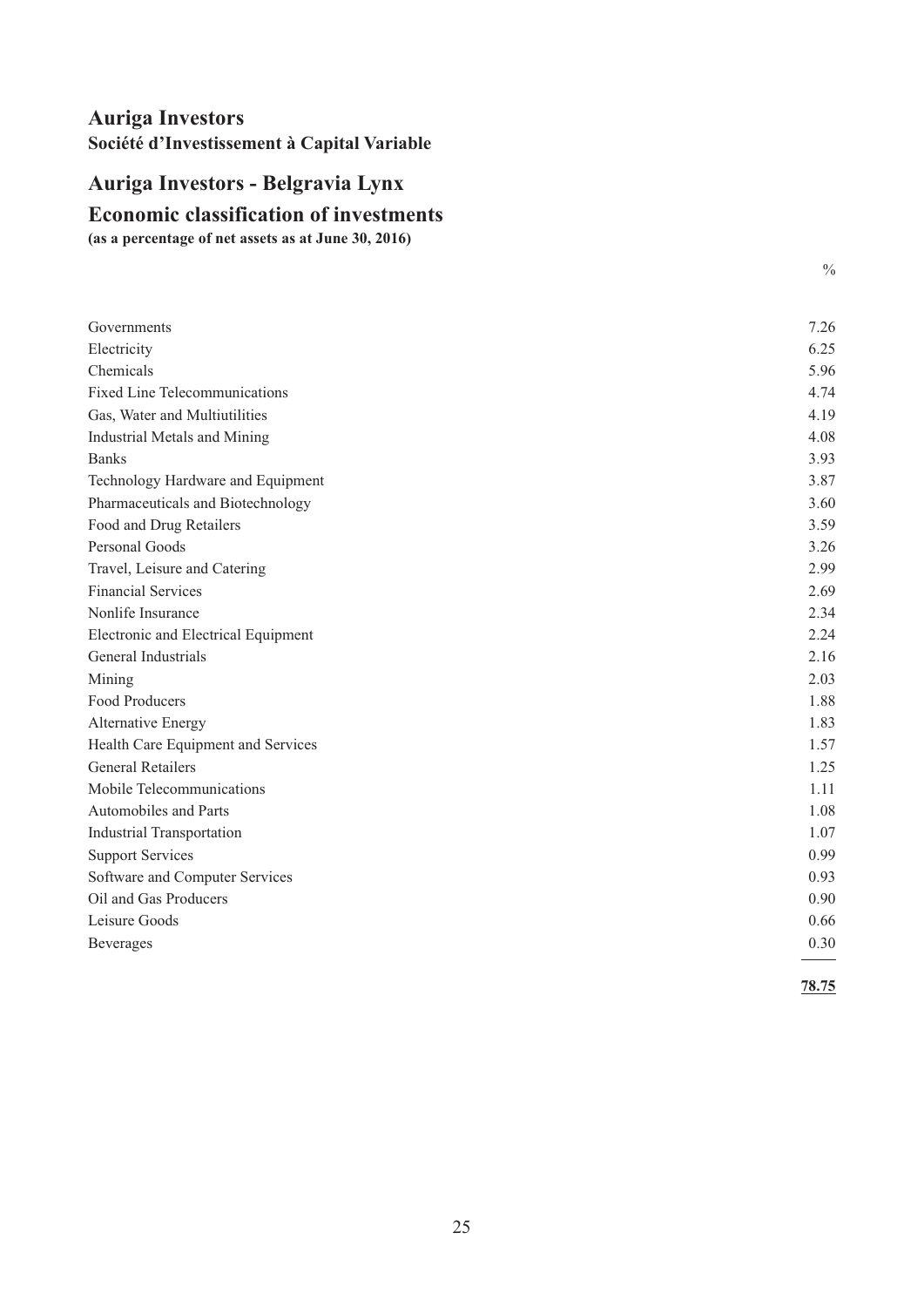# <span id="page-27-0"></span>**Auriga Investors - Belgravia Lynx**

#### **Geographical classification of investments**

**(as a percentage of net assets as at June 30, 2016)**

| e e<br>×<br>٦     |
|-------------------|
| i<br>۰.<br>×<br>I |

| France                   | 17.25 |
|--------------------------|-------|
| Germany                  | 14.61 |
| Spain                    | 11.42 |
| Netherlands              | 8.33  |
| Italy                    | 5.77  |
| Denmark                  | 4.32  |
| United Kingdom           | 4.14  |
| Greece                   | 3.19  |
| Norway                   | 2.24  |
| Belgium                  | 1.89  |
| Australia                | 1.25  |
| Switzerland              | 1.23  |
| Liberia                  | 1.15  |
| Luxembourg               | 0.87  |
| Austria                  | 0.39  |
| Ireland                  | 0.39  |
| United States of America | 0.31  |
|                          |       |

**78.75**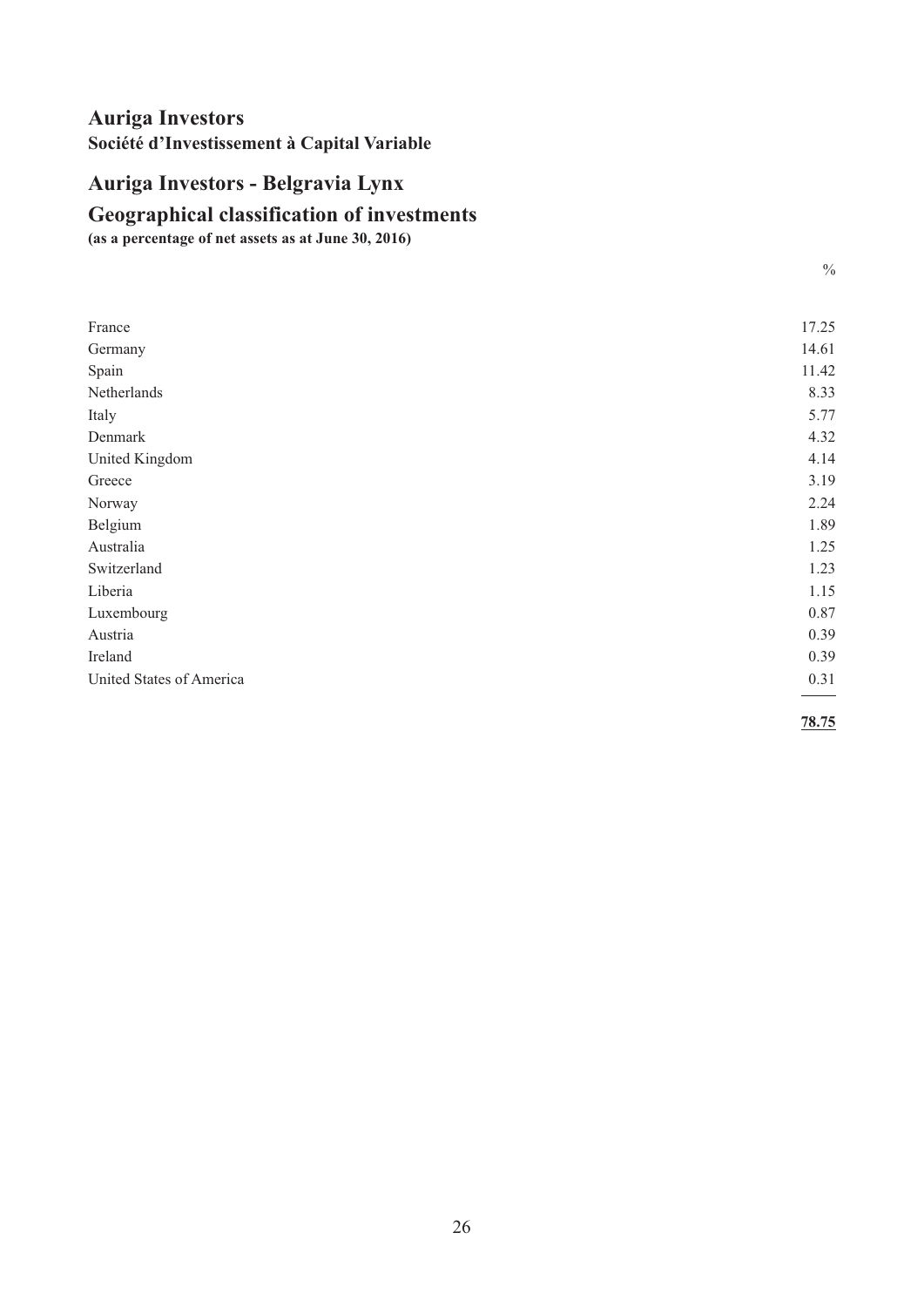# <span id="page-28-0"></span>**(expressed in EUR) Schedule of Investments as at June 30, 2016 Auriga Investors - AZ Total Return Fund**

|         |                             |           | <b>EUR</b> | <b>EUR</b>   | $\frac{0}{0}$   |
|---------|-----------------------------|-----------|------------|--------------|-----------------|
|         | <b>Quantity Description</b> | Currency  | Cost       | Market value | % of net assets |
| value/  |                             | Ouotation |            |              |                 |
| Nominal |                             |           |            |              |                 |

Transferable securities and money market instruments admitted to an official exchange listing or dealt in on another regulated market

| <b>Bonds</b>  |                                                                          |            |         |           |       |
|---------------|--------------------------------------------------------------------------|------------|---------|-----------|-------|
|               | 1 000 000 ABENGOA FINANCE SAU - REGS - 0% 31/03/2021<br><b>DEFAULTED</b> | <b>EUR</b> | 200 000 | 39 910    | 0.23  |
|               | 400 000 BANCO BILBAO VIZCAYA ARGENTARIA SA FRN<br>PERPETUAL              | <b>EUR</b> | 383 000 | 396 976   | 2.27  |
|               | 200 000 FOMENTO DE CONSTRUCCIONES Y CONTRATAS<br>SA 6.5% CV 30/10/2020   | <b>EUR</b> | 200 890 | 202 098   | 1.16  |
|               | <b>Total Bonds</b>                                                       |            | 783 890 | 638 984   | 3.66  |
| <b>Shares</b> |                                                                          |            |         |           |       |
|               | 20 000 ALMIRALL SA                                                       | <b>EUR</b> | 276 270 | 268 200   | 1.54  |
|               | 30 000 ATLANTICA YIELD PLC                                               | <b>USD</b> | 398 542 | 501 733   | 2.87  |
|               | 25 000 CELLNEX TELECOM SAU                                               | <b>EUR</b> | 388 448 | 350 750   | 2.01  |
|               | 8 000 CRITEO SA                                                          | <b>USD</b> | 309 879 | 330 672   | 1.89  |
|               | 157 046 ENCE ENERGIA Y CELULOSA SA                                       | <b>EUR</b> | 328 504 | 337 649   | 1.93  |
|               | 32 780 FLUIDRA SA                                                        | <b>EUR</b> | 103 266 | 111 452   | 0.64  |
|               | 40 000 HELLENIC TELECOMMUNICATIONS<br>ORGANIZATION SA                    | <b>EUR</b> | 323 349 | 322 800   | 1.85  |
|               | 32 000 LABORATORIOS FARMACEUTICOS ROVI SA                                | <b>EUR</b> | 452 407 | 444 160   | 2.54  |
|               | 20 000 MAISONS DU MONDE SA                                               | <b>EUR</b> | 363 304 | 375 200   | 2.15  |
|               | 450 MERLIN PROPERTIES SOCIMI SA                                          | <b>EUR</b> | 4 0 5 1 | 4 2 3 6   | 0.02  |
|               | 30 000 OPAP SA                                                           | <b>EUR</b> | 193 131 | 186 600   | 1.07  |
|               | 42 000 OWENS-ILLINOIS INC                                                | <b>USD</b> | 698 814 | 680 877   | 3.90  |
|               | 21 561 PROMOTORA DE INFORMACIONES SA                                     | <b>EUR</b> | 140 438 | 109 206   | 0.63  |
|               | 50 000 SAETA YIELD SA                                                    | <b>EUR</b> | 503 958 | 449 350   | 2.57  |
|               | 5 000 STROEER MEDIA SE                                                   | <b>EUR</b> | 223 322 | 206 225   | 1.18  |
|               | 400 000 TELECOM ITALIA SPA/MILANO                                        | <b>EUR</b> | 462 080 | 294 000   | 1.68  |
|               | 30 000 TELEFONICA SA                                                     | <b>EUR</b> | 347 900 | 253 800   | 1.45  |
|               | 100 000 TELIT COMMUNICATIONS PLC                                         | <b>GBP</b> | 288 281 | 292 401   | 1.67  |
|               | 27 391 WIZZ AIR HOLDINGS PLC                                             | <b>GBP</b> | 682 334 | 529 000   | 3.03  |
|               | <b>Total Shares</b>                                                      |            | 6488278 | 6 048 311 | 34.62 |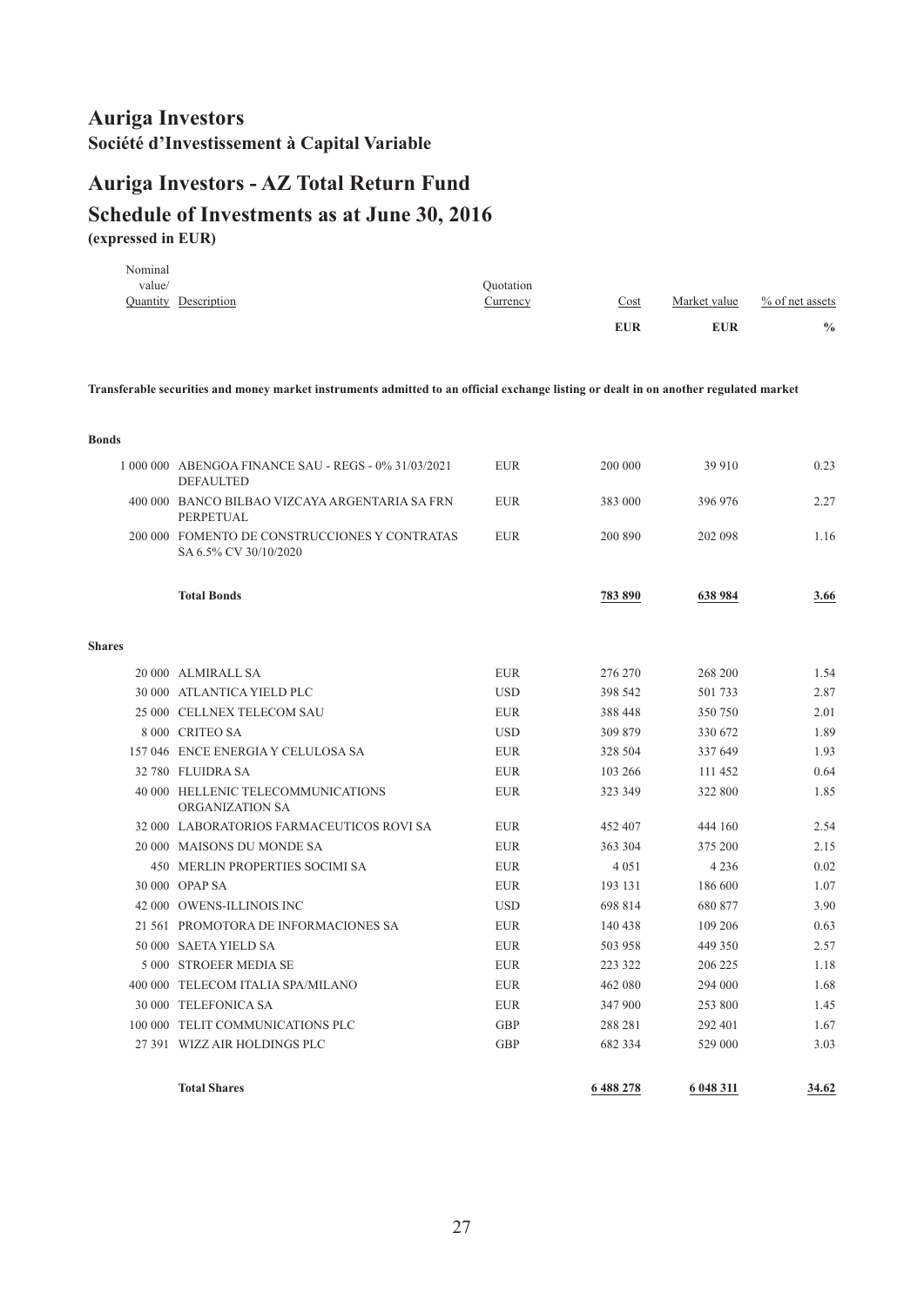#### **Auriga Investors - AZ Total Return Fund Schedule of Investments as at June 30, 2016 (cont.) (expressed in EUR)**

|         |                      |                 | <b>EUR</b> | <b>EUR</b>   | $\frac{0}{0}$      |
|---------|----------------------|-----------------|------------|--------------|--------------------|
|         | Quantity Description | <u>Currency</u> | Cost       | Market value | $\%$ of net assets |
| value/  |                      | Ouotation       |            |              |                    |
| Nominal |                      |                 |            |              |                    |

Transferable securities and money market instruments admitted to an official exchange listing or dealt in on another regulated market (cont.)

#### **Mortgages and Asset Backed securities** 300 000 IM AURIGA PYMES EUR 1 FTA FRN 22/01/2019 EUR 302 700 303 630 1.74 **Total Mortgages and Asset Backed securities 302 700 303 630 1.74 Supranationals, Governments and Local Public Authorities, Debt Instruments** 700 000 SPAIN LETRAS DEL TESORO 0% 14/10/2016 EUR 700 956 700 581 4.01 700 000 SPAIN LETRAS DEL TESORO 0% 15/07/2016 EUR 700 245 700 063 4.01 1 000 000 SPAIN LETRAS DEL TESORO 0% 16/06/2017 EUR 1 000 331 1 002 360 5.74 750 000 SPAIN LETRAS DEL TESORO 0% 16/09/2016 EUR 750 518 750 188 4.29 1 000 000 SPAIN LETRAS DEL TESORO 0% 19/08/2016 EUR 1 000 527 1 000 541 5.73 **4 152 577 4 153 733 23.78 Total Supranationals, Governments and Local Public Authorities, Debt Instruments Total investments 11 727 445 11 144 658 63.80**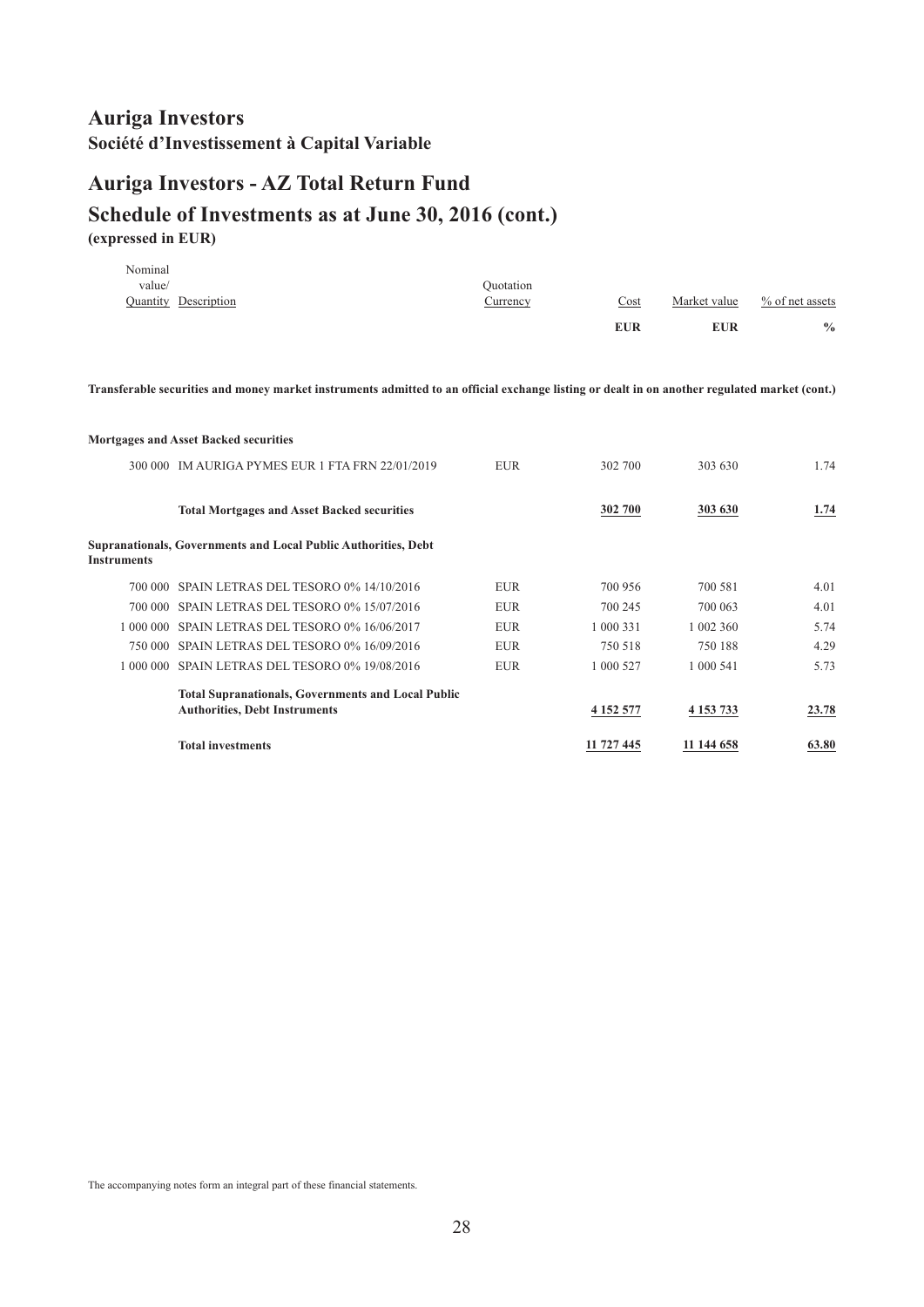# <span id="page-30-0"></span>**Auriga Investors - AZ Total Return Fund**

#### **Economic classification of investments**

**(as a percentage of net assets as at June 30, 2016)**

| Governments                           | 23.78 |
|---------------------------------------|-------|
| <b>Fixed Line Telecommunications</b>  | 4.99  |
| Travel, Leisure and Catering          | 4.10  |
| Pharmaceuticals and Biotechnology     | 4.08  |
| General Industrials                   | 3.90  |
| Media                                 | 3.70  |
| Gas, Water and Multiutilities         | 2.87  |
| Electricity                           | 2.57  |
| <b>Banks</b>                          | 2.27  |
| Household Goods and Home Construction | 2.15  |
| Mobile Telecommunications             | 2.01  |
| Alternative Energy                    | 1.93  |
| <b>Construction and Materials</b>     | 1.79  |
| <b>Financial Services</b>             | 1.74  |
| Technology Hardware and Equipment     | 1.67  |
| <b>Industrial Engineering</b>         | 0.23  |
| <b>Real Estate Investment Trusts</b>  | 0.02  |
|                                       | 63.80 |

#### **Auriga Investors - AZ Total Return Fund**

#### **Geographical classification of investments**

**(as a percentage of net assets as at June 30, 2016)**

 $\frac{0}{0}$ 

 $\frac{0}{0}$ 

| Spain                    | 42.50 |
|--------------------------|-------|
| United Kingdom           | 4.55  |
| France                   | 4.04  |
| United States of America | 3.90  |
| Jersey                   | 3.03  |
| Greece                   | 2.92  |
| Italy                    | 1.68  |
| Germany                  | 1.18  |
|                          |       |

**63.80**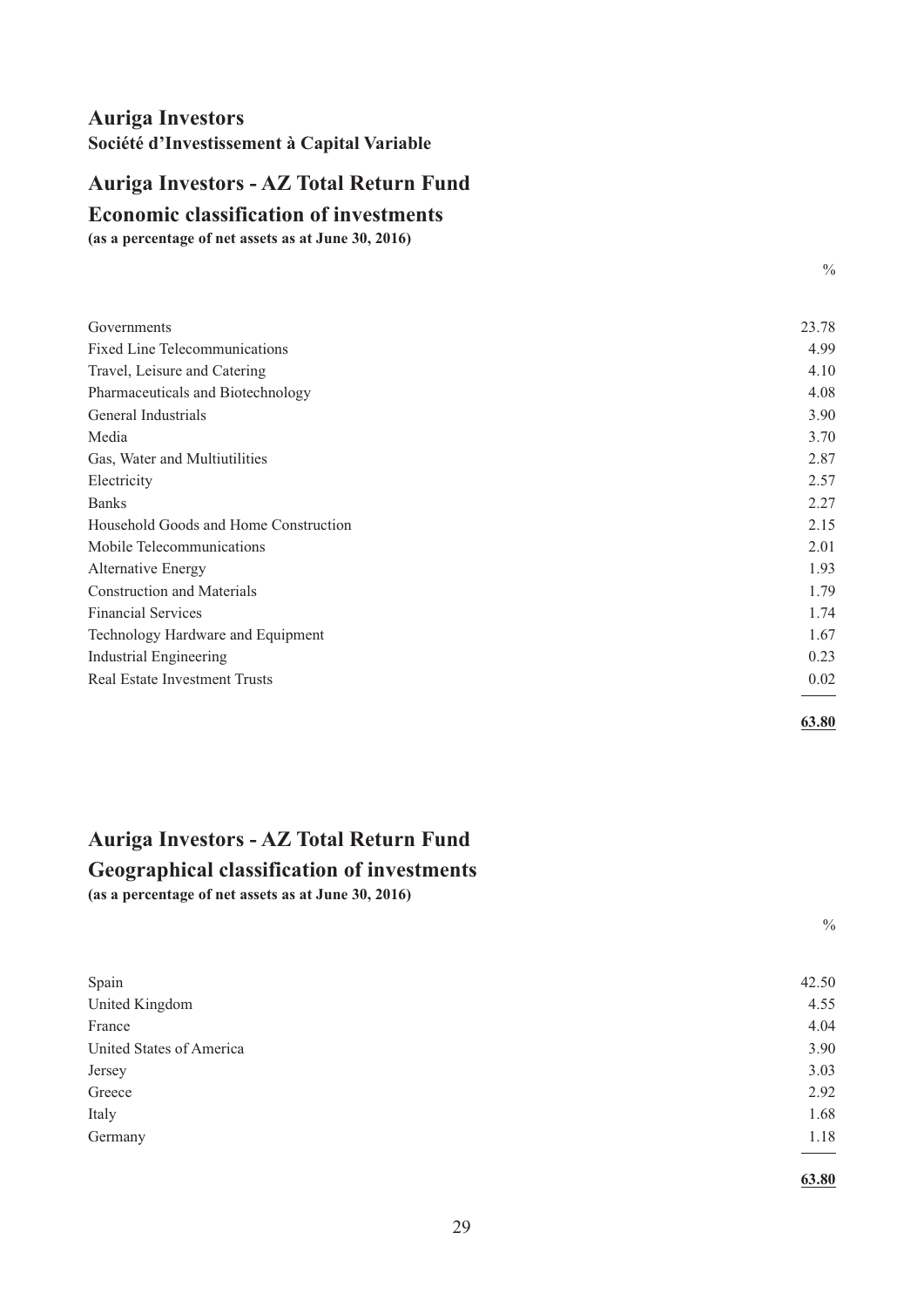# <span id="page-31-0"></span>**Auriga Investors - Vitrio Real Return**

#### **(expressed in EUR) Schedule of Investments as at June 30, 2016**

|         |                             |           | <b>EUR</b> | <b>EUR</b>   | $\frac{0}{0}$      |
|---------|-----------------------------|-----------|------------|--------------|--------------------|
|         | <b>Quantity Description</b> | Currency  | Cost       | Market value | $\%$ of net assets |
| value/  |                             | Ouotation |            |              |                    |
| Nominal |                             |           |            |              |                    |

Transferable securities and money market instruments admitted to an official exchange listing or dealt in on another regulated market

#### **Bonds**

|               | 500 000 ACCOR SA FRN PERPETUAL                                   | <b>EUR</b> | 505 500    | 500 120       | 2.01  |
|---------------|------------------------------------------------------------------|------------|------------|---------------|-------|
|               | 500 000 ALTRIA GROUP INC 9.25% 06/08/2019                        | <b>USD</b> | 510771     | 555 138       | 2.24  |
|               | 528 000 AXA SA FRN PERPETUAL                                     | <b>EUR</b> | 325 764    | 309 651       | 1.25  |
|               | 66 780 CO-OPERATIVE BANK PLC/UNITED KINGDOM 11%<br>20/12/2023    | GBP        | 83 916     | 76 792        | 0.31  |
|               | 100 000 FREEPORT-MCMORAN INC 2.375% 15/03/2018                   | <b>USD</b> | 79 203     | 88 4 8 6      | 0.36  |
|               | 1 950 000 FREEPORT-MCMORAN INC 3.55% 01/03/2022                  | <b>USD</b> | 1 103 034  | 1 544 326     | 6.22  |
|               | 500 000 FRESENIUS US FINANCE II INC - 144A - 4.25%<br>01/02/2021 | <b>USD</b> | 405 757    | 472 850       | 1.90  |
|               | 1 900 000 GAP INC 5.95% 12/04/2021                               | <b>USD</b> | 1 849 959  | 1799 130      | 7.25  |
|               | 450 000 MARSTONS ISSUER PLC 5.641% 15/07/2019                    | GBP        | 554 044    | 493 638       | 1.99  |
|               | 550 000 MS AMLIN PLC 6.5% 19/12/2026                             | <b>GBP</b> | 631 340    | 662 124       | 2.67  |
|               | 1803 000 REXAM PLC FRN 29/06/2067                                | <b>EUR</b> | 1856805    | 1 805 740     | 7.27  |
|               | 500 000 RWE AG FRN 12/10/2072                                    | <b>USD</b> | 445 014    | 458 990       | 1.85  |
|               | 800 000 RWE AG FRN 21/04/2075                                    | <b>EUR</b> | 612 250    | 622 384       | 2.51  |
|               | 250 000 SAFEWAY INC 6.35% 15/08/2017                             | <b>USD</b> | 207 670    | 231 043       | 0.93  |
|               | 810 000 SANTANDER PERPETUAL SAU FRN PERPETUAL                    | <b>EUR</b> | 678 006    | 668 048       | 2.69  |
|               | 572 000 SES SA VAR PERPETUAL FRN PERPETUAL                       | <b>EUR</b> | 572 572    | 568 534       | 2.29  |
|               | 500 000 SOLVAY FINANCE SA FRN PERPETUAL                          | <b>EUR</b> | 522 000    | 522 350       | 2.10  |
|               | 500 000 SSE PLC FRN PERPETUAL                                    | <b>EUR</b> | 524 375    | 521 135       | 2.10  |
|               | 500 000 TELEFONICA EUROPE BV FRN PERPETUAL                       | <b>EUR</b> | 529 900    | 525 205       | 2.12  |
|               | 300 000 TELEFONICA EUROPE BV FRN PERPETUAL                       | <b>EUR</b> | 303 000    | 298 839       | 1.20  |
|               | <b>Total Bonds</b>                                               |            | 12 300 880 | 12 724 523    | 51.26 |
| <b>Shares</b> |                                                                  |            |            |               |       |
|               | 51 325 BRITISH POLYTHENE INDUSTRIES PLC                          | <b>GBP</b> | 435 839    | 573 126       | 2.31  |
|               | 8 200 CEMBRA MONEY BANK AG                                       | <b>CHF</b> | 453 607    | 516336        | 2.08  |
|               | 47 300 COMPUTACENTER PLC                                         | <b>GBP</b> | 505 505    | 419 755       | 1.69  |
|               | 152 314 CO-OPERATIVE BANK PLC/UNITED KINGDOM                     | <b>GBP</b> | 616418     | 274 918       | 1.11  |
|               | 7400 INTERNATIONAL BUSINESS MACHINES CORP                        | <b>USD</b> | 1 003 344  | 1 0 1 1 0 0 0 | 4.06  |
|               | 13 200 INTERTEK GROUP PLC                                        | GBP        | 556 796    | 552 588       | 2.23  |
|               | 7328 INVESTOR AB                                                 | <b>SEK</b> | 145 960    | 216 195       | 0.87  |
|               | 85 000 J SAINSBURY PLC                                           | <b>GBP</b> | 229 591    | 237 597       | 0.96  |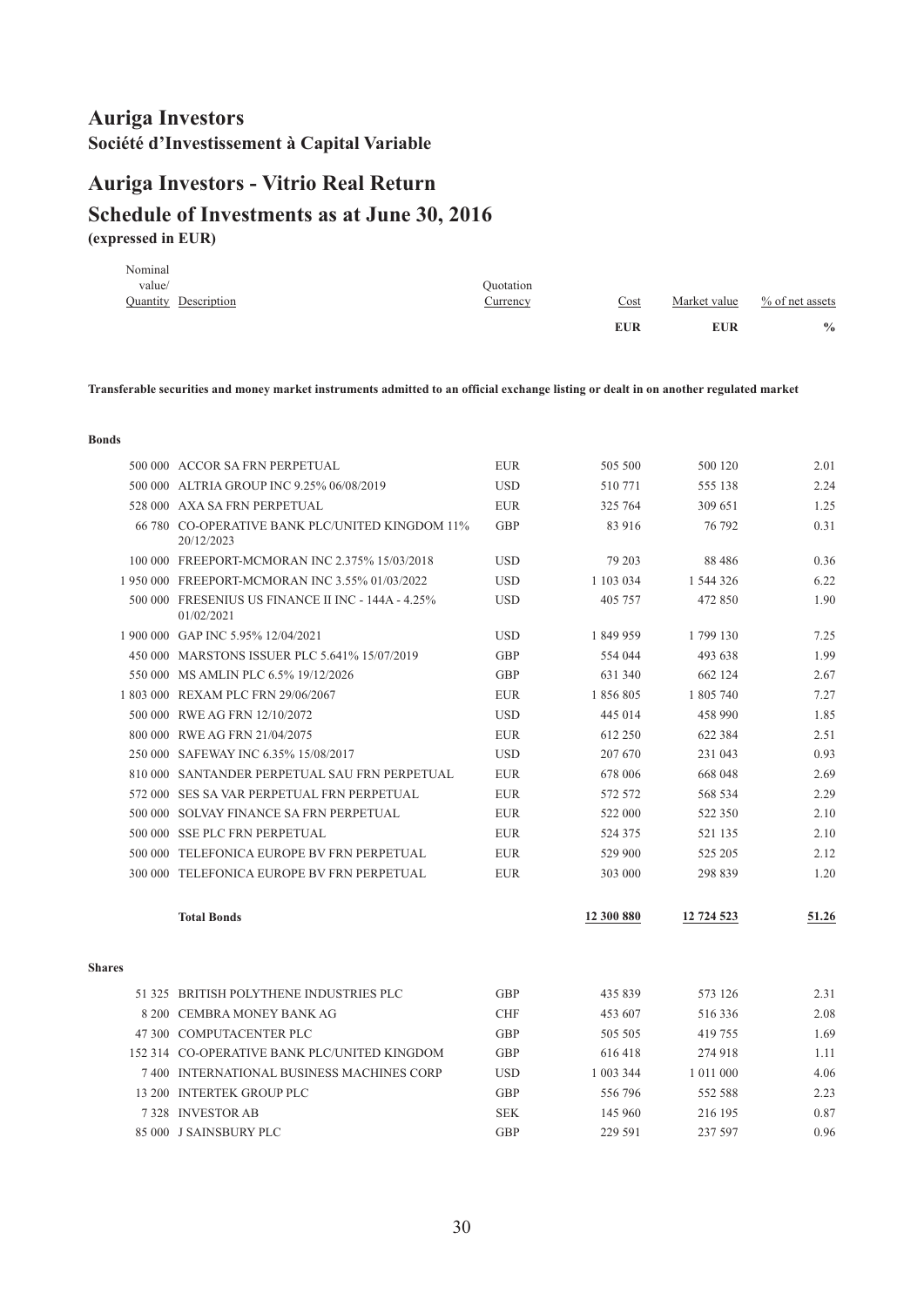## **Auriga Investors - Vitrio Real Return**

#### **Schedule of Investments as at June 30, 2016 (cont.) (expressed in EUR)**

|         |                      |                 | <b>EUR</b> | <b>EUR</b>   | $\frac{0}{0}$      |
|---------|----------------------|-----------------|------------|--------------|--------------------|
|         | Quantity Description | <u>Currency</u> | Cost       | Market value | $\%$ of net assets |
| value/  |                      | Ouotation       |            |              |                    |
| Nominal |                      |                 |            |              |                    |

Transferable securities and money market instruments admitted to an official exchange listing or dealt in on another regulated market (cont.)

| Shares (cont.) |                                                    |            |               |               |       |
|----------------|----------------------------------------------------|------------|---------------|---------------|-------|
|                | 143 635 LADBROKES PLC                              | <b>GBP</b> | 321 247       | 192 885       | 0.78  |
|                |                                                    |            |               |               |       |
|                | 185 000 MARSTON'S PLC                              | GBP        | 344 988       | 299 856       | 1.21  |
| 10.600         | OSRAM LICHT AG                                     | <b>EUR</b> | 502 652       | 493 324       | 1.99  |
|                | 155 000 STAGECOACH GROUP PLC                       | GBP        | 508 905       | 431 027       | 1.74  |
| 31 000         | <b>TELEFONICA SA</b>                               | <b>EUR</b> | 245 117       | 262 260       | 1.06  |
|                | 242 935 TESCO PLC                                  | <b>GBP</b> | 641 454       | 511 273       | 2.06  |
|                | 3 500 VIACOM INC - A                               | <b>USD</b> | 143 099       | 146 244       | 0.59  |
|                | 17 850 VIACOM INC - B                              | <b>USD</b> | 607 516       | 666 312       | 2.67  |
|                | 18 000 YARA INTERNATIONAL ASA                      | <b>NOK</b> | 507 519       | 510778        | 2.06  |
|                | <b>Total Shares</b>                                |            | 7769557       | 7 3 1 5 4 7 4 | 29.47 |
|                | Mortgages and Asset Backed securities              |            |               |               |       |
|                | 1 000 000 IM AURIGA PYMES EUR 1 FTA FRN 22/01/2019 | <b>EUR</b> | 1 0 3 9 8 1 5 | 1 0 1 2 1 0 0 | 4.08  |
|                | <b>Total Mortgages and Asset Backed securities</b> |            | 1 039 815     | 1 012 100     | 4.08  |
|                | <b>Total investments</b>                           |            | 21 110 252    | 21 052 097    | 84.81 |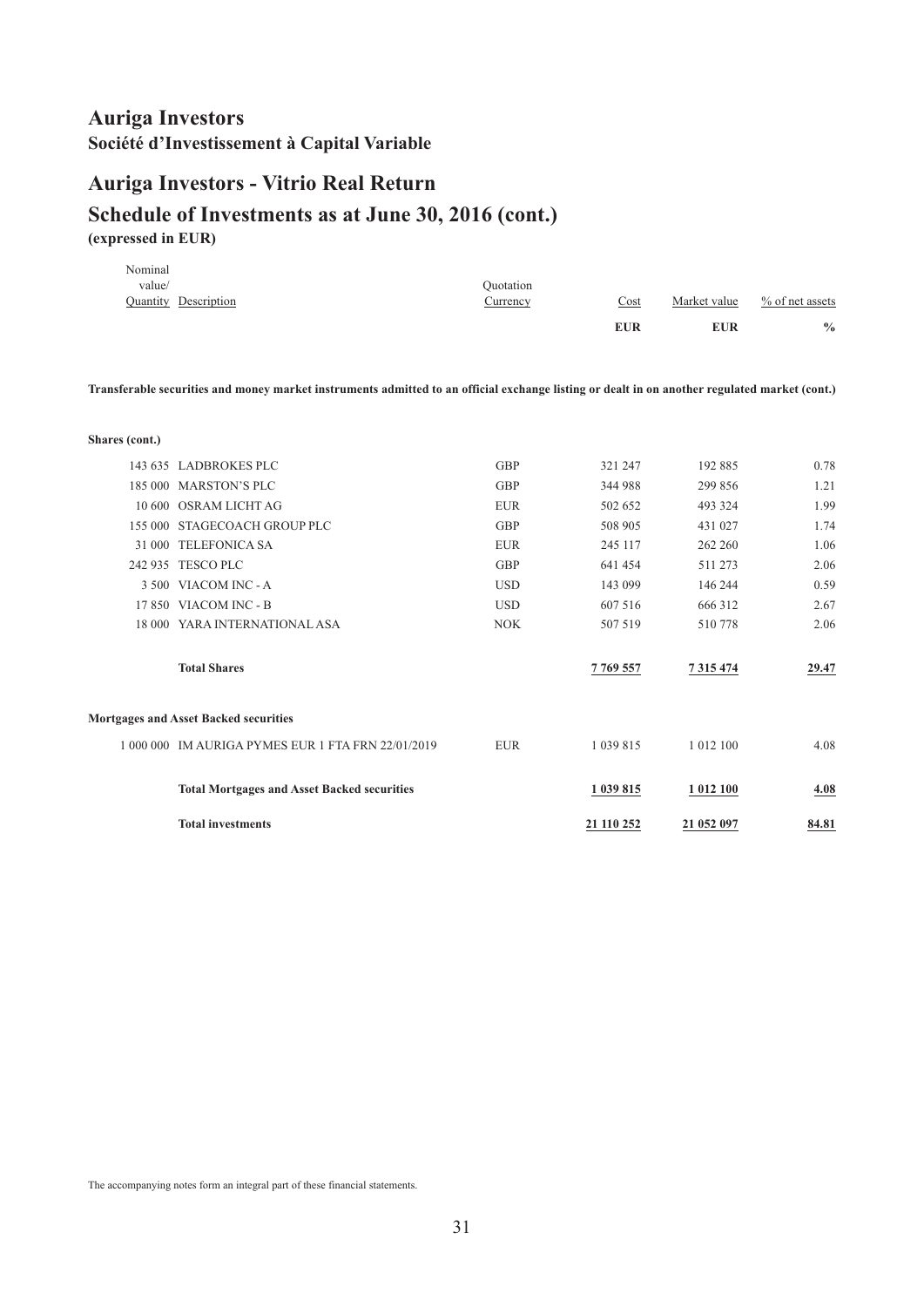# <span id="page-33-0"></span>**Auriga Investors - Vitrio Real Return**

**Economic classification of investments**

**(as a percentage of net assets as at June 30, 2016)**

| General Industrials                  | 11.56 |
|--------------------------------------|-------|
| Travel, Leisure and Catering         | 7.72  |
| <b>General Retailers</b>             | 7.25  |
| <b>Financial Services</b>            | 7.03  |
| <b>Industrial Metals and Mining</b>  | 6.58  |
| Electricity                          | 6.46  |
| Software and Computer Services       | 5.76  |
| <b>Fixed Line Telecommunications</b> | 4.38  |
| Chemicals                            | 4.16  |
| <b>Banks</b>                         | 4.11  |
| Food and Drug Retailers              | 3.95  |
| Nonlife Insurance                    | 3.92  |
| Media                                | 3.27  |
| Mobile Telecommunications            | 2.29  |
| Tobacco                              | 2.24  |
| <b>Support Services</b>              | 2.23  |
| Health Care Equipment and Services   | 1.90  |
|                                      |       |

**84.81**

 $\frac{0}{0}$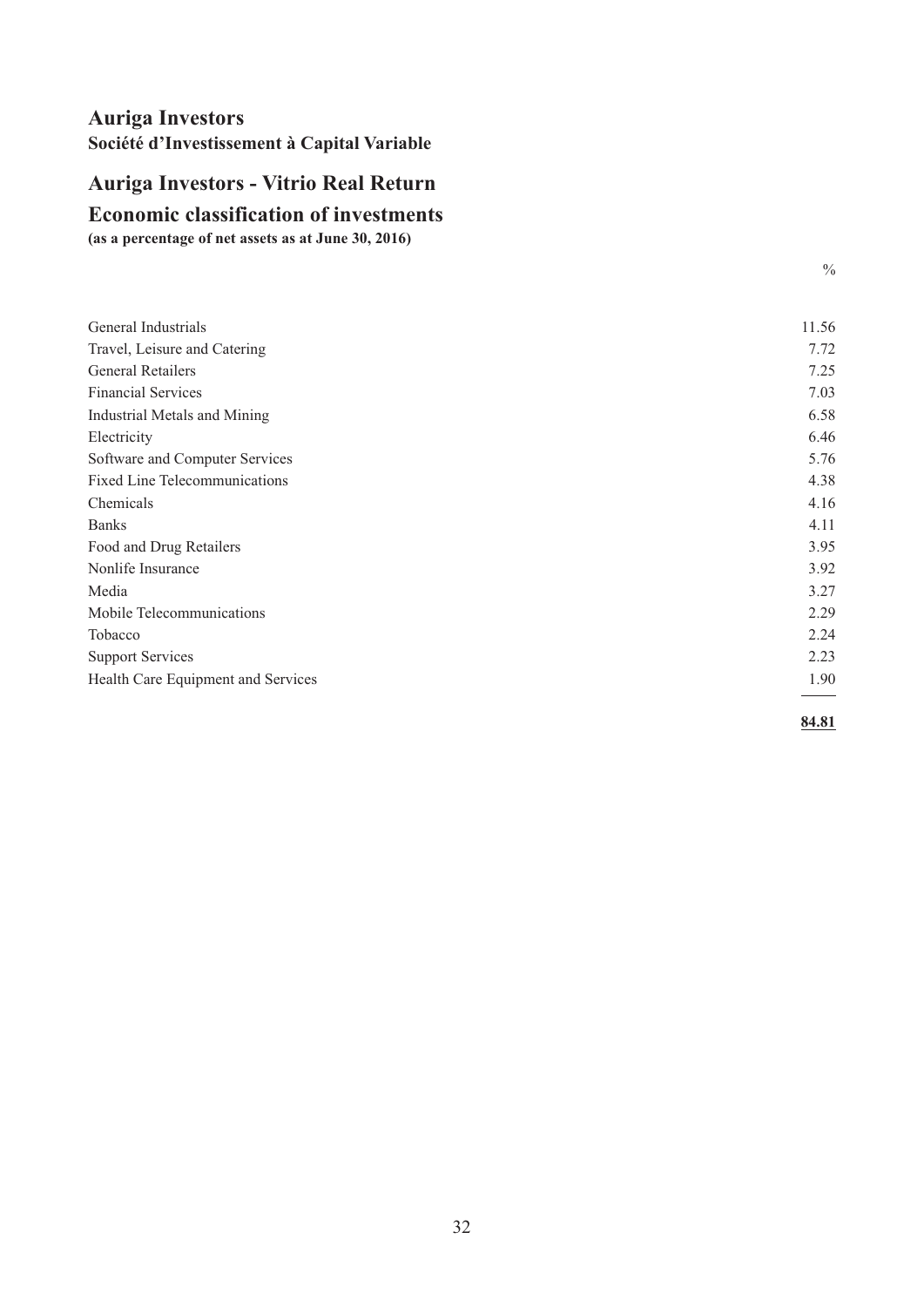# <span id="page-34-0"></span>**Auriga Investors - Vitrio Real Return**

## **Geographical classification of investments**

**(as a percentage of net assets as at June 30, 2016)**

| United Kingdom           | 28.40 |
|--------------------------|-------|
| United States of America | 26.25 |
| Spain                    | 7.83  |
| Germany                  | 6.34  |
| France                   | 5.37  |
| Netherlands              | 3.32  |
| Luxembourg               | 2.29  |
| Switzerland              | 2.08  |
| Norway                   | 2.06  |
| Sweden                   | 0.87  |
|                          |       |
|                          |       |

**84.81**

 $\frac{0}{0}$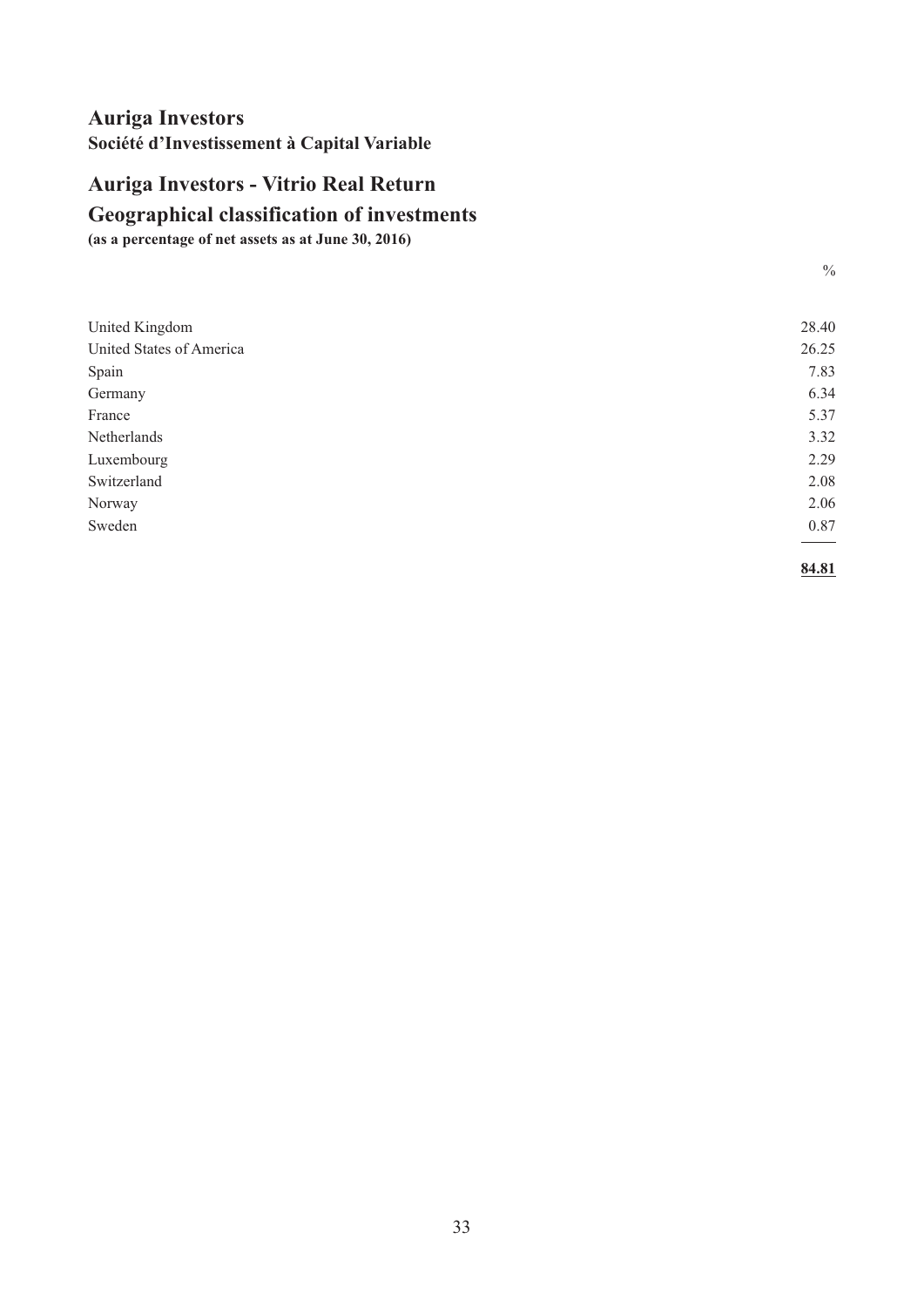## <span id="page-35-0"></span>**(expressed in EUR) Schedule of Investments as at June 30, 2016 Auriga Investors - GFE Aequitas Fund**

|         |                             |                 | <b>EUR</b>  | EUR          | $\frac{0}{0}$   |
|---------|-----------------------------|-----------------|-------------|--------------|-----------------|
|         | <b>Quantity Description</b> | <u>Currency</u> | <u>Cost</u> | Market value | % of net assets |
| value/  |                             | Quotation       |             |              |                 |
| Nominal |                             |                 |             |              |                 |

Transferable securities and money market instruments admitted to an official exchange listing or dealt in on another regulated market

|               | 200 000 BANCO DO BRASIL SA/CAYMAN - REGS - 9%<br>PERPETUAL             | <b>USD</b> | 147 585    | 140 298       | 0.37  |
|---------------|------------------------------------------------------------------------|------------|------------|---------------|-------|
|               | 250 000 BARCLAYS BANK PLC - RCI - FRN PERPETUAL                        | <b>GBP</b> | 379 064    | 365 520       | 0.98  |
|               | 200 000 BNP PARIBAS SA 1.25% 12/12/2016                                | <b>USD</b> | 176 236    | 180 350       | 0.48  |
|               | 400 000 CA METROPOLITAN ATM 1 SA 4.34165% 03/12/2019                   | <b>EUR</b> | 298 840    | 301 529       | 0.81  |
|               | 460 000 CAISSE CENTRALE DESJARDINS - REGS - FRN<br>29/01/2018          | <b>USD</b> | 405 608    | 413 157       | 1.10  |
|               | 1 500 000 CATALUNYA BANC SA FRN 21/03/2021                             | <b>EUR</b> | 1 298 150  | 1 498 500     | 4.01  |
|               | 800 000 CITIGROUP INC 1.7% 25/07/2016                                  | <b>USD</b> | 727853     | 720418        | 1.93  |
|               | 500 000 EDP FINANCE BV 0% 12/11/2023                                   | <b>EUR</b> | 380 000    | 394 375       | 1.05  |
|               | 1 000 000 EL CORTE INGLES 0% 20/09/2016                                | <b>EUR</b> | 997 560    | 998 514       | 2.68  |
|               | 500 000 EL CORTE INGLES 0% 27/09/2016                                  | <b>EUR</b> | 498 850    | 499 197       | 1.33  |
|               | 500 000 ENEL FINANCE INTERNATIONAL NV - REGS -<br>6.25% 15/09/2017     | <b>USD</b> | 468 640    | 475 917       | 1.27  |
|               | 800 000 FOMENTO DE CONSTRUCCIONES Y CONTRATAS<br>SA 6.5% CV 30/10/2020 | <b>EUR</b> | 804 000    | 808 392       | 2.16  |
|               | 500 000 GAS NATURAL FENOSA FINANCE BV FRN<br>29/12/2049                | <b>EUR</b> | 495 325    | 447 255       | 1.20  |
|               | 350 000 INTESA SANPAOLO SPA 2.375% 13/01/2017                          | <b>USD</b> | 309 767    | 316 183       | 0.84  |
|               | 980 000 LLOYDS BANK PLC FRN 16/12/2021                                 | <b>USD</b> | 933 082    | 911 926       | 2.44  |
|               | 750 000 NIBC BANK NV FRN 16/02/2017                                    | <b>EUR</b> | 741 750    | 740 655       | 1.98  |
|               | 200 000 PERTAMINA PERSERO PT - REGS - 6.45% 30/05/2044                 | <b>USD</b> | 146 719    | 191 661       | 0.51  |
|               | 100 000 PESCANOVA SA 0% CV 20/04/2017 DEFAULTED                        | <b>EUR</b> | 5 0 0 0    | 3 9 0 9       | 0.01  |
|               | 500 000 REPSOL INTERNATIONAL FINANCE BV FRN<br>25/03/2075              | <b>EUR</b> | 500 000    | 426 520       | 1.14  |
|               | 800 000 TELEFONICA EMISIONES SAU 6.221% 03/07/2017                     | <b>USD</b> | 740 007    | 753 287       | 2.01  |
|               | 800 000 WELLS FARGO & CO 1.25% 20/07/2016                              | <b>USD</b> | 727 055    | 720 198       | 1.92  |
|               | <b>Total Bonds</b>                                                     |            | 11 181 091 | 11 307 761    | 30.22 |
| <b>Shares</b> |                                                                        |            |            |               |       |
|               | 2 220 936 FAIR OAKS INCOME FUND LTD                                    | <b>USD</b> | 1716397    | 1 6 1 4 3 0 0 | 4.31  |
|               | 25 961 GENERAL ELECTRIC CO                                             | <b>USD</b> | 702 537    | 735 634       | 1.97  |
|               | 138 GLP J-REIT                                                         | <b>JPY</b> | 100 629    | 157 164       | 0.42  |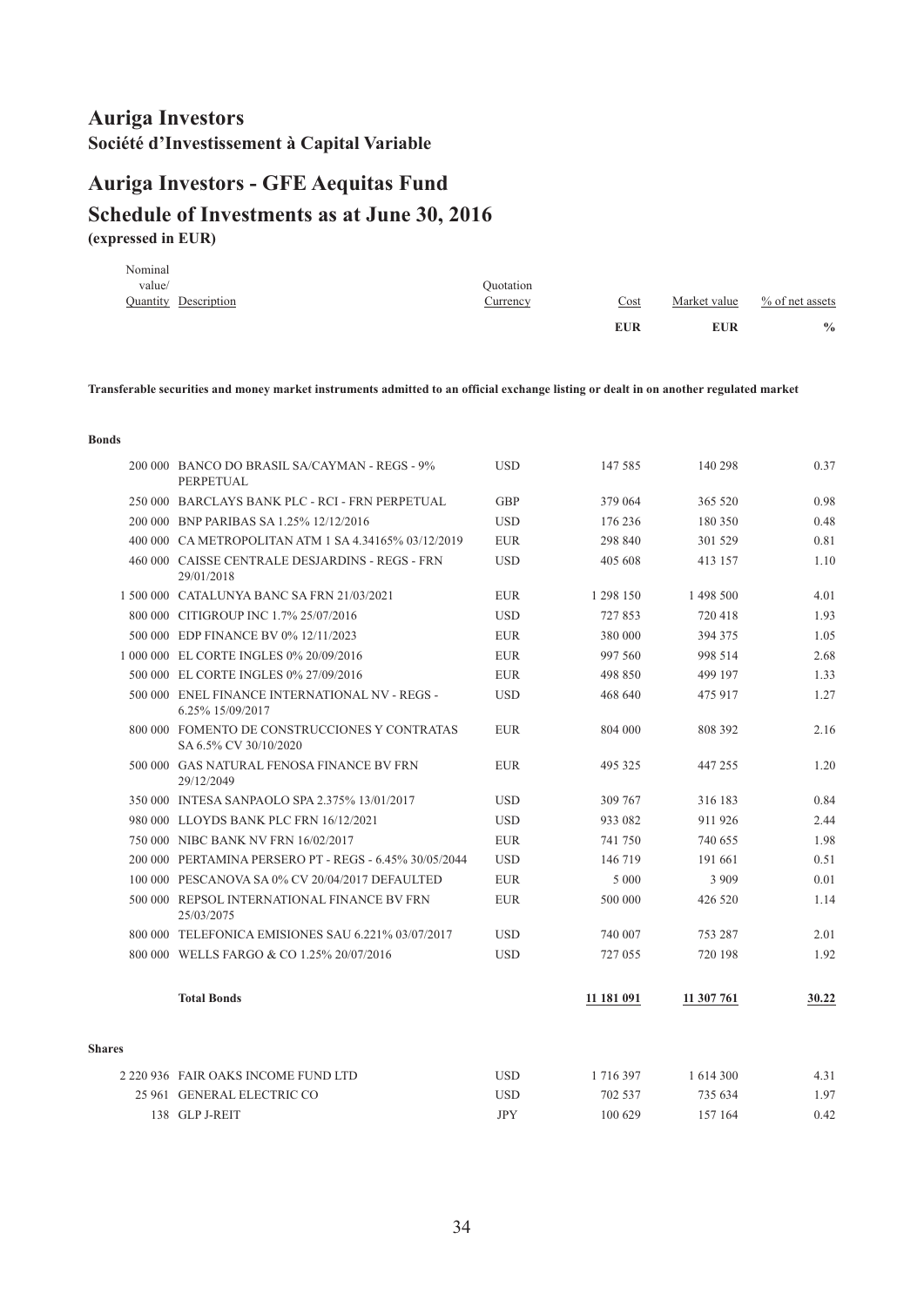## **Auriga Investors - GFE Aequitas Fund**

#### **Schedule of Investments as at June 30, 2016 (cont.) (expressed in EUR)**

|         |                             |           | <b>EUR</b>  | <b>EUR</b>   | $\frac{0}{0}$      |
|---------|-----------------------------|-----------|-------------|--------------|--------------------|
|         | <b>Quantity Description</b> | Currency  | <u>Cost</u> | Market value | $\%$ of net assets |
| value/  |                             | Ouotation |             |              |                    |
| Nominal |                             |           |             |              |                    |

Transferable securities and money market instruments admitted to an official exchange listing or dealt in on another regulated market (cont.)

| Shares (cont.)     |                                                                                            |            |               |           |       |
|--------------------|--------------------------------------------------------------------------------------------|------------|---------------|-----------|-------|
|                    | 49 403 HEWLETT PACKARD ENTERPRISE CO                                                       | <b>USD</b> | 756 056       | 812451    | 2.17  |
|                    | 16 044 HI-CRUSH PARTNERS LP                                                                | <b>USD</b> | 62 2 2 4      | 188753    | 0.50  |
|                    | <b>7312 ISHARES FLOATING RATE BOND ETF</b>                                                 | <b>USD</b> | 339 918       | 333 168   | 0.89  |
|                    | 620 JAPAN HOTEL REIT INVESTMENT CORP                                                       | <b>JPY</b> | 484 817       | 470 553   | 1.26  |
|                    | 262 NIPPON ACCOMMODATIONS FUND INC                                                         | <b>JPY</b> | 863 010       | 1 075 839 | 2.88  |
|                    | 66 NIPPON PROLOGIS REIT INC                                                                | <b>JPY</b> | 101 094       | 145 351   | 0.39  |
|                    | 3 175 SERITAGE GROWTH PROPERTIES                                                           | <b>USD</b> | 85 027        | 142 438   | 0.38  |
|                    | 46 130 UNIQURE NV                                                                          | <b>USD</b> | 705 676       | 306 025   | 0.82  |
|                    | <b>Total Shares</b>                                                                        |            | 5 917 385     | 5 981 676 | 15.99 |
| Warrants           |                                                                                            |            |               |           |       |
|                    | 31 945 ALPHA BANK / NATIONAL BANK OF GREECE SA-<br>26/12/2017                              | <b>EUR</b> | 30 24 2       | 256       | 0.00  |
|                    | <b>Total Warrants</b>                                                                      |            | 30 24 2       | 256       | 0.00  |
|                    |                                                                                            |            |               |           |       |
|                    | <b>Mortgages and Asset Backed securities</b>                                               |            |               |           |       |
|                    | 800 000 AYT DEUDA SUBORDINADA I FONDO DE<br>TITULIZACION DE ACTIVOS - 1 B - FRN 17/11/2016 | <b>EUR</b> | 678 000       | 535 760   | 1.43  |
|                    | 2 000 000 AYT DEUDA SUBORDINADA I FTA FRN 17/11/2019                                       | <b>EUR</b> | 1 224 894     | 1 283 156 | 3.43  |
|                    | 2 400 000 IM AURIGA PYMES EUR 1 FTA FRN 22/01/2019                                         | <b>EUR</b> | 2 481 705     | 2 429 040 | 6.49  |
|                    | <b>Total Mortgages and Asset Backed securities</b>                                         |            | 4 3 8 4 5 9 9 | 4 247 956 | 11.35 |
| <b>Instruments</b> | Supranationals, Governments and Local Public Authorities, Debt                             |            |               |           |       |
|                    | 760 000 INSTITUTO DE CREDITO OFICIAL FRN 29/07/2025                                        | <b>EUR</b> | 875 292       | 850 972   | 2.27  |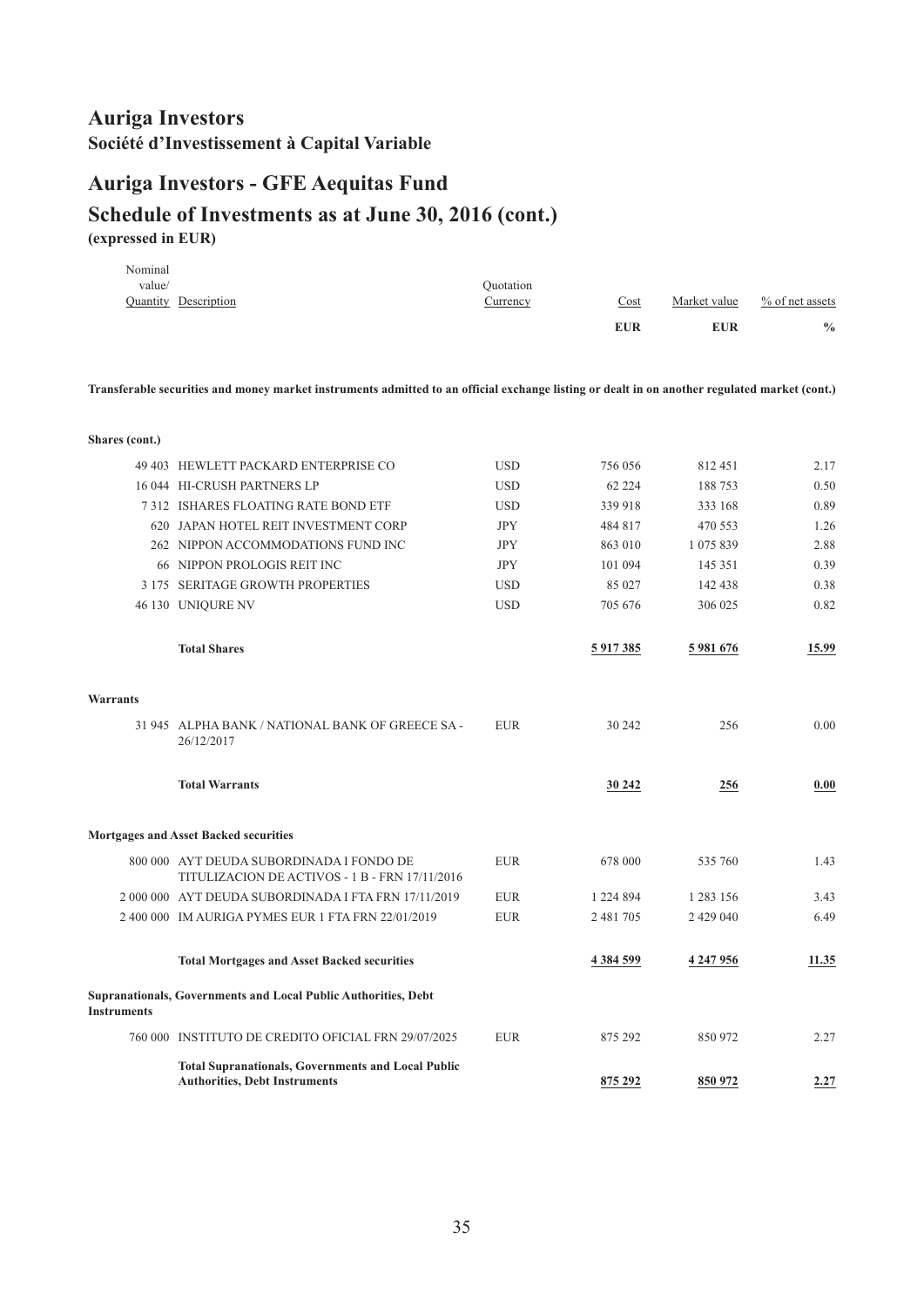### **Auriga Investors - GFE Aequitas Fund**

#### **Schedule of Investments as at June 30, 2016 (cont.) (expressed in EUR)**

|         |                      |           | <b>EUR</b> | EUR          | $\frac{0}{0}$      |
|---------|----------------------|-----------|------------|--------------|--------------------|
|         | Quantity Description | Currency  | Cost       | Market value | $\%$ of net assets |
| value/  |                      | Ouotation |            |              |                    |
| Nominal |                      |           |            |              |                    |

Transferable securities and money market instruments admitted to an official exchange listing or dealt in on another regulated market (cont.)

#### **Investment funds**

|           | <b>Total investments</b>                                                  |            | 33 453 691 | 33 726 363 | 90.13        |
|-----------|---------------------------------------------------------------------------|------------|------------|------------|--------------|
|           | <b>Total Investment funds</b>                                             |            | 11 065 082 | 11 337 742 | <b>30.30</b> |
|           | 108 495 VOYA PRIME RATE TRUST                                             | <b>USD</b> | 502 626    | 500 017    | 1.34         |
|           | 7 646 VANGUARD REIT ETF                                                   | <b>USD</b> | 499 909    | 610 262    | 1.63         |
|           | 2790 PARTNERS GROUP INVEST - LISTED<br><b>INFRASTRUCTURE</b>              | <b>EUR</b> | 402 306    | 556828     | 1.49         |
| 6 234 131 | MAN UMBRELLA SICAV - MAN AHL TREND - I                                    | <b>EUR</b> | 765 302    | 735 004    | 1.96         |
|           | 14 270 LYXOR UCITS ETF EUROMTS 3-5Y INVESTMENT<br><b>GRADE DR</b>         | <b>EUR</b> | 2 181 045  | 2 194 013  | 5.86         |
|           | 9802 LYXOR INVESTMENT STRATEGIES PLC - LYXOR<br>EPSILON GLOBAL TREND FUND | <b>EUR</b> | 1 195 470  | 1 192 328  | 3.19         |
|           | 2 616 ISHARES NASDAQ BIOTECHNOLOGY ETF                                    | <b>USD</b> | 582 334    | 605 969    | 1.62         |
| 24.517    | ISHARES EURO CORPORATE BOND 1-5YR UCITS<br><b>ETF</b>                     | <b>EUR</b> | 2 697 151  | 2 705 287  | 7.23         |
|           | 7766 ISHARES \$ SHORT DURATION CORPORATE BOND<br><b>UCITS ETF</b>         | <b>USD</b> | 706 198    | 710 785    | 1.90         |
|           | 366 772 HERMES GLOBAL EMERGING MARKETS FUND - F                           | <b>EUR</b> | 925 000    | 965 821    | 2.58         |
|           | 45 416 FIDENTIIS TORDESILLAS SICAV - IBERIA                               | <b>EUR</b> | 607 741    | 561 428    | 1.50         |
|           |                                                                           |            |            |            |              |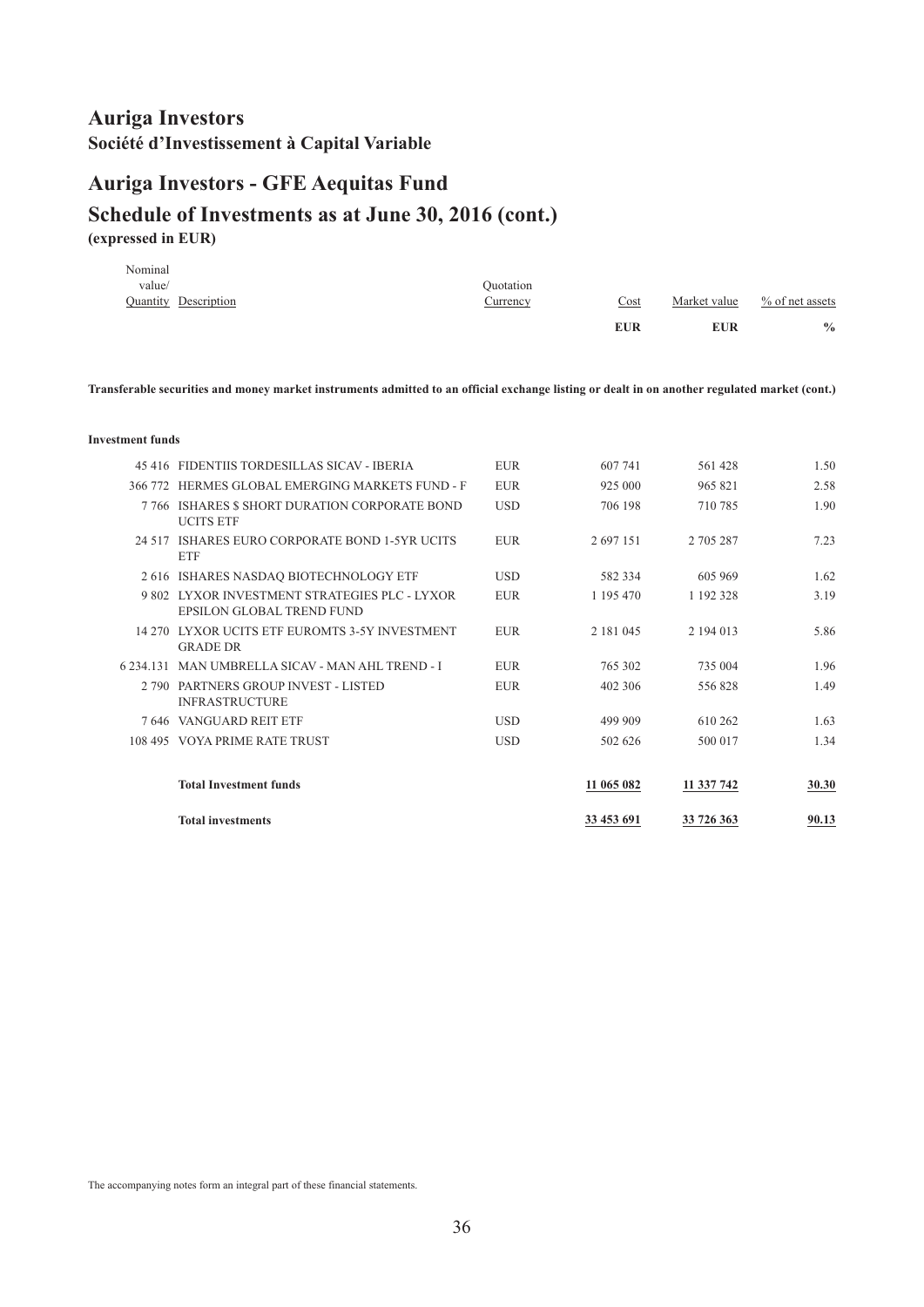# <span id="page-38-0"></span>**Auriga Investors - GFE Aequitas Fund**

**Economic classification of investments**

**(as a percentage of net assets as at June 30, 2016)**

| <b>Investment Fund</b>               | 30.30 |
|--------------------------------------|-------|
| <b>Financial Services</b>            | 18.06 |
| <b>Banks</b>                         | 14.47 |
| General Industrials                  | 5.97  |
| Electricity                          | 3.52  |
| Real Estate Investment and Services  | 2.88  |
| Governments                          | 2.27  |
| Software and Computer Services       | 2.17  |
| <b>Construction and Materials</b>    | 2.16  |
| <b>Real Estate Investment Trusts</b> | 2.07  |
| <b>Fixed Line Telecommunications</b> | 2.01  |
| Oil and Gas Producers                | 1.65  |
| Nonequity Investment Instruments     | 0.89  |
| Pharmaceuticals and Biotechnology    | 0.82  |
| Mining                               | 0.50  |
| <b>General Retailers</b>             | 0.38  |
| Food Producers                       | 0.01  |
|                                      |       |

**90.13**

 $\frac{0}{0}$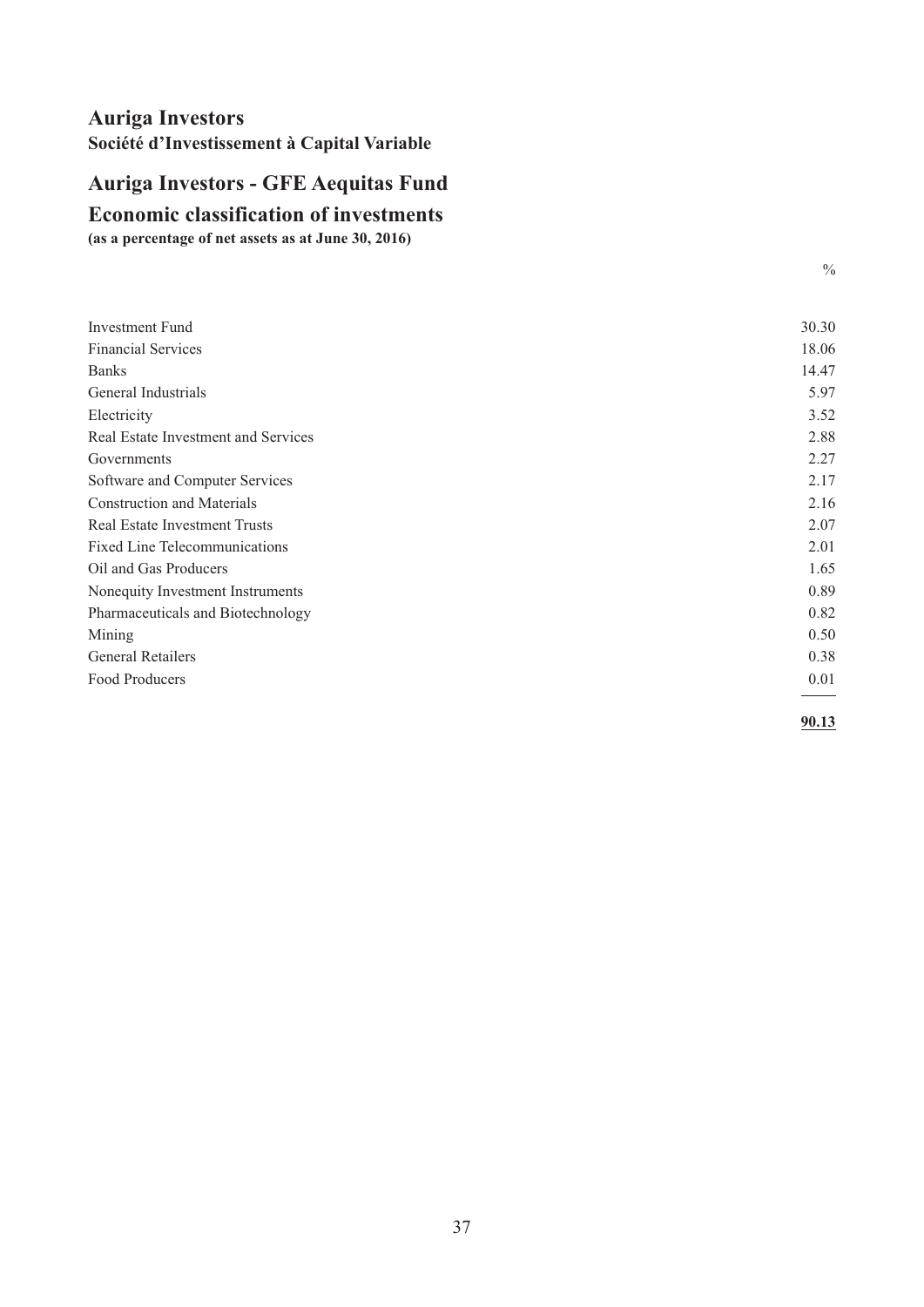# <span id="page-39-0"></span>**Auriga Investors - GFE Aequitas Fund**

#### **Geographical classification of investments**

**(as a percentage of net assets as at June 30, 2016)**

| I<br>e e          |
|-------------------|
| i<br>×<br>۰.<br>I |

| Spain                    | 25.83 |
|--------------------------|-------|
| Ireland                  | 14.90 |
| United States of America | 14.35 |
| Netherlands              | 7.46  |
| France                   | 6.35  |
| Luxembourg               | 5.76  |
| Japan                    | 4.94  |
| Guernsey                 | 4.31  |
| United Kingdom           | 3.41  |
| Canada                   | 1.10  |
| Italy                    | 0.84  |
| Indonesia                | 0.51  |
| Cayman Islands           | 0.37  |
|                          | 90.13 |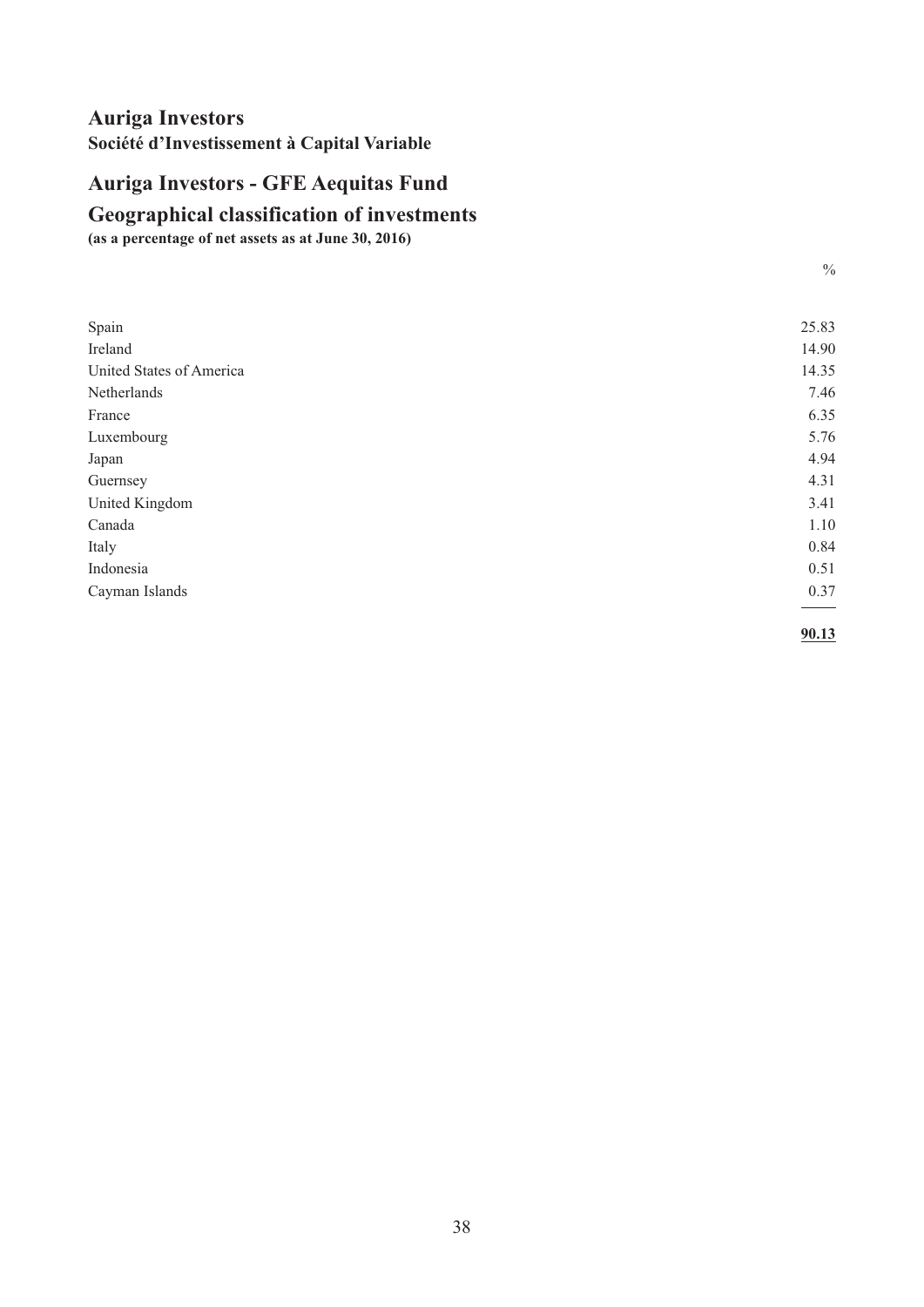# <span id="page-40-0"></span>**(expressed in EUR) Schedule of Investments as at June 30, 2016 Auriga Investors - Global Allocation Fund**

| Nominal<br>value/    | <i><b>Ouotation</b></i> |            |              |                 |
|----------------------|-------------------------|------------|--------------|-----------------|
| Quantity Description | Currency                | Cost       | Market value | % of net assets |
|                      |                         | <b>EUR</b> | <b>EUR</b>   | $\frac{0}{0}$   |

Transferable securities and money market instruments admitted to an official exchange listing or dealt in on another regulated market

| 2459 ABERTIS INFRAESTRUCTURAS SA                                            | <b>EUR</b> | 33 792   | 32 459   | 0.48 |
|-----------------------------------------------------------------------------|------------|----------|----------|------|
| 111 ACCIONA SA                                                              | <b>EUR</b> | 7536     | 7 2 4 1  | 0.11 |
| 498 ACERINOX SA                                                             | <b>EUR</b> | 4971     | 4 9 4 6  | 0.07 |
| 498 ACERINOX SA - RIGHTS - 06/07/2016                                       | <b>EUR</b> |          | 226      | 0.00 |
| 753 ACS ACTIVIDADES DE CONSTRUCCION Y<br><b>SERVICIOS SA</b>                | <b>EUR</b> | 21 202   | 18 3 6 9 | 0.27 |
| 753 ACS ACTIVIDADES DE CONSTRUCCION Y<br>SERVICIOS SA - RIGHTS - 11/07/2016 | <b>EUR</b> |          | 477      | 0.01 |
| 219 AENA SA                                                                 | <b>EUR</b> | 26 574   | 25 897   | 0.38 |
| 311 AIR LIQUIDE SA                                                          | <b>EUR</b> | 29 7 14  | 29 25 3  | 0.43 |
| 507 AIRBUS GROUP SE                                                         | <b>EUR</b> | 27 802   | 26 227   | 0.39 |
| 421 ALLIANZ SE - REG                                                        | <b>EUR</b> | 58 698   | 53 804   | 0.79 |
| 1 080 AMADEUS IT HOLDING SA - A                                             | <b>EUR</b> | 43 341   | 42 417   | 0.62 |
| 689 ANHEUSER-BUSCH INBEV SA/NV                                              | <b>EUR</b> | 76 488   | 81 026   | 1.19 |
| 1446 ARCELORMITTAL                                                          | <b>EUR</b> | 5949     | 5916     | 0.09 |
| 326 ASML HOLDING NV                                                         | <b>EUR</b> | 27458    | 28 815   | 0.42 |
| 1 299 ASSICURAZIONI GENERALI SPA                                            | <b>EUR</b> | 16 3 9 6 | 13 704   | 0.20 |
| 2 020 AXA SA                                                                | <b>EUR</b> | 42 962   | 35 966   | 0.53 |
| 20 142 BANCA MONTE DEI PASCHI DI SIENA SPA                                  | <b>EUR</b> | 11 452   | 7638     | 0.11 |
| 3 229 BANCA POPOLARE DELL'EMILIA ROMAGNA SC                                 | EUR        | 14 0 19  | 10 5 8 5 | 0.16 |
| 30 818 BANCA POPOLARE DI MILANO SCARL                                       | <b>EUR</b> | 15 653   | 11 350   | 0.17 |
| 2943 BANCA POPOLARE DI SONDRIO SCARL                                        | <b>EUR</b> | 8621     | 6 7 8 7  | 0.10 |
| 62 412 BANCO BILBAO VIZCAYA ARGENTARIA SA                                   | <b>EUR</b> | 350 610  | 316 053  | 4.63 |
| 316 570 BANCO COMERCIAL PORTUGUES SA - R                                    | <b>EUR</b> | 9695     | 5 7 6 2  | 0.08 |
| 14 908 BANCO DE SABADELL                                                    | <b>EUR</b> | 22 8 12  | 17 577   | 0.26 |
| 31 721 BANCO DE SABADELL SA                                                 | <b>EUR</b> | 49 0 29  | 37 399   | 0.55 |
| 6 138 BANCO POPOLARE SC                                                     | <b>EUR</b> | 18 9 59  | 13 160   | 0.19 |
| 6 BANCO POPOLARE SC - RIGHTS - 22/06/2016                                   | <b>EUR</b> |          | 2        | 0.00 |
| 278 159 BANCO POPULAR ESPANOL SA                                            | <b>EUR</b> | 408 537  | 320 160  | 4.69 |
| 3 BANCO POPULAR ESPANOL SA - RIGHTS -<br>11/06/2016                         | <b>EUR</b> |          | 1        | 0.00 |
| 141 098 BANCO SANTANDER SA                                                  | <b>EUR</b> | 576 690  | 483 824  | 7.09 |
| 180 939 BANK OF IRELAND                                                     | <b>EUR</b> | 44 747   | 33 474   | 0.49 |
| 43 087 BANKIA SA                                                            | <b>EUR</b> | 33 053   | 27 834   | 0.41 |
| <b>6318 BANKINTER SA</b>                                                    | <b>EUR</b> | 41 139   | 36 442   | 0.54 |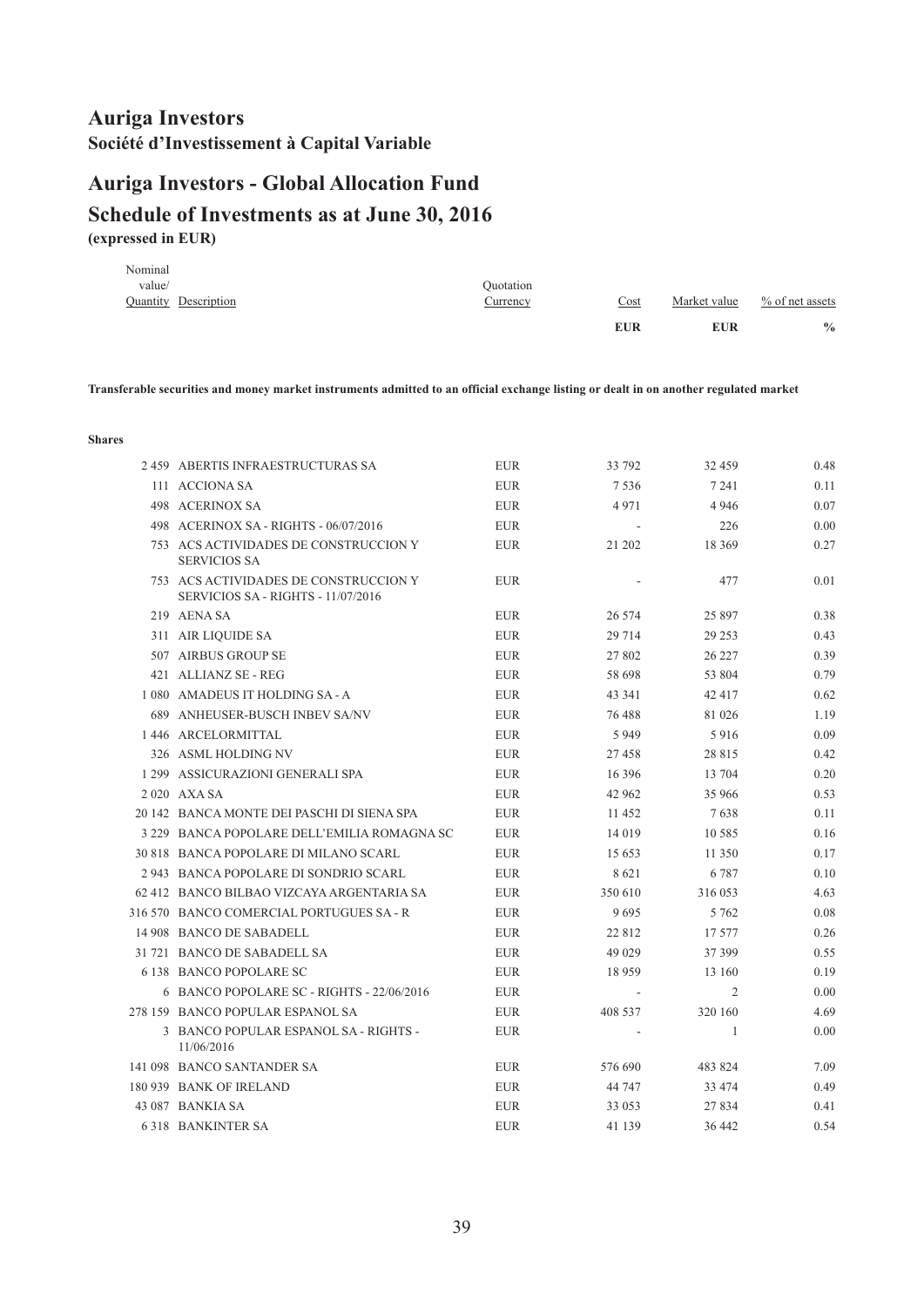# **Auriga Investors - Global Allocation Fund**

#### **Schedule of Investments as at June 30, 2016 (cont.) (expressed in EUR)**

|         |                      |           | <b>EUR</b> | <b>EUR</b>   | $\frac{0}{0}$      |
|---------|----------------------|-----------|------------|--------------|--------------------|
|         | Quantity Description | Currency  | Cost       | Market value | $\%$ of net assets |
| value/  |                      | Quotation |            |              |                    |
| Nominal |                      |           |            |              |                    |

Transferable securities and money market instruments admitted to an official exchange listing or dealt in on another regulated market (cont.)

**Shares (cont.)**

| 837 BASF SE - REG                                              | <b>EUR</b> | 56 692   | 57452    | 0.84 |
|----------------------------------------------------------------|------------|----------|----------|------|
| 740 BAYER AG                                                   | <b>EUR</b> | 66 439   | 66 600   | 0.98 |
| 290 BAYERISCHE MOTOREN WERKE AG                                | <b>EUR</b> | 21 24 1  | 19 0 79  | 0.28 |
| 8 294 BNP PARIBAS SA                                           | <b>EUR</b> | 379 992  | 329 727  | 4.83 |
| 23 741 CAIXABANK SA                                            | <b>EUR</b> | 57 403   | 46 699   | 0.69 |
| 504 CARREFOUR SA                                               | <b>EUR</b> | 12 087   | 11 194   | 0.16 |
| 465 CELLNEX TELECOM SAU                                        | <b>EUR</b> | 6 3 8 0  | 6 5 2 4  | 0.10 |
| <b>462 CIE DE SAINT-GOBAIN</b>                                 | <b>EUR</b> | 17933    | 15 872   | 0.23 |
| <b>6894 COMMERZBANKAG</b>                                      | <b>EUR</b> | 49 882   | 40 151   | 0.59 |
| 7747 CREDIT AGRICOLE SA                                        | <b>EUR</b> | 67 324   | 58 567   | 0.86 |
| 910 DAIMLER AG                                                 | <b>EUR</b> | 53 362   | 48 703   | 0.72 |
| 540 DANONE                                                     | <b>EUR</b> | 32 908   | 34 24 1  | 0.50 |
| 10 146 DEUTSCHE BANK AG - REG                                  | <b>EUR</b> | 152 343  | 125 049  | 1.84 |
| 886 DEUTSCHE POST AG - REG                                     | <b>EUR</b> | 23 218   | 22 3 05  | 0.33 |
| 2 893 DEUTSCHE TELEKOM AG - REG                                | <b>EUR</b> | 45 5 32  | 44 205   | 0.65 |
| 1 511 DISTRIBUIDORA INTERNACIONAL DE<br><b>ALIMENTACION SA</b> | <b>EUR</b> | 7859     | 7860     | 0.12 |
| 587 ENAGAS SA                                                  | <b>EUR</b> | 15 573   | 16 028   | 0.24 |
| 1 040 ENDESA SA                                                | <b>EUR</b> | 18 776   | 18751    | 0.28 |
| 6 845 ENEL SPA                                                 | <b>EUR</b> | 27 3 3 2 | 27 243   | 0.40 |
| 1 509 ENGIE SA                                                 | <b>EUR</b> | 20 120   | 21896    | 0.32 |
| 2 285 ENI SPA                                                  | <b>EUR</b> | 30 599   | 33 178   | 0.49 |
| 1789 E.ON SE                                                   | <b>EUR</b> | 14 8 5 4 | 16 148   | 0.24 |
| 1967 ERSTE GROUP BANK AG                                       | <b>EUR</b> | 45 8 8 6 | 39 950   | 0.59 |
| <b>186 ESSILOR INTERNATIONAL SA</b>                            | EUR        | 21 266   | 22 106   | 0.32 |
| 1 804 FERROVIAL SA                                             | <b>EUR</b> | 32 905   | 31 453   | 0.46 |
| 561 FOMENTO DE CONSTRUCCIONES Y CONTRATAS<br><b>SA</b>         | <b>EUR</b> | 4 2 5 2  | 4 2 5 8  | 0.06 |
| 350 FRESENIUS SE & CO KGAA                                     | <b>EUR</b> | 22 759   | 23 037   | 0.34 |
| 654 GAMESA CORP TECNOLOGICA SA                                 | <b>EUR</b> | 11 604   | 11 573   | 0.17 |
| 1458 GAS NATURAL SDG SA                                        | <b>EUR</b> | 24 9 31  | 25 7 5 6 | 0.38 |
| 1052 GRIFOLS SA                                                | <b>EUR</b> | 19 9 26  | 21 3 14  | 0.31 |
| 20 645 IBERDROLA SA                                            | <b>EUR</b> | 124 426  | 125 666  | 1.85 |
| 319 INDRA SISTEMAS SA                                          | <b>EUR</b> | 3 1 6 5  | 3 0 2 9  | 0.04 |
| 5 642 INDUSTRIA DE DISENO TEXTIL SA                            | <b>EUR</b> | 162 341  | 168 752  | 2.47 |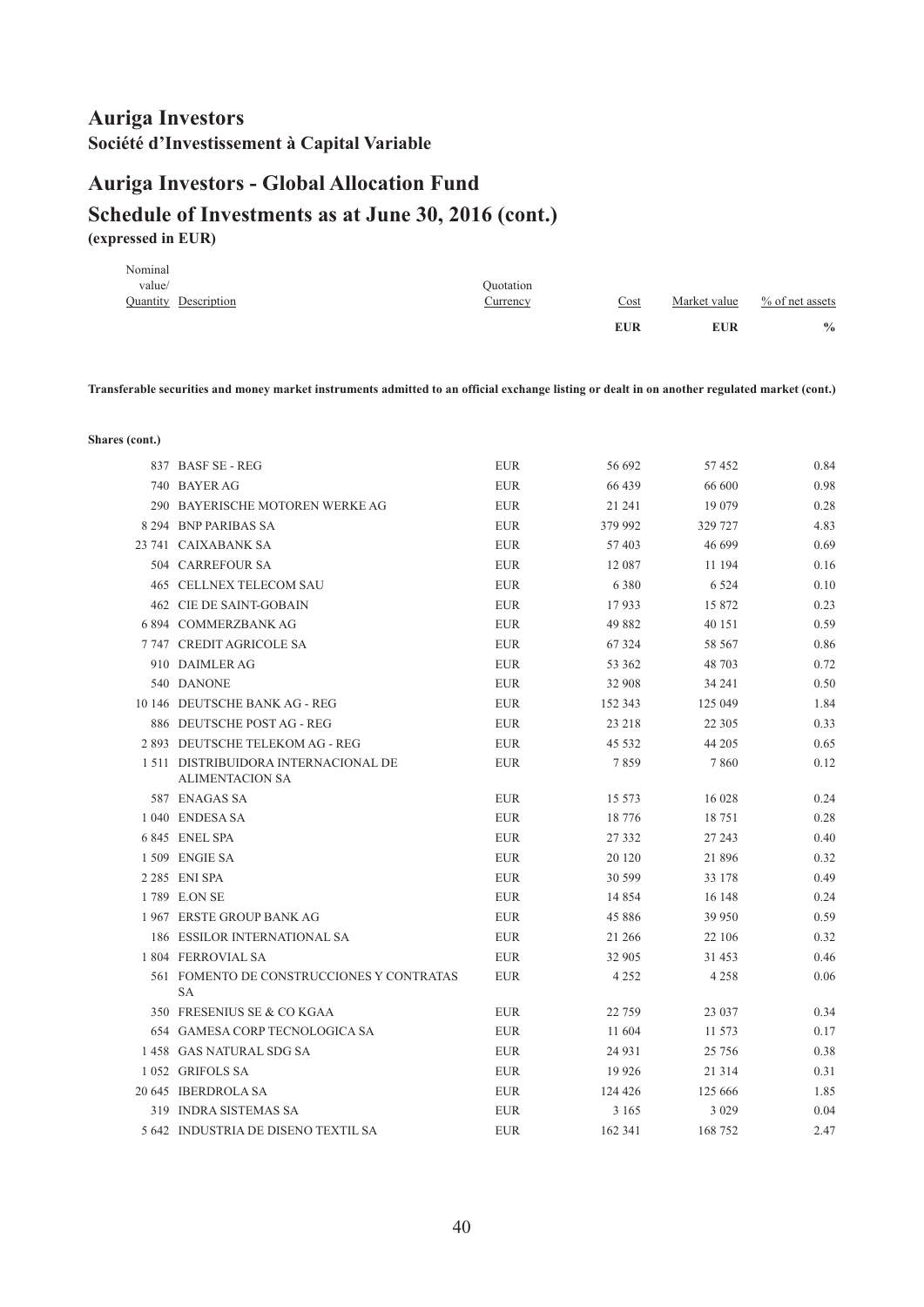# **Auriga Investors - Global Allocation Fund**

#### **Schedule of Investments as at June 30, 2016 (cont.) (expressed in EUR)**

| Nominal<br>value/ |                      | Quotation |            |              |                    |
|-------------------|----------------------|-----------|------------|--------------|--------------------|
|                   | Quantity Description | Currency  | Cost       | Market value | $\%$ of net assets |
|                   |                      |           | <b>EUR</b> | <b>EUR</b>   | $\frac{0}{0}$      |

Transferable securities and money market instruments admitted to an official exchange listing or dealt in on another regulated market (cont.)

**Shares (cont.)**

| 28 155 ING GROEP NV - CVA                                                      | <b>EUR</b> | 297 033  | 258 434  | 3.79 |
|--------------------------------------------------------------------------------|------------|----------|----------|------|
| 4872 INTERNATIONAL CONSOLIDATED AIRLINES<br><b>GROUP SA</b>                    | <b>EUR</b> | 32 270   | 21 559   | 0.32 |
| 107 682 INTESA SANPAOLO SPA                                                    | <b>EUR</b> | 241 663  | 183 275  | 2.68 |
| 1 663 KBC GROUP NV                                                             | <b>EUR</b> | 83 056   | 73 039   | 1.07 |
| 838 KONINKLIJKE PHILIPS NV                                                     | <b>EUR</b> | 19 509   | 18 767   | 0.28 |
| 741 LOCKHEED MARTIN CORP                                                       | <b>USD</b> | 158 618  | 165 529  | 2.43 |
| 213 L'OREAL SA                                                                 | <b>EUR</b> | 34 4 25  | 36 636   | 0.54 |
| 249 LVMH MOET HENNESSY LOUIS VUITTON SE                                        | <b>EUR</b> | 35 798   | 33 864   | 0.50 |
| 4 364 MAPFRE SA                                                                | <b>EUR</b> | 9473     | 8 5 4 5  | 0.13 |
| 881 MEDIASET ESPANA COMUNICACION SA                                            | <b>EUR</b> | 10 245   | 8867     | 0.13 |
| 3 956 MEDIOBANCA SPA                                                           | <b>EUR</b> | 26 132   | 20 39 3  | 0.30 |
| 764 MERLIN PROPERTIES SOCIMI SA                                                | <b>EUR</b> | 7 3 0 0  | 7 1 9 2  | 0.11 |
| 151 MUENCHENER RUECKVERSICHERUNGS-<br><b>GESELLSCHAFT AG IN MUENCHEN - REG</b> | <b>EUR</b> | 24 307   | 22 688   | 0.33 |
| 6012 NATIXIS SA                                                                | <b>EUR</b> | 25 623   | 20 4 95  | 0.30 |
| 5 007 NOKIA OYJ                                                                | <b>EUR</b> | 23 771   | 25 5 61  | 0.38 |
| 1892 ORANGE SA                                                                 | <b>EUR</b> | 28 5 6 6 | 27 727   | 0.41 |
| 762 RAIFFEISEN BANK INTERNATIONAL AG                                           | <b>EUR</b> | 8790     | 8 5 9 2  | 0.13 |
| 331 RED ELECTRICA CORP SA                                                      | <b>EUR</b> | 25 7 36  | 26 5 36  | 0.39 |
| 3 500 REPSOL SA                                                                | <b>EUR</b> | 39 69 6  | 39 9 35  | 0.59 |
| 3 370 REPSOL SA - RIGHTS - 01/07/2016                                          | <b>EUR</b> |          | 987      | 0.01 |
| 309 SAFRAN SA                                                                  | EUR        | 18 5 68  | 18 824   | 0.28 |
| 1 039 SANOFI                                                                   | <b>EUR</b> | 73 329   | 77 842   | 1.14 |
| 883 SAP SE                                                                     | <b>EUR</b> | 61 737   | 59 302   | 0.87 |
| 548 SCHNEIDER ELECTRIC SE                                                      | <b>EUR</b> | 30 663   | 29 077   | 0.43 |
| 730 SIEMENS AG - REG                                                           | <b>EUR</b> | 68 837   | 67 021   | 0.98 |
| 5 912 SOCIETE GENERALE SA                                                      | <b>EUR</b> | 203 294  | 166 778  | 2.45 |
| 132 TECNICAS REUNIDAS SA - C09051                                              | <b>EUR</b> | 3 704    | 3 5 3 2  | 0.05 |
| 16 468 TELEFONICA SA                                                           | <b>EUR</b> | 151 958  | 139 319  | 2.05 |
| 2 241 TOTAL SA                                                                 | <b>EUR</b> | 95 407   | 97 215   | 1.43 |
| 87 UNIBAIL-RODAMCO SE                                                          | <b>EUR</b> | 20 4 14  | 20 3 28  | 0.30 |
| 43 486 UNICREDIT SPA                                                           | <b>EUR</b> | 123 945  | 85 667   | 1.26 |
| 1355 UNILEVER NV                                                               | <b>EUR</b> | 53 375   | 56788    | 0.83 |
| 6 005 UNIONE DI BANCHE ITALIANE SPA                                            | <b>EUR</b> | 19648    | 14 8 5 6 | 0.22 |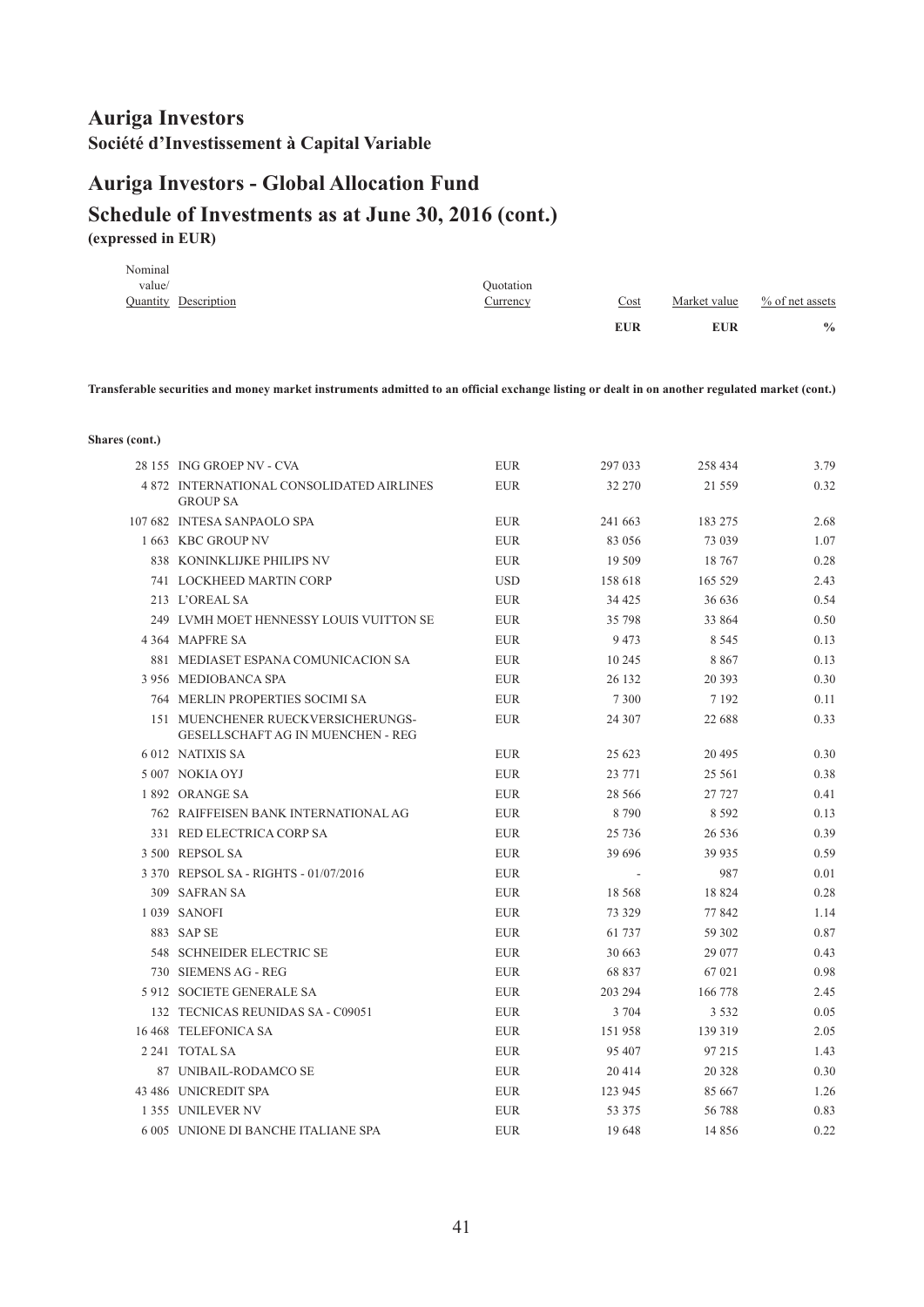## **Auriga Investors - Global Allocation Fund**

#### **Schedule of Investments as at June 30, 2016 (cont.) (expressed in EUR)**

|         |                             |           | <b>EUR</b> | <b>EUR</b>   | $\frac{0}{0}$      |
|---------|-----------------------------|-----------|------------|--------------|--------------------|
|         | <b>Quantity Description</b> | Currency  | Cost       | Market value | $\%$ of net assets |
| value/  |                             | Ouotation |            |              |                    |
| Nominal |                             |           |            |              |                    |

Transferable securities and money market instruments admitted to an official exchange listing or dealt in on another regulated market (cont.)

| Shares (cont.)     |                                                                                                   |            |           |            |       |
|--------------------|---------------------------------------------------------------------------------------------------|------------|-----------|------------|-------|
| 519                | VINCI SA                                                                                          | <b>EUR</b> | 34 111    | 33 055     | 0.49  |
| 117                | <b>VISCOFAN SA</b>                                                                                | <b>EUR</b> | 5 6 9 9   | 5 8 0 7    | 0.09  |
|                    | 1057 VIVENDI SA                                                                                   | <b>EUR</b> | 18 157    | 17863      | 0.26  |
|                    | 170 VOLKSWAGEN AG - PFD                                                                           | <b>EUR</b> | 21 9 20   | 18411      | 0.27  |
|                    | <b>Total Shares</b>                                                                               |            | 5 815 986 | 5 199 4 63 | 76.35 |
| <b>Instruments</b> | <b>Supranationals, Governments and Local Public Authorities, Debt</b>                             |            |           |            |       |
|                    | 12 578 000 SOUTH AFRICA GOVERNMENT BOND 7%<br>28/02/2031                                          | ZAR        | 565 070   | 634 201    | 9.32  |
|                    | <b>Total Supranationals, Governments and Local Public</b><br><b>Authorities, Debt Instruments</b> |            | 565 070   | 634 201    | 9.32  |
|                    | <b>Total investments</b>                                                                          |            | 6 381 056 | 5 833 664  | 85.67 |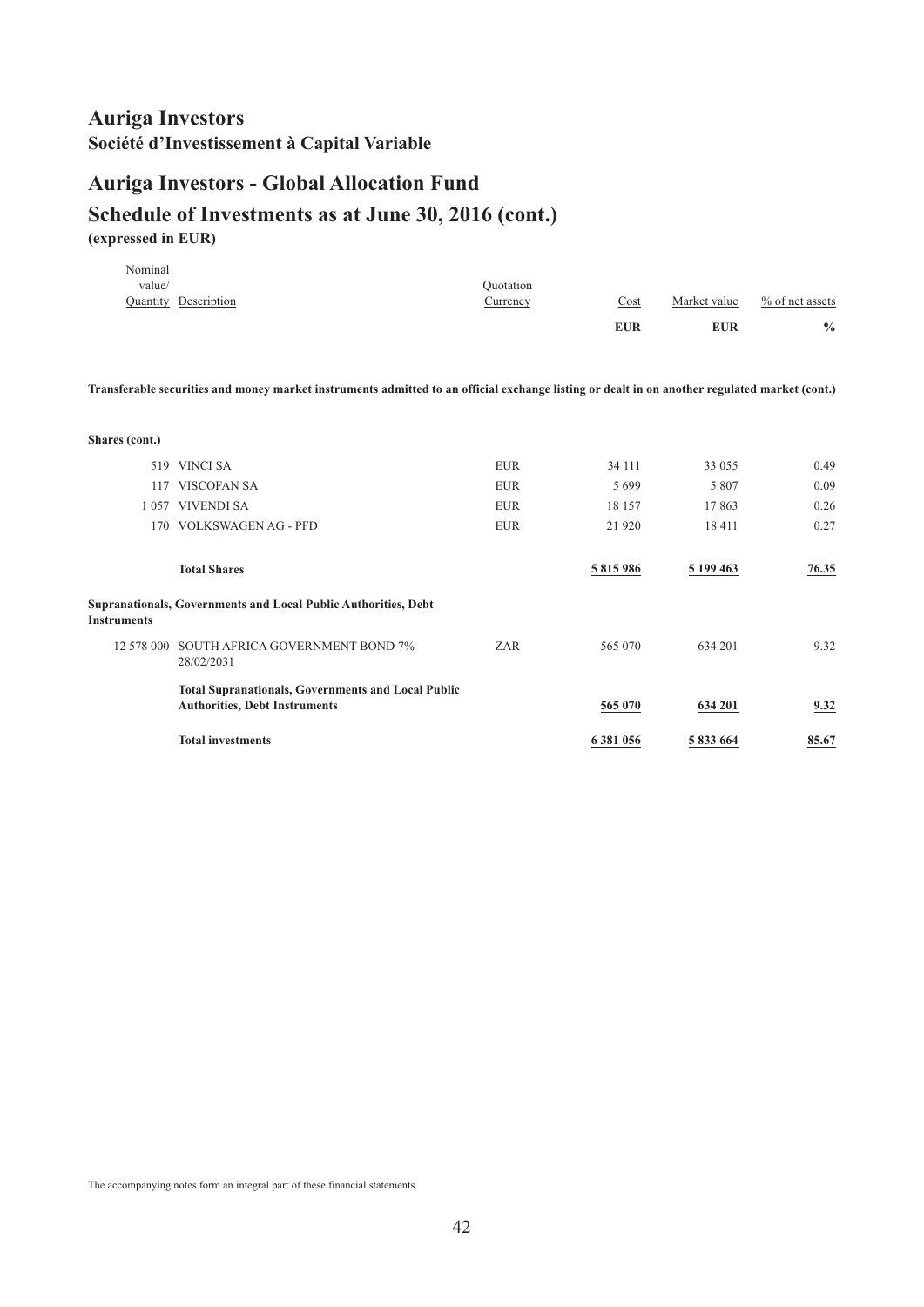# <span id="page-44-0"></span>**Auriga Investors - Global Allocation Fund**

#### **Economic classification of investments**

**(as a percentage of net assets as at June 30, 2016)**

| <b>Banks</b>                         | 36.27 |
|--------------------------------------|-------|
| Governments                          | 9.32  |
| <b>Financial Services</b>            | 4.85  |
| Electricity                          | 3.19  |
| Aerospace and Defense                | 3.09  |
| Oil and Gas Producers                | 2.52  |
| <b>General Retailers</b>             | 2.48  |
| <b>Fixed Line Telecommunications</b> | 2.45  |
| Pharmaceuticals and Biotechnology    | 2.43  |
| Nonlife Insurance                    | 1.98  |
| Personal Goods                       | 1.87  |
| <b>Industrial Transportation</b>     | 1.67  |
| Automobiles and Parts                | 1.27  |
| Chemicals                            | 1.27  |
| General Industrials                  | 1.26  |
| <b>Beverages</b>                     | 1.19  |
| <b>Construction and Materials</b>    | 1.19  |
| Software and Computer Services       | 0.92  |
| Gas, Water and Multiutilities        | 0.89  |
| Technology Hardware and Equipment    | 0.80  |
| Mobile Telecommunications            | 0.74  |
| Health Care Equipment and Services   | 0.66  |
| <b>Support Services</b>              | 0.62  |
| Food Producers                       | 0.59  |
| Electronic and Electrical Equipment  | 0.43  |
| <b>Real Estate Investment Trusts</b> | 0.40  |
| Media                                | 0.39  |
| Travel, Leisure and Catering         | 0.32  |
| Food and Drug Retailers              | 0.28  |
| <b>Alternative Energy</b>            | 0.17  |
| Industrial Metals and Mining         | 0.16  |
|                                      | 85.67 |

 $\frac{0}{0}$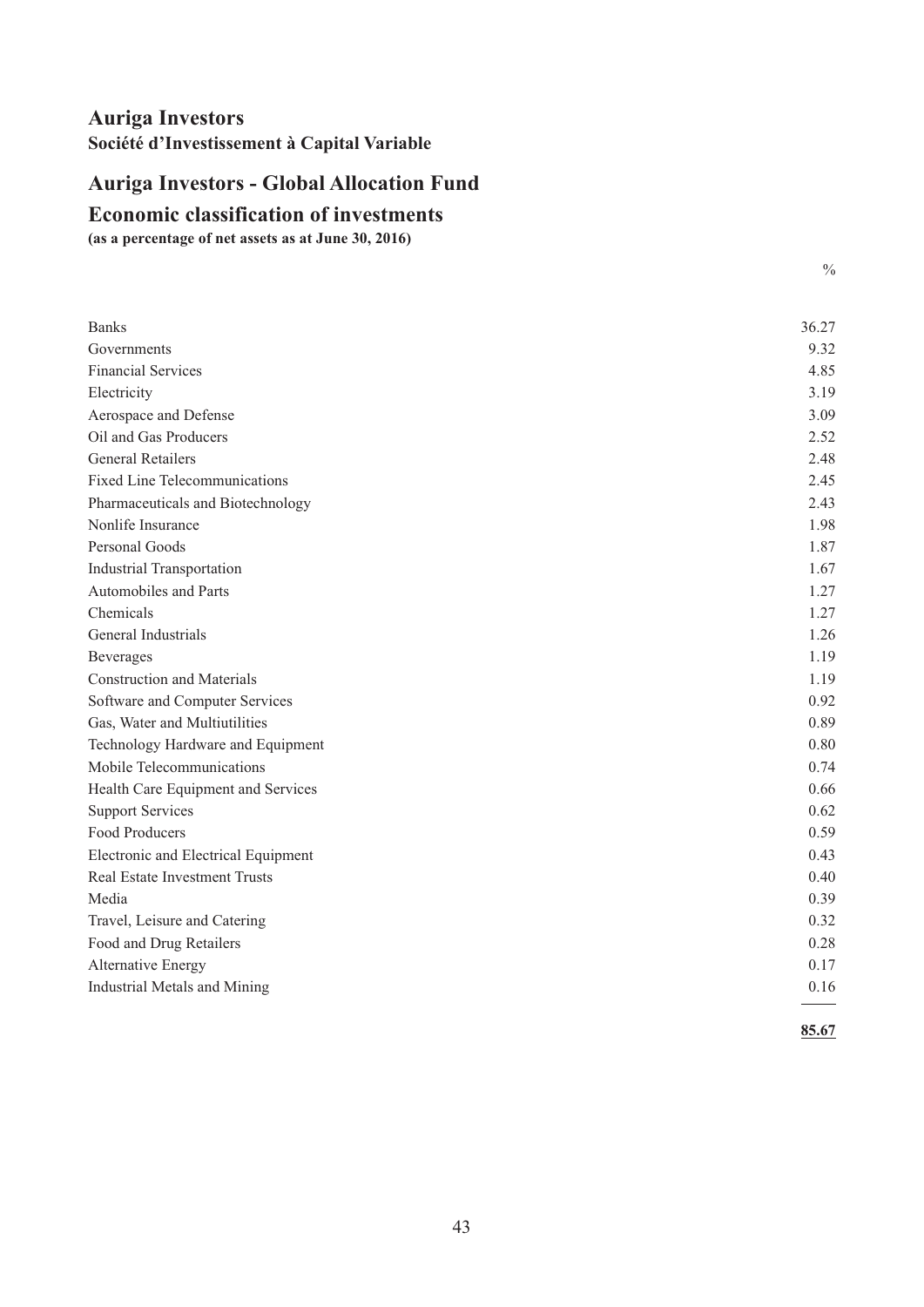# <span id="page-45-0"></span>**Auriga Investors - Global Allocation Fund**

**Geographical classification of investments**

**(as a percentage of net assets as at June 30, 2016)**

| I<br>e e          |
|-------------------|
| i<br>×<br>۰.<br>I |

| Spain                    | 31.16 |
|--------------------------|-------|
| France                   | 16.73 |
| Germany                  | 10.04 |
| South Africa             | 9.31  |
| Italy                    | 6.28  |
| Netherlands              | 5.71  |
| United States of America | 2.43  |
| Belgium                  | 2.26  |
| Austria                  | 0.71  |
| Ireland                  | 0.49  |
| Finland                  | 0.38  |
| Luxembourg               | 0.09  |
| Portugal                 | 0.08  |
|                          | 85.67 |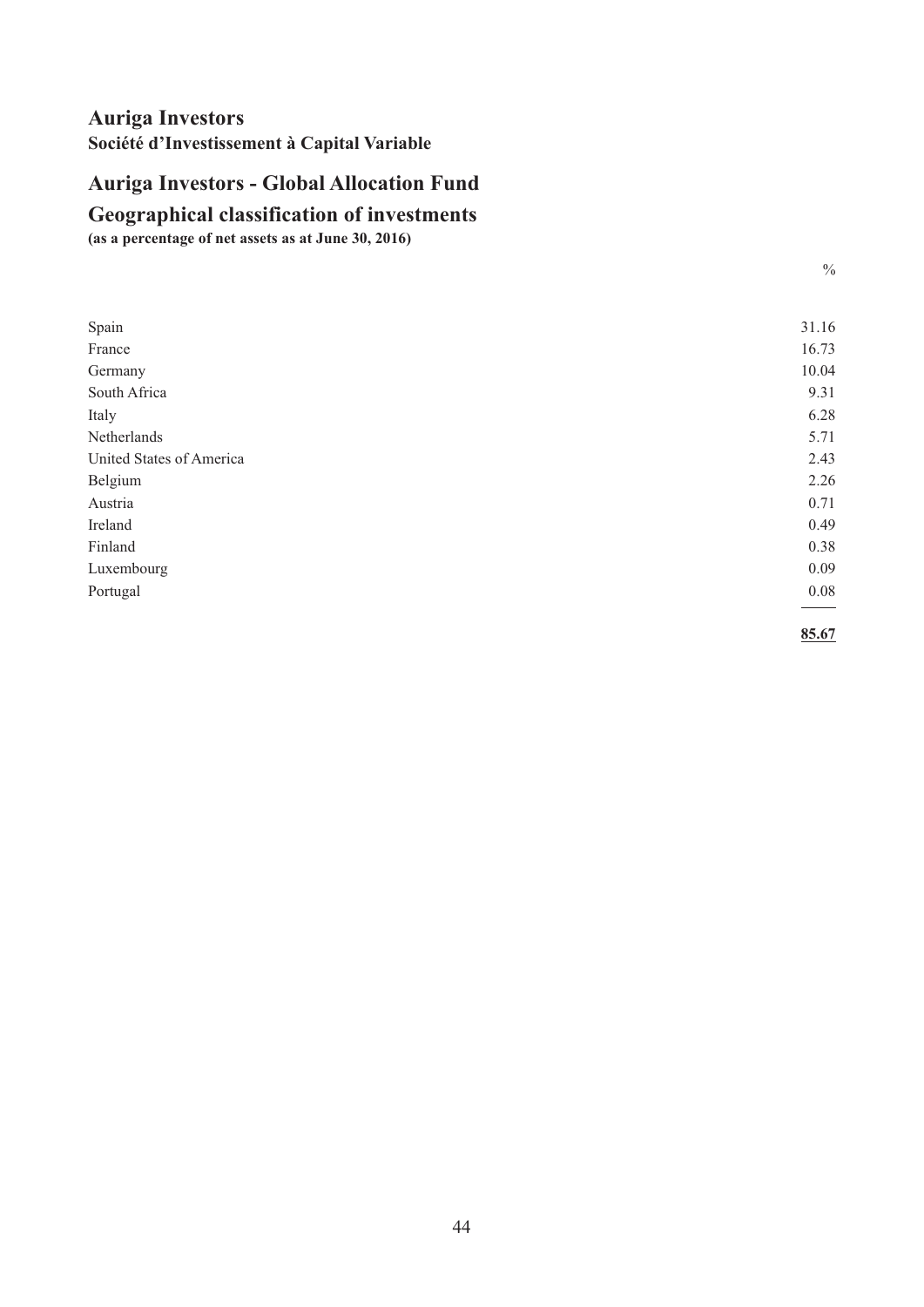## <span id="page-46-0"></span>**Notes to the financial statements as at June 30, 2016**

## **Note 1 - Activity**

Auriga Investors("the Company") is a Investment Company with Variable Capital (SICAV) incorporated on October 20, 2009 and governed by the Part I of the Law of December 17, 2010 relating to Undertakings for Collective Investment.

The Management Company is a UCITS management company authorized under chapter 15 of the Law of 17 December 2010 and specialized in third party business.

As of June 30, 2016, the following Sub-Funds and classes of shares are available to investors:

- Auriga Investors Montserrat Global Fund (Classes of shares A and B)
- Auriga Investors Belgravia Lynx (Class of shares A)
- Auriga Investors AZ Total Return Fund (Class of shares A)
- Auriga Investors Vitrio Real Return (Classes of shares A, B and C)
- Auriga Investors GFE Aequitas Fund (Class of shares A)
- Auriga Investors Global Allocation Fund (Classes of shares A and B)

Within a Sub-Fund, the Company may create different classes of shares which are Capitalisation shares, or which differ by the targeted investors, also by the asset management fee, success fee or the subscription fee, redemption fee or any other characteristic as disclosed in the Prospectus.

By Circular Resolution dated April 18, 2016, the Board of Directors decided to launch the Sub-Fund Global Allocation Fund with effect as from May 2, 2016.

#### **Note 2 - Principal accounting policies**

#### **2.1 Presentation of financial statements**

The financial statements of the Company are established in accordance with the Luxembourg legal and regulatory requirements concerning undertakings for collective investment.

#### **2.2 Valuation of assets**

2.2.1 The value of any cash in hand or on deposit, discount notes, bills and demand notes and accounts receivable, prepaid expenses, cash dividends and interest declared or accrued as aforesaid and not yet received, is deemed the full amount thereof, unless in any case the same is unlikely to be paid or received in full, in which case the value thereof shall be arrived at after making such discount as the Board of Directors may consider appropriate in such case to reflect the true value thereof;

2.2.2 The value of portfolio securities and money market instruments or derivatives that are listed on a Regulated Market or traded on Another Regulated Market is based on the closing price for the Sub-Funds :

Auriga Investors - Montserrat Global Fund

Auriga Investors - Belgravia Lynx

Auriga Investors - AZ Total Return Fund

Auriga Investors - Vitrio Real Return

Auriga Investors - GFE Aequitas Fund

Auriga Investors - Global Allocation Fund

If such prices are not representative of the fair value, such securities, money market instruments or derivatives as well as other permitted assets may be valued at a fair value at which it is expected that they may be resold, as determined in good faith by and under the direction of the Board of Directors;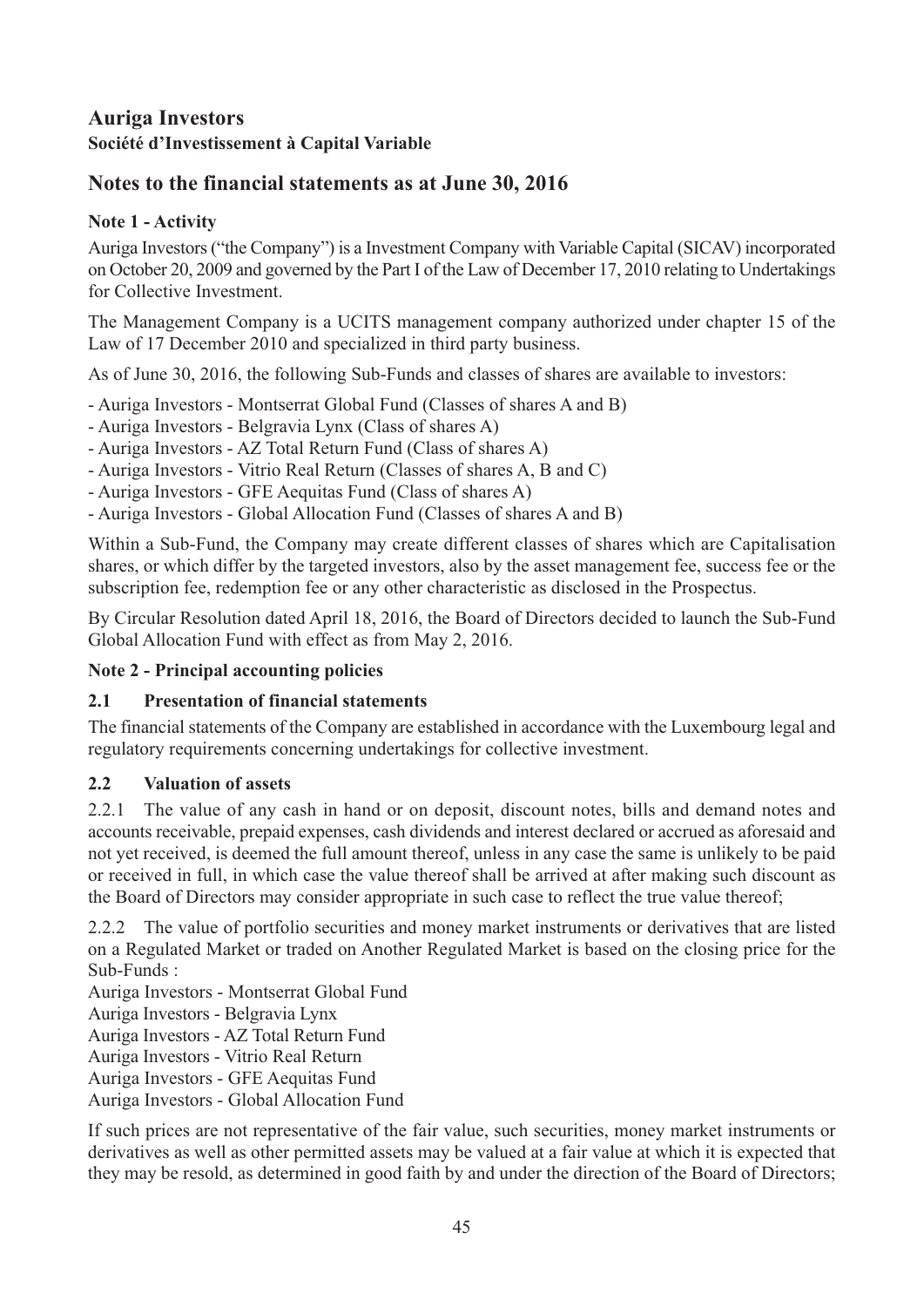## **Notes to the financial statements as at June 30, 2016 (cont.)**

## **Note 2 - Principal accounting policies (cont.)**

## **2.2 Valuation of assets (cont.)**

2.2.3 The value of securities and money market instruments which are not quoted or dealt in on any Regulated Market is based on the last available price, unless such price is not representative of their true value; in this case, they may be valued at a fair value at which it is expected that they may be resold, as determined in good faith by and under the direction of the Board of Directors;

Unregistered shares including an undertaking that application will be made for admission to official listing on a stock exchange or a Regulated Market are valued by the Board of Directors using the prudence principle, meaning by keeping the valuation at cost price until the shares are registered. This prudence principle has been applied to the following securities: Kadmon LLC, Recropharma Inc

and Colucid Pharmaceuticals.

2.2.4 The amortised cost method of valuation for transferable debt securities with a remaining maturity of 90 days or less in certain Sub-Funds of the Company is used. This method involves valuing a security at its cost and thereafter assuming a constant amortization to maturity of any discount or premium regardless of the impact of fluctuating interest rates on the market value of the security. While this method provides certainty in valuation, it may result in periods during which value as determined by amortised cost, is higher or lower than the price the Sub-Fund would receive if it sold the securities. For certain short term transferable debt securities, the yield to a shareholder may differ somewhat from that which could be obtained from a similar Sub-Fund which marks its portfolio securities to market each day;

2.2.5 The value of the participations in investment funds shall be based on the last available valuation. Generally, participations in investment funds will be valued in accordance with the methods described in the instruments governing such investment funds. These valuations shall normally be provided by the fund administrator or valuation agent of an investment fund. To ensure consistency within the valuation of each Sub-Fund, if the time at which the valuation of an investment fund was calculated does not coincide with the valuation time of any Sub-Fund, and such valuation is determined to have changed materially since it was calculated, then the net asset value may be adjusted to reflect these changes as determined in good faith by and under the direction of the Board of Directors;

2.2.6 The valuation of swaps is based on their market value, which itself depends on various factors (e.g. level and volatility of the underlying asset, market interest rates, residual term of the swap). Any adjustments required as a result of issues and redemptions are carried out by means of an increase or decrease in the nominal of the swaps, traded at their market value;

2.2.7 The valuation of derivatives traded over-the-counter (OTC), such as forward or options contracts not traded on exchanges or on Another Regulated Markets, is based on their net liquidating value determined, pursuant to the policies established by the Board of Directors, on a basis consistently applied for each variety of contract. The net liquidating value of a derivative position is to be understood as the net unrealised profit/(loss) with respect to the relevant position. The valuation applied is based on or controlled by the use of a model recognised and of common practice on the market;

2.2.8 The value of other assets is determined prudently and in good faith by and under the direction of the Board of Directors in accordance with generally accepted valuation principles and procedures.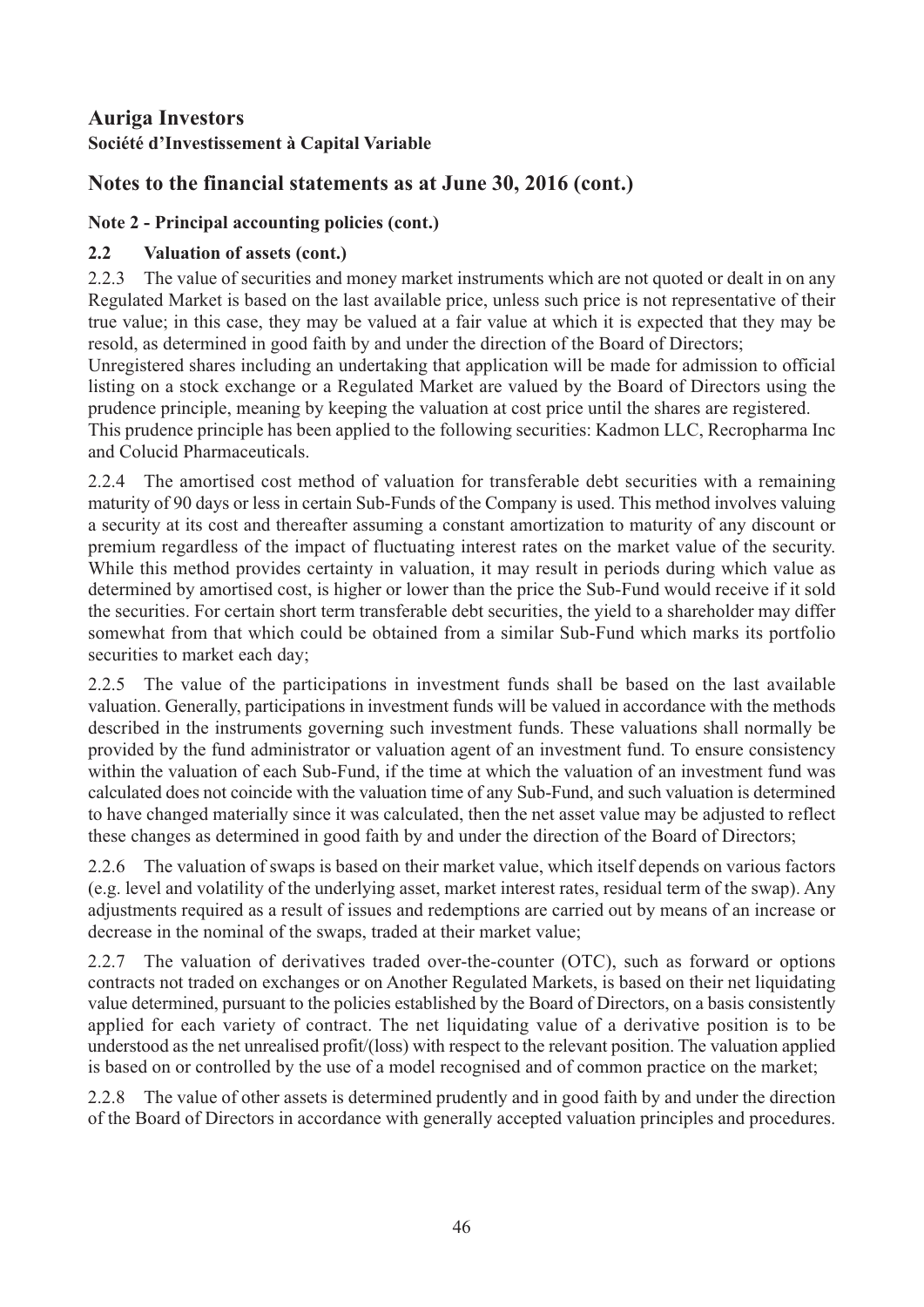## **Auriga Investors**

#### **Société d'Investissement à Capital Variable**

## **Notes to the financial statements as at June 30, 2016 (cont.)**

#### **Note 2 - Principal accounting policies (cont.)**

#### **2.3 Acquisition cost of securities in the portfolio**

The acquisition cost of the securities held by each Sub-Fund that are denominated in a currency other than the reference currency of the Sub-Fund is converted into this currency at the exchange rate prevailing on the date of purchase.

#### **2.4 Net realised gain (loss) on sales of securities**

The realised gains or losses on sales of securities are determined on the basis of the average acquisition cost.

#### **2.5 Investment income**

Dividend income is recorded at the ex-date, net of any withholding tax. Interest income is accrued on a prorata temporis basis, net of any withholding tax.

#### **2.6 Valuation of futures contracts**

Futures contracts are posted off-balance sheet and valued at the last settlement or close price on the stock exchanges or regulated markets. Unrealised gains or losses are recorded in the statement of net assets. Change in net unrealised gains and losses and net realised gains and losses are recorded in the statement of operations and changes in net assets.

#### **2.7 Valuation of swaps contracts**

Swaps contracts are posted off-balance sheet and valued on the basis of the recalculated market prices by using the traditional elements of pricing considering the value, the volatility of the underlying, the interest rates and the residual value of the swap.

#### **2.8 Valuation of options contracts**

Premiums received on written options are recorded as liabilities and premiums paid on the purchase of options are recorded as assets in the statement of net assets. Listed option contracts outstanding on the reporting date are valued at the last settlement or close price on the stock exchanges or regulated markets. Change in net unrealised gains and losses and net realised gains and losses are recorded in the statement of operations and changes in net assets.

#### **2.9 Valuation of contract for differences of each Sub-Fund**

Unmatured contracts for difference are valued at valuation date at market prices prevailing at this date and resulting unrealised gains or losses are posted to the statement of operations and changes in net assets under "Change in net unrealised appreciation (depreciation) on contracts for difference". Net realised gains and losses are recorded in the statement of operations and changes in net assets.

#### **2.10 Formation expenses**

Formation expenses are amortised on a straight line basis over a period of 5 years.

If the launch of a Sub-Fund occurs after the launch date of the Company, the costs of formation in relation to the launch of the new Sub-Fund is charged to such Sub-Fund alone and may be amortised over a maximum of five years with effect from the Sub-Fund's launch date.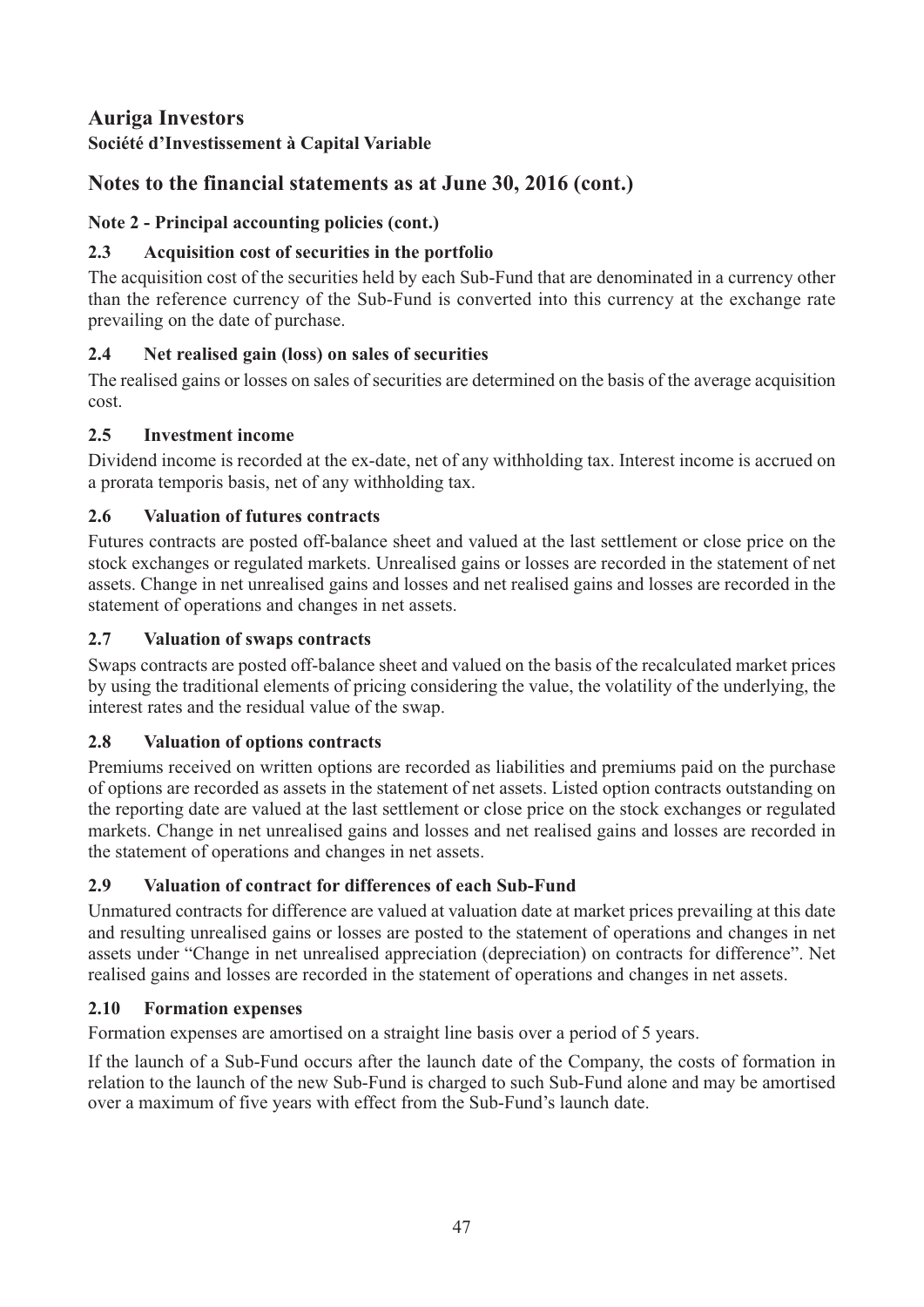#### **Auriga Investors**

#### **Société d'Investissement à Capital Variable**

#### **Notes to the financial statements as at June 30, 2016 (cont.)**

#### **Note 2 - Principal accounting policies (cont.)**

#### **2.11 Conversion of foreign currencies**

Cash at banks, other net assets and the valuation of the securities in portfolio expressed in currencies other than the currency of the Sub-Fund are converted into this currency at the exchange rate prevailing on the date of the report.

Income and expenses expressed in currencies other than the currency of the Sub-Fund are converted into this currency at the exchange rate prevailing on the date of the transaction. Exchange gains or losses are recorded in the statement of operations and other changes in net assets.

#### **2.12 Consolidation**

The combined financial statements of the Company are expressed in EUR and are equal to the sum of the corresponding captions in the financial statements of each Sub-Fund converted into this currency at the exchange rate prevailing at the date of the report.

#### **Note 3 - Management and performance fee ("success fee")**

In remuneration for its management services, the Investment Manager is entitled to receive a management fee from the Sub-Funds, except for the Sub-Fund Auriga Investors - AZ Total Return Fund.

The management fee is based on the net asset value of the shares of the relevant Class and payable quarterly in arrears.

| Sub-Funds                                  | Management fee for each Class of Shares (% p.a) |      |                          |      |
|--------------------------------------------|-------------------------------------------------|------|--------------------------|------|
|                                            |                                                 |      |                          |      |
| Auriga Investors - Montserrat Global Fund  | 2.00                                            | 1.50 |                          |      |
| Auriga Investors - Belgravia Lynx          | 1.00                                            |      |                          |      |
| Auriga Investors - Vitrio Real Return      |                                                 | 0.50 | 1.30                     | 1.30 |
| Auriga Investors - GFE Aequitas Fund       | 1.00                                            |      |                          |      |
| Auriga Investors - Global Allocation Fund* | 1.50                                            | l 00 | $\overline{\phantom{a}}$ |      |

\* The Sub-Fund has been launched on May 2, 2016

Poniente Capital S.R.L. as Investment Adviser is entitled to receive an Asset advisory fee for the Sub-Fund Auriga Investors - AZ Total Return Fund of 1% p.a. for the Class of Share A, and payable quarterly in arrears.

Montserrat Global Advisers, LP has been appointed as sub-investment manager for the Sub-Fund Auriga Investors - Montserrat Global Fund with effect as from August 1, 2015. The sub-investment manager receives compensation equal to an annual performance fee of 50% of the net profits generated in Portfolio. The above mentioned fees will be calculated and accrued monthly and paid quarterly in arrears by the Investment Manager, based on the average net assets value of the Portfolio.

In addition, the Investment Manager is entitled to receive a performance fee ("success fee"). "Success fee" refers to the percentage of the increase of the net assets attributable to the relevant class above the High Watermark that the Sub-Fund pays to the Investment Manager, as determined at the end of each quarter. The net assets are calculated after deducting all expenses and management fee (but not the "Success Fee") and adapted to take into account the subscriptions and redemptions.

The High Watermark is the higher of the initial issue price per share of the relevant class and the highest net asset value per share of the relevant class at the end of any previous quarter in respect of which a "Success Fee" was charged.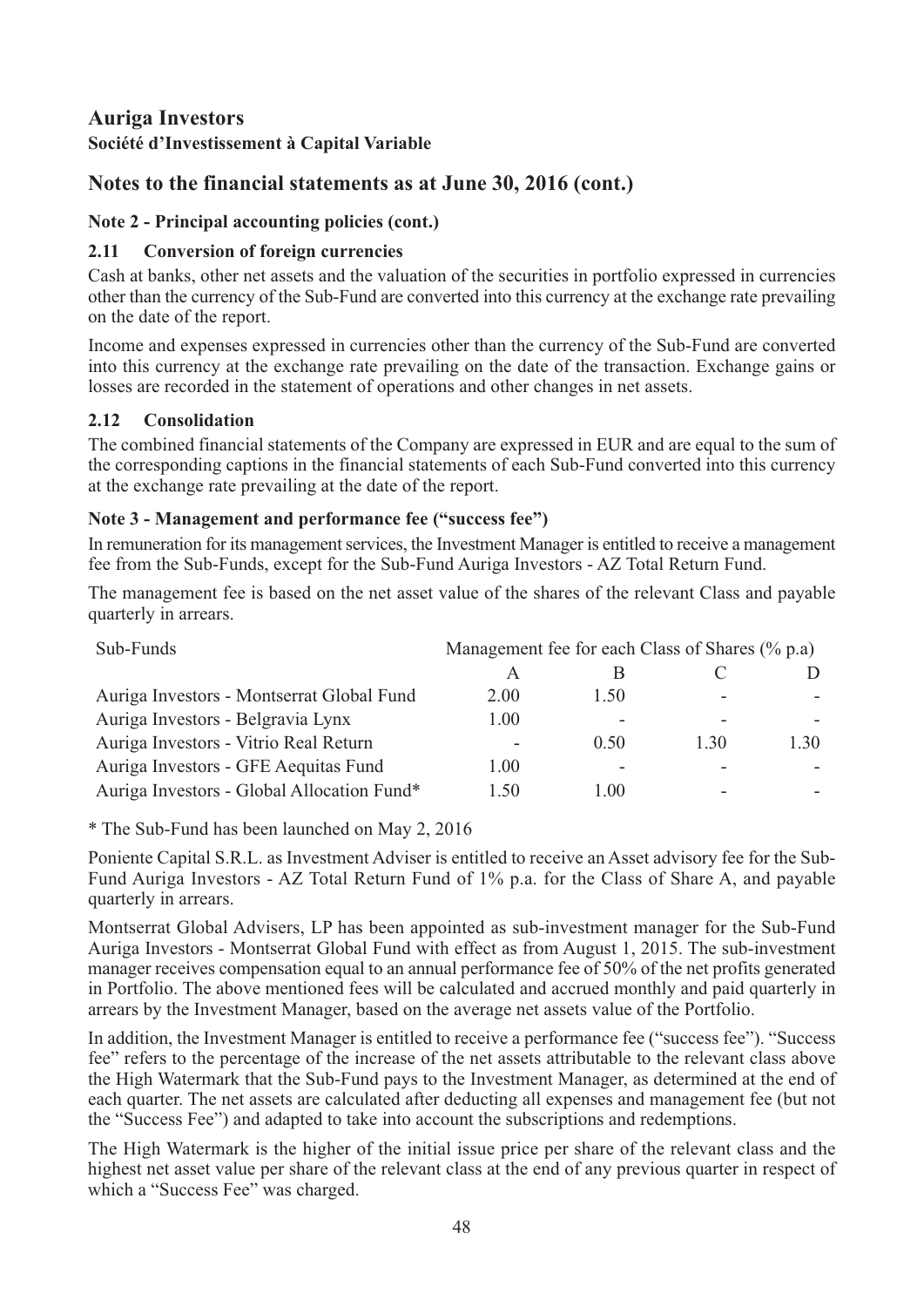## **Notes to the financial statements as at June 30, 2016 (cont.)**

#### **Note 3 - Management and performance fee ("success fee") (cont.)**

| Sub-Funds                                  | Success fee for each Class of Shares (max % p.a) |       |       |       |  |
|--------------------------------------------|--------------------------------------------------|-------|-------|-------|--|
|                                            | А                                                | В     |       |       |  |
| Auriga Investors - Montserrat Global Fund  | 20.00                                            | 15.00 |       |       |  |
| Auriga Investors - Belgravia Lynx          | 9.00                                             |       |       |       |  |
| Auriga Investors - AZ Total Return Fund    | 10.00                                            |       |       |       |  |
| Auriga Investors - Vitrio Real Return      |                                                  | 10.00 | 15.00 | 15.00 |  |
| Auriga Investors - GFE Aequitas Fund       | 10.00                                            |       |       |       |  |
| Auriga Investors - Global Allocation Fund* | 9.00                                             | 9.00  |       |       |  |

\* The Sub-Fund has been launched on May 2, 2016

As at June 30, 2016 the success fee amounted to:

- Auriga Investors - Belgravia Lynx 117 EUR

The Management Company is entitled to receive a fee (Management Company fee) as determined in the agreement concluded between the Management Company and the Company.

The Management Company Fee is calculated as the maximum of 4/12 bps of the total AuM at month end and 3 000 EUR per Sub-Fund per month.

This fee is recorded in the caption "Investment advisory fees" in the statement of operations and changes in net assets.

#### **Note 4 - Custody fee, Administration fee and Registrar and Transfer Agent fee**

The Company shall pay the Custodian Bank such fees and commissions as are in accordance with usual practice in Luxembourg and determined in the Custody and Paying Agent Agreement.

The Administrative, Corporate and Domiciliary Agent will receive as remuneration from the Company such fees and commissions as are in accordance with usual practice in Luxembourg and determined in the Administrative, Corporate and Domiciliary Agent Agreement.

In consideration for its services, the Registrar and Transfer Agent will receive as remuneration from the Company such fees and commissions as are in accordance with usual practice in Luxembourg and determined in the Registrar and Transfer Agent Agreement.

#### **Note 5 - Taxation of the Company ("Taxe d'abonnement")**

The Company is governed by Luxembourg law. Pursuant to the legislation and regulations in force, the Company is subject to a subscription tax at an annual rate of 0.05% per year on net assets. This tax is reduced to 0.01% per year in certain cases, such as, for example, in respect of money market funds, or concerning net assets in Sub-Funds and/or share classes restricted to institutional investors, pursuant to Article 174 of the Law of December 17, 2010.

The tax does not apply to the part of assets invested in other Luxembourg undertakings for collective investment, provided that such Luxembourg undertakings for collective investment have already paid themselves the subscription tax. Subject to certain conditions, some Sub-Funds and/or classes of shares reserved for institutional investors may be totally exempt from the subscription tax.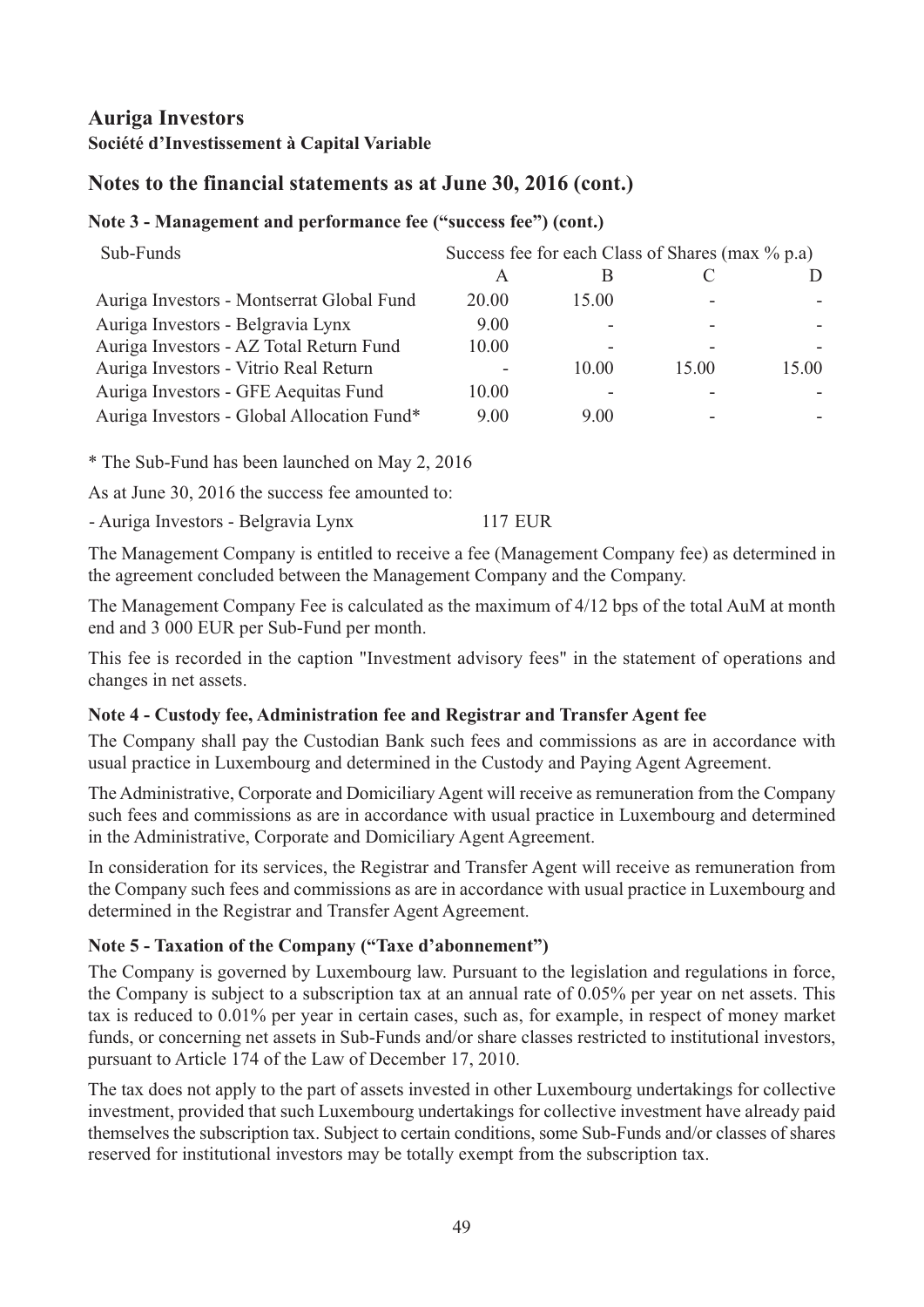#### **Notes to the financial statements as at June 30, 2016 (cont.)**

#### **Note 6 - Exchange Rates**

The combined financial statements are kept in EUR. For this purpose, the financial statements of the Sub-Funds are converted into EUR at the foreign exchange rates as of June 30, 2016:

| $1$ EUR = | 1.49200 AUD   | $1$ EUR =   | 1.08230 CHF |
|-----------|---------------|-------------|-------------|
| $1$ EUR = | 7.43980 DKK   | $1$ EUR =   | 0.83105 GBP |
| $1$ EUR = | 113.97240 JPY | $1$ EUR $=$ | 9.29640 NOK |
| $1$ EUR = | 9.41275 SEK   | $1$ EUR =   | 1.11095 USD |
| $1$ EUR = | 16.26985 ZAR  |             |             |

#### **Note 7 - Unrealised appreciation / (depreciation) on financial futures contracts**

Outstanding Financial Futures Contracts as at June 30, 2016

#### **Auriga Investors - Belgravia Lynx**

| <b>Underlying Currency</b><br>nature | contract Details |                        | <b>Market</b>                                          | <b>Maturity</b> | Number of<br>contracts<br>bought | Number of<br>contracts<br>sold | Commitment<br><b>EUR</b> | <b>Unrealised</b><br>gain/(loss)<br><b>EUR</b> |
|--------------------------------------|------------------|------------------------|--------------------------------------------------------|-----------------|----------------------------------|--------------------------------|--------------------------|------------------------------------------------|
| Currency                             | <b>GBP</b>       | <b>EURO/GBP FUTURE</b> | <b>CHICAGO</b><br><b>MERCANTILE</b><br><b>EXCHANGE</b> | $Sep-16$        | 53                               | $\overline{\phantom{0}}$       | 6 683 992                | 175 366                                        |
| Index                                | <b>EUR</b>       | EURO STOXX 50          | <b>EUREX-</b><br>DEUTSCHLAND                           | $Sep-16$        | -                                | 2 2 8 5                        | 65 236 750               | (1358120)                                      |

#### **71 920 742 (1 182 754)**

At June 30, 2016, the Sub-Fund has outstanding financial futures contracts resulting in a net unrealised loss of EUR 1 182 754.

#### **Auriga Investors - AZ Total Return Fund**

| <b>Underlying Currency</b><br>nature | contract Details |                 | Market                                                 | <b>Maturity</b> | Number of<br>contracts<br>bought | Number of<br>contracts<br>sold | Commitment<br><b>EUR</b> | Unrealised<br>gain/(loss)<br><b>EUR</b> |
|--------------------------------------|------------------|-----------------|--------------------------------------------------------|-----------------|----------------------------------|--------------------------------|--------------------------|-----------------------------------------|
| Currency                             | <b>USD</b>       | EURO E-MINI FUT | <b>CHICAGO</b><br><b>MERCANTILE</b><br><b>EXCHANGE</b> | $Sep-16$        | 13                               | $\overline{\phantom{0}}$       | 812 390                  | (21612)                                 |
|                                      |                  |                 |                                                        |                 |                                  |                                | 812 390                  | (21612)                                 |

At June 30, 2016, the Sub-Fund has outstanding financial futures contracts resulting in a net unrealised loss of EUR 21 612.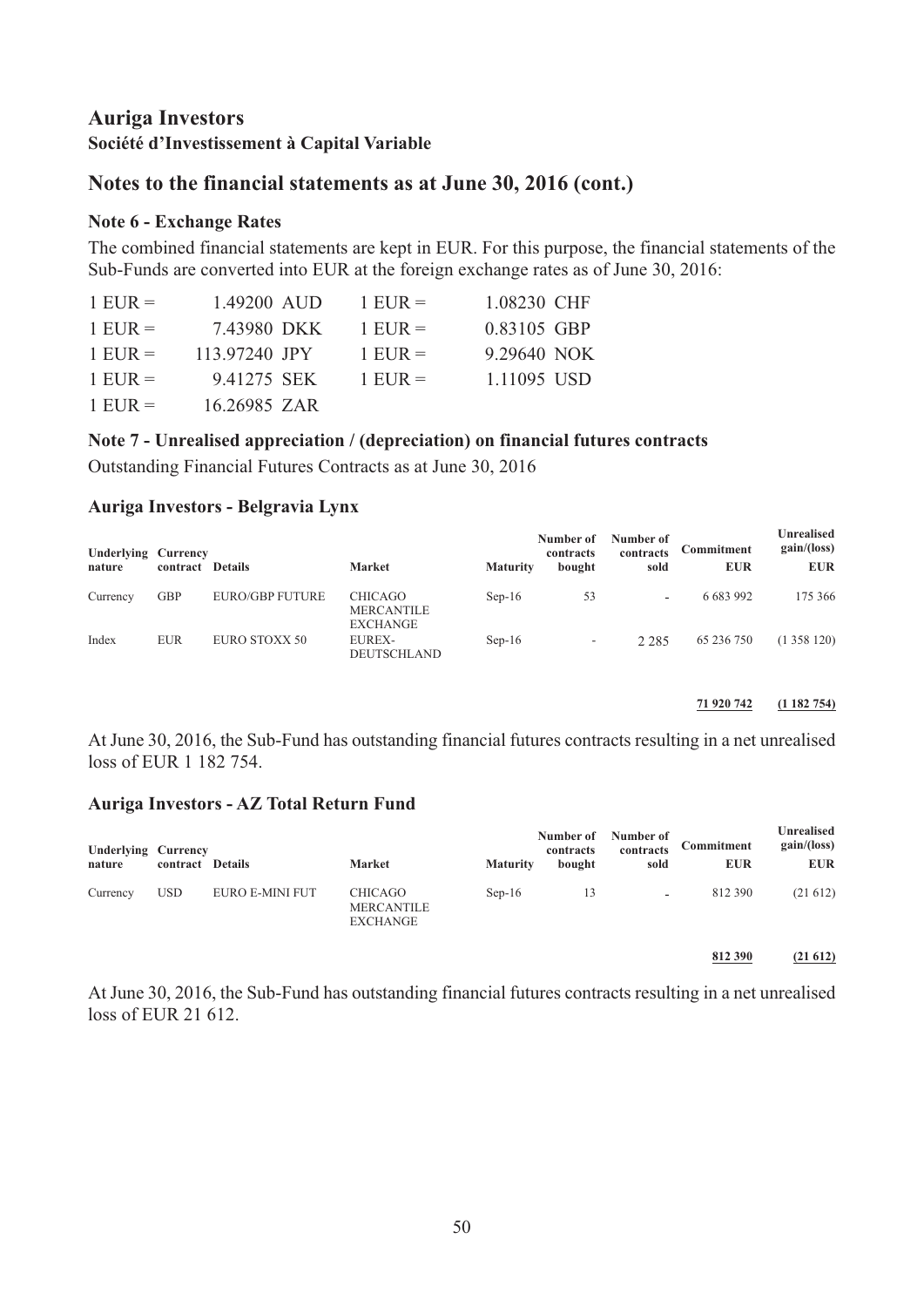#### **Notes to the financial statements as at June 30, 2016 (cont.)**

#### **Note 7 - Unrealised appreciation / (depreciation) on financial futures contracts (cont.)**

#### **Auriga Investors - GFE Aequitas Fund**

| Underlying        | Currency         |                         |                                                        |                 | Number of<br>contracts   | Number of<br>contracts   | Commitment    | Unrealised<br>gain/(loss) |
|-------------------|------------------|-------------------------|--------------------------------------------------------|-----------------|--------------------------|--------------------------|---------------|---------------------------|
| nature            | contract Details |                         | Market                                                 | <b>Maturity</b> | bought                   | sold                     | <b>EUR</b>    | <b>EUR</b>                |
| Currency          | <b>USD</b>       | <b>EURO FX</b>          | <b>CHICAGO</b><br><b>MERCANTILE</b><br><b>EXCHANGE</b> | $Sep-16$        | $\overline{a}$           | 17                       | 2 124 617     | 5 1 3 1                   |
| Currency          | <b>GBP</b>       | <b>EURO/GBP FUTURE</b>  | <b>CHICAGO</b><br><b>MERCANTILE</b><br><b>EXCHANGE</b> | $Sep-16$        | 4                        | $\overline{a}$           | 504 452       | 33 33 1                   |
| Currency          | <b>JPY</b>       | <b>EURO/JPY CME</b>     | <b>CHICAGO</b><br><b>MERCANTILE</b><br><b>EXCHANGE</b> | $Sep-16$        | 14                       | $\overline{\phantom{a}}$ | 1757026       | (115 390)                 |
| Interest rate EUR |                  | <b>EURO BUND</b>        | <b>EUREX-</b><br>DEUTSCHLAND                           | $Sep-16$        | $\overline{\phantom{a}}$ | 22                       | 3 676 640     | (57640)                   |
| Interest rate EUR |                  | <b>EURO BUXL</b>        | <b>EUREX-</b><br>DEUTSCHLAND                           | $Sep-16$        | $\overline{\phantom{0}}$ | 6                        | 1 176 960     | (88680)                   |
| Index             | <b>EUR</b>       | <b>EURO STOXX BANKS</b> | <b>EUREX-</b><br>DEUTSCHLAND                           | $Sep-16$        | 224                      | $\overline{\phantom{0}}$ | 925 120       | (49260)                   |
| Index             | <b>GBP</b>       | FTSE 100 INDEX          | <b>EURONEXT LIFFE</b>                                  | $Sep-16$        | 12                       |                          | 927 381       | 40 431                    |
| Index             | <b>GBP</b>       | FTSE 250 INDEX          | ICE FUTURES EUROPE<br>- FINANCIAL<br>PRODUCTS DIVISION | Sep-16          | $\overline{a}$           | 23                       | 891 992       | (3 321)                   |
| Index             | <b>USD</b>       | MINI MSCI EME MKT       | <b>INTERCONTINENTAL</b><br><b>EXCHANGE</b>             | $Sep-16$        |                          | 6                        | 225 402       | (10180)                   |
| Index             | <b>JPY</b>       | NIKKEI 225 MINI OSE     | <b>TOKYO STOCK</b><br><b>EXCHANGE</b>                  | $Sep-16$        | 184                      | $\overline{\phantom{a}}$ | 2 5 1 3 6 6 1 | (188 202)                 |
| Index             | <b>USD</b>       | S&P 500 EMINI           | <b>CHICAGO</b><br><b>MERCANTILE</b><br><b>EXCHANGE</b> | $Sep-16$        | $\overline{\phantom{a}}$ | 16                       | 1 505 198     | (14942)                   |

**16 228 449 (448 722)**

At June 30, 2016, the Sub-Fund has outstanding financial futures contracts resulting in a net unrealised loss of EUR 448 722.

#### **Auriga Investors - Global Allocation Fund**

| <b>Underlying Currency</b><br>nature | contract Details |           | <b>Market</b>                       | <b>Maturity</b> | Number of<br>contracts<br>bought | Number of<br>contracts<br>sold | Commitment<br><b>EUR</b> | Unrealised<br>gain/(loss)<br><b>EUR</b> |
|--------------------------------------|------------------|-----------|-------------------------------------|-----------------|----------------------------------|--------------------------------|--------------------------|-----------------------------------------|
| Interest rate EUR                    |                  | EURO BUXL | <b>EUREX-</b><br><b>DEUTSCHLAND</b> | $Sep-16$        | $\sim$                           | 36                             | 7 061 760                | (508640)                                |

**7 061 760 (508 640)**

At June 30, 2016, the Sub-Fund has outstanding financial futures contracts resulting in a net unrealised loss of EUR 508 640.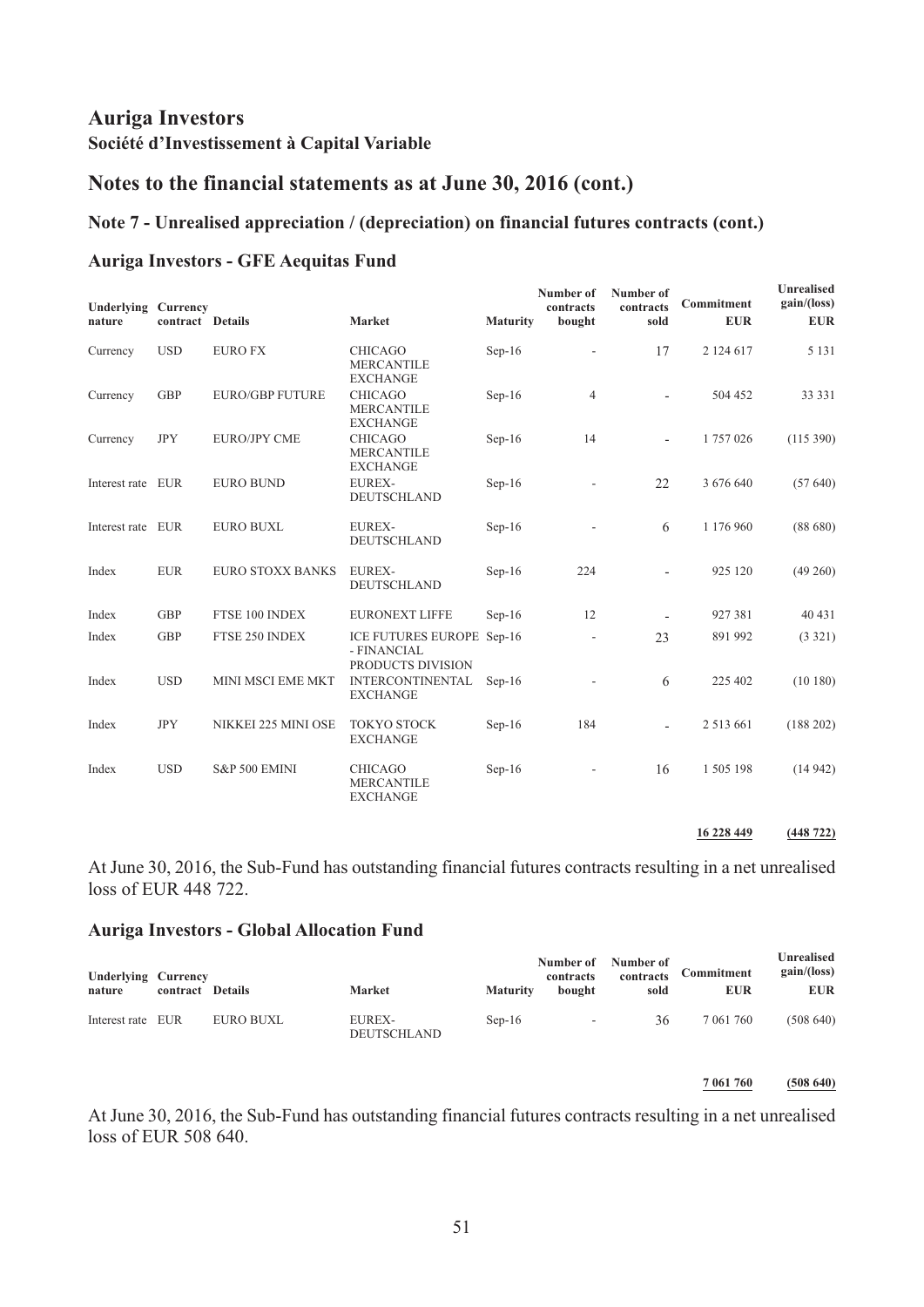#### **Notes to the financial statements as at June 30, 2016 (cont.)**

#### **Note 8 - Options**

Outstanding Options Contracts as at June 30, 2016

#### **Auriga Investors - Montserrat Global Fund**

| Short/<br>Long | Currency   | <b>Description</b>       | Put/<br>Call | Strike |           | <b>Price Maturity Quantity</b> | <b>Market</b><br>value<br><b>USD</b> | Commitment<br><b>USD</b>                             |
|----------------|------------|--------------------------|--------------|--------|-----------|--------------------------------|--------------------------------------|------------------------------------------------------|
| <b>LONG</b>    | <b>USD</b> | SAREPTA THERAPEUTICS INC | CALL         | 22     | Aug- $16$ | 30                             | 18 300                               | $\overline{\phantom{a}}$                             |
|                |            |                          |              |        |           | Total:                         | 18 300                               | $\overline{\phantom{a}}$<br>$\overline{\phantom{0}}$ |

#### **Auriga Investors - GFE Aequitas Fund**

| Short/<br>Long | Currency   | <b>Description</b>      | Put/<br>Call | <b>Strike</b><br>Price | <b>Maturity</b> | <b>Quantity</b> | <b>Market</b><br>value<br><b>EUR</b> | Commitment<br><b>EUR</b> |
|----------------|------------|-------------------------|--------------|------------------------|-----------------|-----------------|--------------------------------------|--------------------------|
| <b>SHORT</b>   | <b>USD</b> | Call EURO CU            | <b>CALL</b>  | 1.15                   | Aug- $16$       | (61)            | (13.041)                             | 6 863 496                |
| <b>SHORT</b>   | <b>EUR</b> | EURO STOXX BANKS        | <b>PUT</b>   | 80                     | $Jul-16$        | (616)           | (52, 360)                            | 2 464 000                |
| <b>LONG</b>    | <b>EUR</b> | <b>EURO STOXX BANKS</b> | <b>CALL</b>  | 102.5                  | $Jul-16$        | 379             | 948                                  | $\overline{\phantom{a}}$ |
| <b>SHORT</b>   | <b>JPY</b> | NIKKEI 225              | <b>PUT</b>   | 14 000                 | Aug- $16$       | (28)            | (40536)                              | 3 439 429                |
| <b>LONG</b>    | <b>JPY</b> | NIKKEI 225              | <b>CALL</b>  | 16 625                 | Aug- $16$       | 28              | 41 765                               | ۰                        |
| <b>SHORT</b>   | USD.       | Put EURO CU             | <b>PUT</b>   | 1.065                  | Aug- $16$       | (61)            | (16 472)                             | 6 863 495                |
| <b>LONG</b>    | USD.       | Put EURO CU             | <b>PUT</b>   | 1.11                   | Aug- $16$       | 61              | 89 911                               | $\overline{\phantom{a}}$ |
|                |            |                         |              |                        |                 | Total:          | 10 215                               | 19 630 420               |

#### **Note 9 - Contracts for difference**

#### **Auriga Investors - Montserrat Global Fund**

| Currency   | Underlying                  | Quantity     | Unrealised appreciation/<br>depreciation in USD |
|------------|-----------------------------|--------------|-------------------------------------------------|
| <b>USD</b> | <b>ARATANA THERAPEUTICS</b> | (20 000)     | (12600)                                         |
| <b>USD</b> | <b>NEOS THERAPEUTICS</b>    | (3 200)      | (1440)                                          |
| <b>USD</b> | <b>VITAL THERAPIES</b>      | (5000)       | (350)                                           |
| <b>USD</b> | ZIOPHARM ONCOLOGY           | (1622)       | (746)                                           |
| <b>USD</b> | <b>ZOGENIX INC</b>          | (6023)       | (4457)                                          |
|            |                             | <b>TOTAL</b> | (19593)                                         |